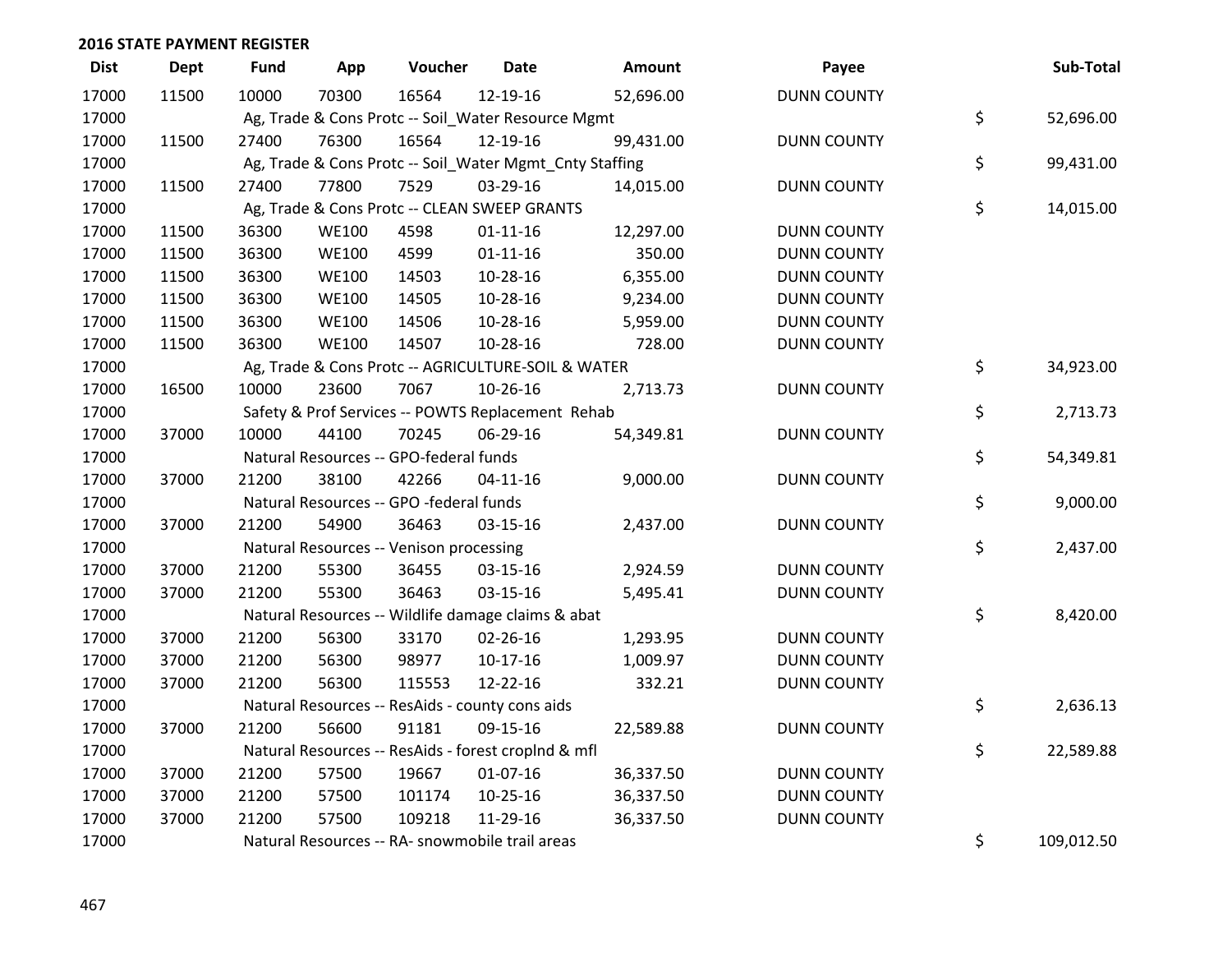| <b>Dist</b> | <b>Dept</b> | <b>Fund</b> | App   | Voucher                                             | <b>Date</b>    | Amount     | Payee                                 | Sub-Total          |
|-------------|-------------|-------------|-------|-----------------------------------------------------|----------------|------------|---------------------------------------|--------------------|
| 17000       | 37000       | 21200       | 58400 | 47944                                               | 04-29-16       | 17.00      | <b>DUNN COUNTY</b>                    |                    |
| 17000       | 37000       | 21200       | 58400 | 90493                                               | 09-14-16       | 275.00     | <b>DUNN COUNTY</b>                    |                    |
| 17000       |             |             |       | Natural Resources -- ResAids - pymt in lieu tax fed |                |            |                                       | \$<br>292.00       |
| 17000       | 37000       | 21200       | 58900 | 102211                                              | $11 - 18 - 16$ | 7,335.66   | <b>DUNN COUNTY</b>                    |                    |
| 17000       |             |             |       | Natural Resources -- Resource aids - distribution o |                |            |                                       | \$<br>7,335.66     |
| 17000       | 37000       | 21200       | 66300 | 70245                                               | 06-29-16       | 35,903.69  | <b>DUNN COUNTY</b>                    |                    |
| 17000       | 37000       | 21200       | 66300 | 108286                                              | 11-21-16       | 20,884.07  | <b>DUNN COUNTY</b>                    |                    |
| 17000       |             |             |       | Natural Resources -- EA - lake protection           |                |            |                                       | \$<br>56,787.76    |
| 17000       | 37000       | 27400       | 67000 | 55980                                               | $05 - 27 - 16$ | 138,502.44 | <b>DUNN COUNTY</b>                    |                    |
| 17000       |             |             |       | Natural Resources -- Fin asst for responsible units |                |            |                                       | \$<br>138,502.44   |
| 17000       | 37000       | 27400       | 67300 | 55980                                               | 05-27-16       | 10,921.96  | <b>DUNN COUNTY</b>                    |                    |
| 17000       |             |             |       | Natural Resources -- Recycling consolidation grants |                |            |                                       | \$<br>10,921.96    |
| 17000       | 39500       | 21100       | 17700 | 6052                                                | 08-01-16       | 18,958.00  | <b>DUNN COUNTY</b>                    |                    |
| 17000       | 39500       | 21100       | 17700 | 24472                                               | 09-16-16       | 13,362.00  | <b>DUNN COUNTY</b>                    |                    |
| 17000       | 39500       | 21100       | 17700 | 24473                                               | 09-16-16       | 10,580.00  | <b>DUNN COUNTY</b>                    |                    |
| 17000       | 39500       | 21100       | 17700 | 32884                                               | 10-06-16       | 18,958.00  | <b>DUNN COUNTY</b>                    |                    |
| 17000       | 39500       | 21100       | 17700 | 69143                                               | 12-30-16       | 11,375.00  | <b>DUNN COUNTY</b>                    |                    |
| 17000       |             |             |       | Transportation -- Tc, Trns Oper Aid Sf              |                |            |                                       | \$<br>73,233.00    |
| 17000       | 39500       | 21100       | 18200 | 24471                                               | 09-16-16       | 10,842.00  | <b>DUNN COUNTY</b>                    |                    |
| 17000       | 39500       | 21100       | 18200 | 28012                                               | 09-27-16       | 45,834.00  | <b>DUNN COUNTY</b>                    |                    |
| 17000       | 39500       | 21100       | 18200 | 31999                                               | 09-30-16       | 49,326.00  | <b>DUNN COUNTY</b>                    |                    |
| 17000       | 39500       | 21100       | 18200 | 51029                                               | $11 - 14 - 16$ | 312,049.16 | <b>DUNN COUNTY</b>                    |                    |
| 17000       | 39500       | 21100       | 18200 | 51030                                               | 11-14-16       | 197,289.57 | <b>DUNN COUNTY</b>                    |                    |
| 17000       | 39500       | 21100       | 18200 | 51031                                               | $11 - 14 - 16$ | 16,597.00  | <b>DUNN COUNTY</b>                    |                    |
| 17000       | 39500       | 21100       | 18200 | 57925                                               | 12-05-16       | 38,856.00  | <b>DUNN COUNTY</b>                    |                    |
| 17000       |             |             |       | Transportation -- Trnst/Trns-Rel Aid F              |                |            |                                       | \$<br>670,793.73   |
| 17000       | 39500       | 21100       | 18500 | 31916                                               | 09-29-16       | 4,000.00   | <b>DUNN COUNTY</b>                    |                    |
| 17000       |             |             |       | Transportation -- Hwy Sfty Loc Aid Ffd              |                |            |                                       | \$<br>4,000.00     |
| 17000       | 39500       | 21100       | 19000 | 126                                                 | 07-05-16       | 708,425.22 | <b>DUNN COUNTY</b>                    |                    |
| 17000       | 39500       | 21100       | 19000 | 29080                                               | 10-03-16       | 354,212.63 | <b>DUNN COUNTY</b>                    |                    |
| 17000       |             |             |       | Transportation -- Trans Aids To Co.-Sf              |                |            |                                       | \$<br>1,062,637.85 |
| 17000       | 39500       | 21100       | 16800 | 88017                                               | 05-06-16       | 96,969.00  | <b>COUNTY OF DUNN</b>                 |                    |
| 17000       |             |             |       | Transportation -- Eldly&Disa Co/Aid Sf              |                |            |                                       | \$<br>96,969.00    |
| 17000       | 39500       | 21100       | 17500 | 82595                                               | 05-23-16       | 2,842.00   | <b>DUNN CO</b><br><b>TRANSIT COMM</b> |                    |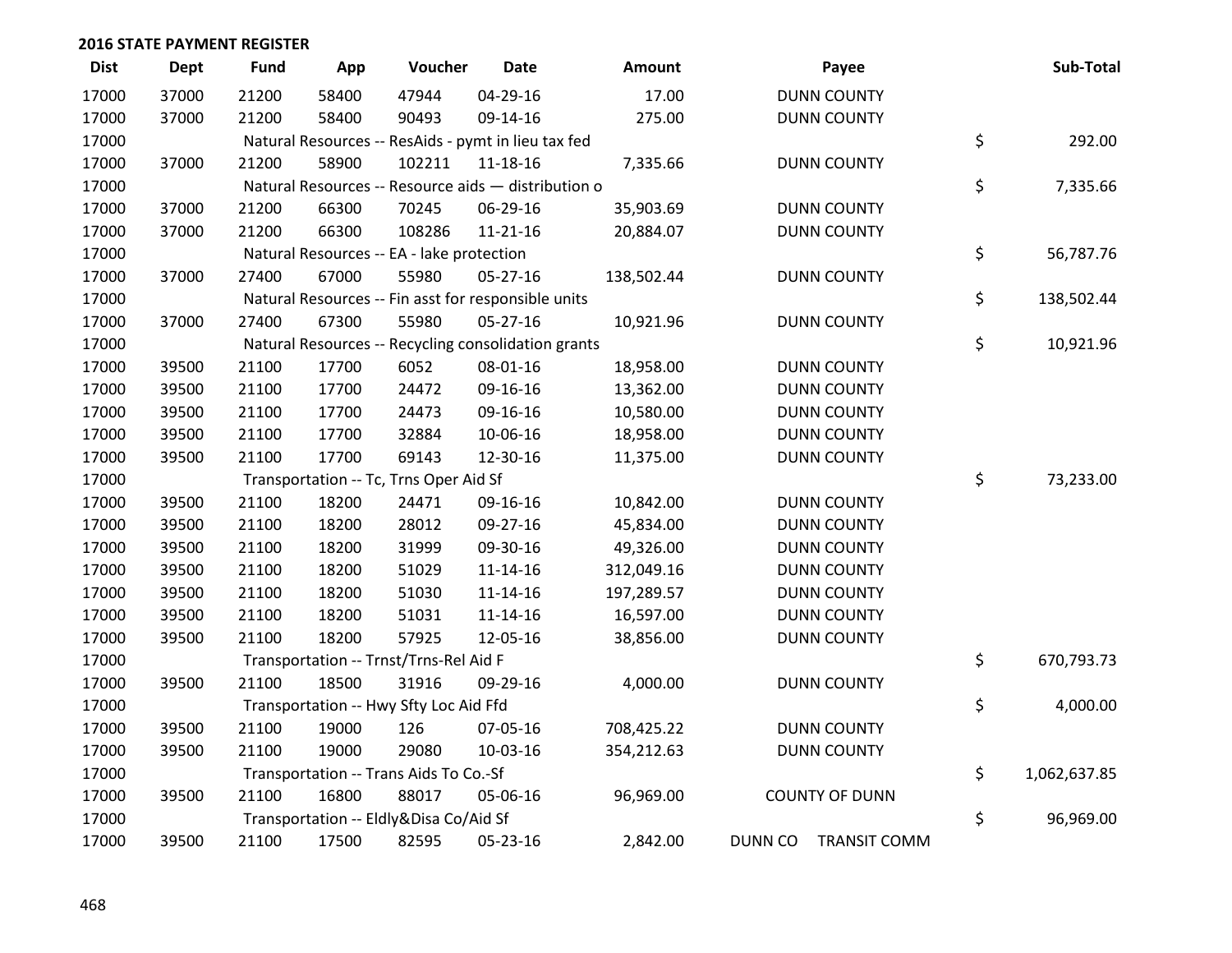| <b>Dist</b> | <b>Dept</b> | <b>Fund</b> | App   | Voucher                                 | <b>Date</b>                                   | <b>Amount</b> | Payee                 | Sub-Total          |
|-------------|-------------|-------------|-------|-----------------------------------------|-----------------------------------------------|---------------|-----------------------|--------------------|
| 17000       |             |             |       | Transportation -- Paratransit Aids, Sf  |                                               |               |                       | \$<br>2,842.00     |
| 17000       | 39500       | 21100       | 17700 | 72016                                   | 01-04-16                                      | 14,867.00     | <b>COUNTY OF DUNN</b> |                    |
| 17000       | 39500       | 21100       | 17700 | 90016                                   | 05-27-16                                      | 18,958.00     | <b>COUNTY OF DUNN</b> |                    |
| 17000       |             |             |       | Transportation -- Tc, Trns Oper Aid Sf  |                                               |               |                       | \$<br>33,825.00    |
| 17000       | 39500       | 21100       | 18200 | 72805                                   | 02-04-16                                      | 439,950.84    | TREAS DUNN CO         |                    |
| 17000       | 39500       | 21100       | 18200 | 74712                                   | $02 - 25 - 16$                                | 70,833.00     | TREAS DUNN CO         |                    |
| 17000       |             |             |       | Transportation -- Trnst/Trns-Rel Aid F  |                                               |               |                       | \$<br>510,783.84   |
| 17000       | 39500       | 21100       | 19000 | 74017                                   | 01-04-16                                      | 354,212.61    | <b>COUNTY OF DUNN</b> |                    |
| 17000       |             |             |       | Transportation -- Trans Aids To Co.-Sf  |                                               |               |                       | \$<br>354,212.61   |
| 17000       | 41000       | 10000       | 11600 | 92104                                   | 11-29-16                                      | 55,000.00     | <b>DUNN COUNTY</b>    |                    |
| 17000       |             |             |       |                                         | Corrections -- Reimbursing counties for proba |               |                       | \$<br>55,000.00    |
| 17000       | 41000       | 10000       | 30200 | 17884                                   | 01-04-16                                      | 1,859.43      | <b>DUNN COUNTY</b>    |                    |
| 17000       | 41000       | 10000       | 30200 | 20414                                   | $01-19-16$                                    | 1,270.57      | <b>DUNN COUNTY</b>    |                    |
| 17000       |             |             |       |                                         | Corrections -- Community intervention program |               |                       | \$<br>3,130.00     |
| 17000       | 43500       | 10000       | 00000 | 90613                                   | $01-02-16$                                    | 22,531.00     | <b>DUNN CO</b>        |                    |
| 17000       | 43500       | 10000       | 00000 | 90614                                   | $01 - 04 - 16$                                | 61,126.00     | <b>DUNN CO</b>        |                    |
| 17000       | 43500       | 10000       | 00000 | 90616                                   | 02-01-16                                      | 83,694.00     | <b>DUNN CO</b>        |                    |
| 17000       | 43500       | 10000       | 00000 | 90618                                   | 03-01-16                                      | 164,168.00    | <b>DUNN CO</b>        |                    |
| 17000       | 43500       | 10000       | 00000 | 90622                                   | $04 - 01 - 16$                                | 4,930.00      | <b>DUNN CO</b>        |                    |
| 17000       | 43500       | 10000       | 00000 | 90624                                   | 05-02-16                                      | 74,124.00     | DUNN CO               |                    |
| 17000       | 43500       | 10000       | 00000 | 90625                                   | 05-03-16                                      | 4,692.00      | DUNN CO               |                    |
| 17000       | 43500       | 10000       | 00000 | 90627                                   | 06-01-16                                      | 94,918.00     | DUNN CO               |                    |
| 17000       | 43500       | 10000       | 00000 | 90628                                   | 06-29-16                                      | 94,940.00     | DUNN CO               |                    |
| 17000       | 43500       | 10000       | 00000 | 90700                                   | 07-01-16                                      | 13,406.00     | <b>DUNN CO</b>        |                    |
| 17000       | 43500       | 10000       | 00000 | 90701                                   | 08-01-16                                      | 76,971.00     | <b>DUNN CO</b>        |                    |
| 17000       | 43500       | 10000       | 00000 | 90702                                   | 09-01-16                                      | 423,754.00    | DUNN CO               |                    |
| 17000       | 43500       | 10000       | 00000 | 90704                                   | $10-01-16$                                    | 583,265.00    | <b>DUNN CO</b>        |                    |
| 17000       | 43500       | 10000       | 00000 | 90705                                   | 11-01-16                                      | 554,339.00    | <b>DUNN CO</b>        |                    |
| 17000       | 43500       | 10000       | 00000 | 90706                                   | 12-01-16                                      | 76,983.00     | <b>DUNN CO</b>        |                    |
| 17000       |             |             |       | Health Services -- State/Fed Aids       |                                               |               |                       | \$<br>2,333,841.00 |
| 17000       | 45500       | 10000       | 22100 | 14308                                   | $07 - 22 - 16$                                | 1,990.00      | <b>DUNN COUNTY</b>    |                    |
| 17000       |             |             |       | Justice -- Crime laboratories, DNA      |                                               |               |                       | \$<br>1,990.00     |
| 17000       | 45500       | 10000       | 23100 | 21092                                   | 12-21-16                                      | 7,680.00      | <b>DUNN COUNTY</b>    |                    |
| 17000       |             |             |       | Justice -- Law enforcement train, local |                                               |               |                       | \$<br>7,680.00     |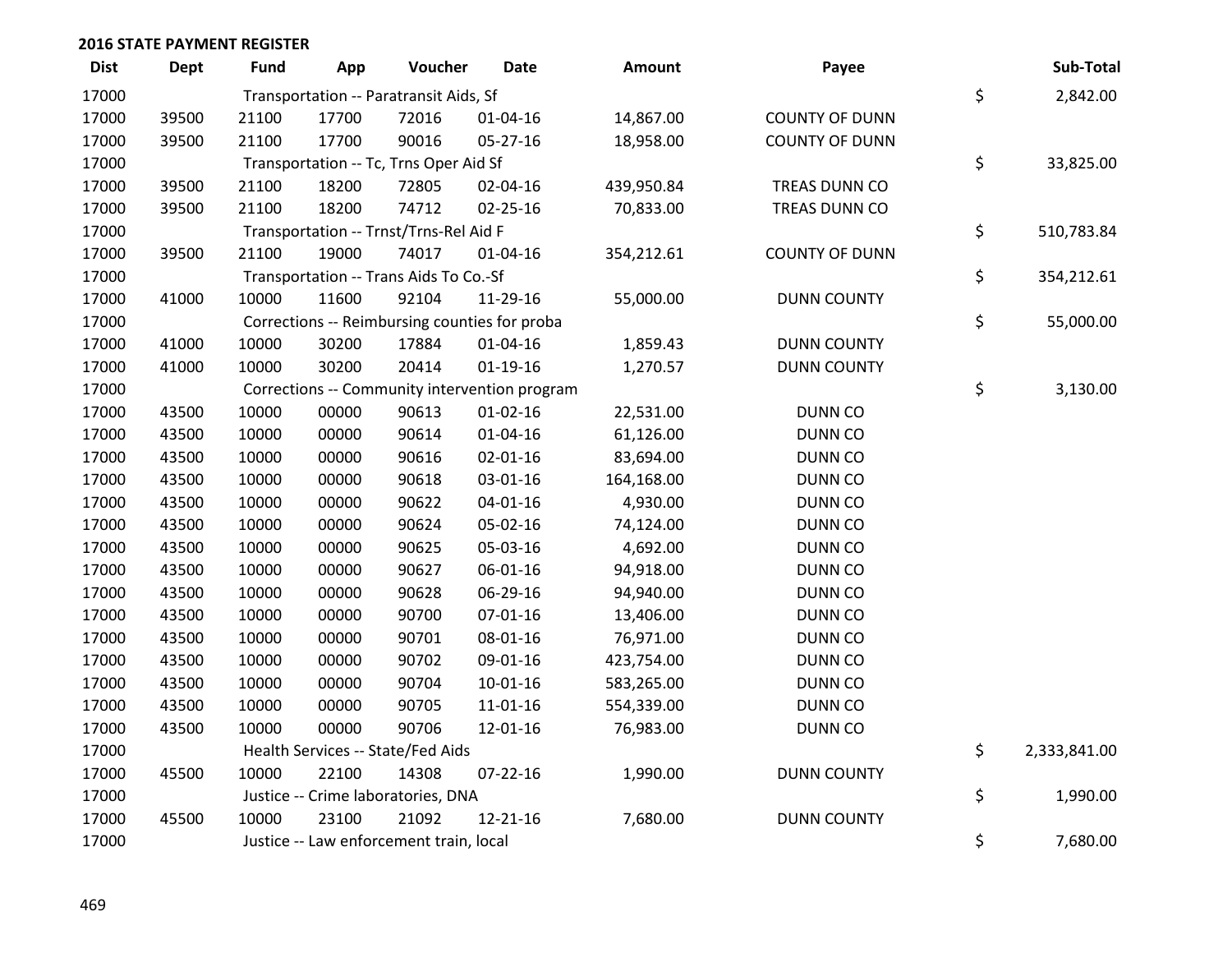| <b>Dist</b> | <b>Dept</b> | <b>Fund</b> | App   | Voucher                                           | <b>Date</b>                                        | <b>Amount</b> | Payee              | Sub-Total       |
|-------------|-------------|-------------|-------|---------------------------------------------------|----------------------------------------------------|---------------|--------------------|-----------------|
| 17000       | 45500       | 10000       | 25100 | 5745                                              | 02-08-16                                           | 25,795.64     | <b>DUNN COUNTY</b> |                 |
| 17000       | 45500       | 10000       | 25100 | 9612                                              | 05-09-16                                           | 13,623.56     | <b>DUNN COUNTY</b> |                 |
| 17000       | 45500       | 10000       | 25100 | 14865                                             | 08-04-16                                           | 3,932.68      | <b>DUNN COUNTY</b> |                 |
| 17000       | 45500       | 10000       | 25100 | 19102                                             | 11-09-16                                           | 17,644.39     | <b>DUNN COUNTY</b> |                 |
| 17000       |             |             |       | Justice -- Federal aid, local assistance          |                                                    |               |                    | \$<br>60,996.27 |
| 17000       | 45500       | 10000       | 53200 | 7592                                              | 03-14-16                                           | 30,469.67     | <b>DUNN COUNTY</b> |                 |
| 17000       | 45500       | 10000       | 53200 | 14422                                             | 07-22-16                                           | 28,863.23     | <b>DUNN COUNTY</b> |                 |
| 17000       |             |             |       | Justice -- Crime victim witness assist            |                                                    |               |                    | \$<br>59,332.90 |
| 17000       | 45500       | 10000       | 54200 | 7288                                              | 03-07-16                                           | 5,595.00      | <b>DUNN COUNTY</b> |                 |
| 17000       | 45500       | 10000       | 54200 | 13046                                             | 06-27-16                                           | 12,058.00     | <b>DUNN COUNTY</b> |                 |
| 17000       | 45500       | 10000       | 54200 | 15725                                             | 08-24-16                                           | 11,669.00     | <b>DUNN COUNTY</b> |                 |
| 17000       | 45500       | 10000       | 54200 | 19639                                             | $11 - 21 - 16$                                     | 23,421.00     | <b>DUNN COUNTY</b> |                 |
| 17000       |             |             |       | Justice -- Federal aid, victim assistance         |                                                    |               |                    | \$<br>52,743.00 |
| 17000       | 46500       | 10000       | 30800 | 17520                                             | 11-07-16                                           | 5,124.90      | <b>DUNN COUNTY</b> |                 |
| 17000       |             |             |       |                                                   | Military Affairs -- Emergency response equipment   |               |                    | \$<br>5,124.90  |
| 17000       | 46500       | 10000       | 33700 | 12920                                             | 07-20-16                                           | 6,856.00      | <b>DUNN COUNTY</b> |                 |
| 17000       | 46500       | 10000       | 33700 | 18598                                             | 12-06-16                                           | 6,856.00      | <b>DUNN COUNTY</b> |                 |
| 17000       |             |             |       | Military Affairs -- Local emer planning grants    |                                                    |               |                    | \$<br>13,712.00 |
| 17000       | 46500       | 10000       | 34200 | 5031                                              | $01-27-16$                                         | 21,798.74     | <b>DUNN COUNTY</b> |                 |
| 17000       | 46500       | 10000       | 34200 | 5581                                              | 02-04-16                                           | 6,905.00      | <b>DUNN COUNTY</b> |                 |
| 17000       | 46500       | 10000       | 34200 | 13772                                             | $08-11-16$                                         | 613.67        | <b>DUNN COUNTY</b> |                 |
| 17000       | 46500       | 10000       | 34200 | 13859                                             | 08-16-16                                           | 21,775.13     | <b>DUNN COUNTY</b> |                 |
| 17000       | 46500       | 10000       | 34200 | 15531                                             | 09-26-16                                           | 3,856.78      | <b>DUNN COUNTY</b> |                 |
| 17000       | 46500       | 10000       | 34200 | 18667                                             | 12-06-16                                           | 21,775.12     | <b>DUNN COUNTY</b> |                 |
| 17000       |             |             |       | Military Affairs -- Federal aid, local assistance |                                                    |               |                    | \$<br>76,724.44 |
| 17000       | 46500       | 10000       | 35000 | 4495                                              | 02-05-16                                           | 44,756.20     | <b>DUNN COUNTY</b> |                 |
| 17000       |             |             |       |                                                   | Military Affairs -- Federal aid, homeland security |               |                    | \$<br>44,756.20 |
| 17000       | 48500       | 15200       | 12700 | 13961                                             | 06-30-16                                           | 1,000.00      | <b>DUNN COUNTY</b> |                 |
| 17000       |             |             |       | Veterans Affairs -- Grants to counties            |                                                    |               |                    | \$<br>1,000.00  |
| 17000       | 48500       | 58200       | 26700 | 13961                                             | 06-30-16                                           | 4,500.00      | <b>DUNN COUNTY</b> |                 |
| 17000       |             |             |       | Veterans Affairs -- County grants                 |                                                    |               |                    | \$<br>4,500.00  |
| 17000       | 48500       | 58200       | 28000 | 21152                                             | 11-23-16                                           | 713.46        | <b>DUNN COUNTY</b> |                 |
| 17000       |             |             |       |                                                   | Veterans Affairs -- Veterans transportation grant  |               |                    | \$<br>713.46    |
| 17000       | 48500       | 58300       | 37000 | 13961                                             | 06-30-16                                           | 4,500.00      | <b>DUNN COUNTY</b> |                 |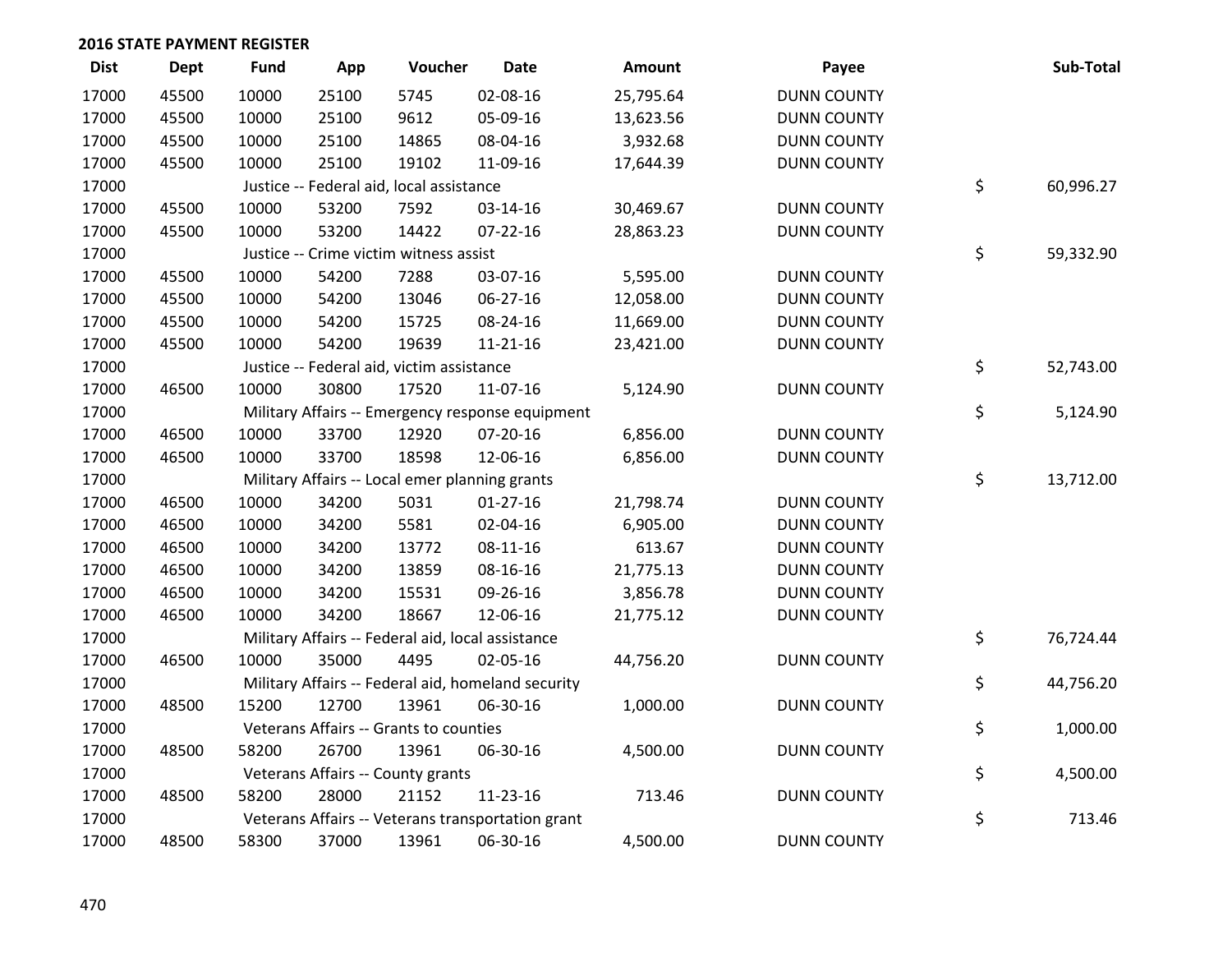| <b>Dist</b> | <b>Dept</b> | <b>Fund</b> | App   | Voucher                                         | <b>Date</b>    | <b>Amount</b> | Payee              | Sub-Total       |
|-------------|-------------|-------------|-------|-------------------------------------------------|----------------|---------------|--------------------|-----------------|
| 17000       |             |             |       | Veterans Affairs -- County grants               |                |               |                    | \$<br>4,500.00  |
| 17000       | 50500       | 10000       | 15500 | 11482                                           | $02 - 16 - 16$ | 5,120.16      | <b>DUNN COUNTY</b> |                 |
| 17000       | 50500       | 10000       | 15500 | 24387                                           | $07 - 15 - 16$ | 2,804.43      | <b>DUNN COUNTY</b> |                 |
| 17000       | 50500       | 10000       | 15500 | 26060                                           | 07-29-16       | 2,539.15      | <b>DUNN COUNTY</b> |                 |
| 17000       | 50500       | 10000       | 15500 | 27507                                           | 08-16-16       | 2,537.67      | <b>DUNN COUNTY</b> |                 |
| 17000       | 50500       | 10000       | 15500 | 28772                                           | 08-31-16       | 5,848.34      | <b>DUNN COUNTY</b> |                 |
| 17000       | 50500       | 10000       | 15500 | 29938                                           | 09-14-16       | 1,402.35      | <b>DUNN COUNTY</b> |                 |
| 17000       | 50500       | 10000       | 15500 | 31013                                           | 09-28-16       | 2,197.43      | <b>DUNN COUNTY</b> |                 |
| 17000       | 50500       | 10000       | 15500 | 32623                                           | $10-14-16$     | 3,521.05      | <b>DUNN COUNTY</b> |                 |
| 17000       | 50500       | 10000       | 15500 | 33846                                           | 10-28-16       | 1,078.86      | <b>DUNN COUNTY</b> |                 |
| 17000       | 50500       | 10000       | 15500 | 37636                                           | 12-14-16       | 1,168.34      | <b>DUNN COUNTY</b> |                 |
| 17000       | 50500       | 10000       | 15500 | 37644                                           | 12-14-16       | 2,182.56      | <b>DUNN COUNTY</b> |                 |
| 17000       | 50500       | 10000       | 74300 | 7385                                            | $01-27-16$     | 319.00        | <b>DUNN COUNTY</b> |                 |
| 17000       | 50500       | 10000       | 74300 | 7387                                            | $01-27-16$     | 1,578.00      | <b>DUNN COUNTY</b> |                 |
| 17000       | 50500       | 10000       | 74300 | 7388                                            | $01 - 28 - 16$ | 2,842.00      | <b>DUNN COUNTY</b> |                 |
| 17000       | 50500       | 10000       | 74300 | 7389                                            | $01 - 28 - 16$ | 3,352.00      | <b>DUNN COUNTY</b> |                 |
| 17000       | 50500       | 10000       | 74300 | 7390                                            | $01 - 28 - 16$ | 5,896.00      | <b>DUNN COUNTY</b> |                 |
| 17000       | 50500       | 10000       | 74300 | 30569                                           | $10-11-16$     | 5,849.00      | <b>DUNN COUNTY</b> |                 |
| 17000       | 50500       | 10000       | 74300 | 30570                                           | $10 - 11 - 16$ | 5,227.00      | <b>DUNN COUNTY</b> |                 |
| 17000       | 50500       | 10000       | 74300 | 30603                                           | $10-11-16$     | 7,224.00      | <b>DUNN COUNTY</b> |                 |
| 17000       | 50500       | 10000       | 74300 | 30605                                           | $10-11-16$     | 5,854.00      | <b>DUNN COUNTY</b> |                 |
| 17000       | 50500       | 10000       | 74300 | 30608                                           | $10-11-16$     | 6,257.00      | <b>DUNN COUNTY</b> |                 |
| 17000       | 50500       | 10000       | 74300 | 30613                                           | $10-11-16$     | 4,247.00      | <b>DUNN COUNTY</b> |                 |
| 17000       | 50500       | 10000       | 74300 | 30616                                           | $10-11-16$     | 8,036.00      | <b>DUNN COUNTY</b> |                 |
| 17000       | 50500       | 10000       | 74300 | 30620                                           | $10-11-16$     | 2,336.00      | <b>DUNN COUNTY</b> |                 |
| 17000       | 50500       | 10000       | 74300 | 38002                                           | 12-27-16       | 3,614.00      | <b>DUNN COUNTY</b> |                 |
| 17000       |             |             |       | Administration -- Federal aid, local assistance |                |               |                    | \$<br>93,031.34 |
| 17000       | 50500       | 23500       | 37100 | 11482                                           | $02 - 16 - 16$ | 2,905.75      | <b>DUNN COUNTY</b> |                 |
| 17000       | 50500       | 23500       | 37100 | 24387                                           | $07 - 15 - 16$ | 4,043.75      | <b>DUNN COUNTY</b> |                 |
| 17000       | 50500       | 23500       | 37100 | 26060                                           | 07-29-16       | 5,133.55      | <b>DUNN COUNTY</b> |                 |
| 17000       | 50500       | 23500       | 37100 | 27507                                           | 08-16-16       | 4,085.93      | <b>DUNN COUNTY</b> |                 |
| 17000       | 50500       | 23500       | 37100 | 28772                                           | 08-31-16       | 1,355.15      | <b>DUNN COUNTY</b> |                 |
| 17000       | 50500       | 23500       | 37100 | 29938                                           | 09-14-16       | 1,983.53      | <b>DUNN COUNTY</b> |                 |
| 17000       | 50500       | 23500       | 37100 | 31013                                           | 09-28-16       | 1,835.04      | <b>DUNN COUNTY</b> |                 |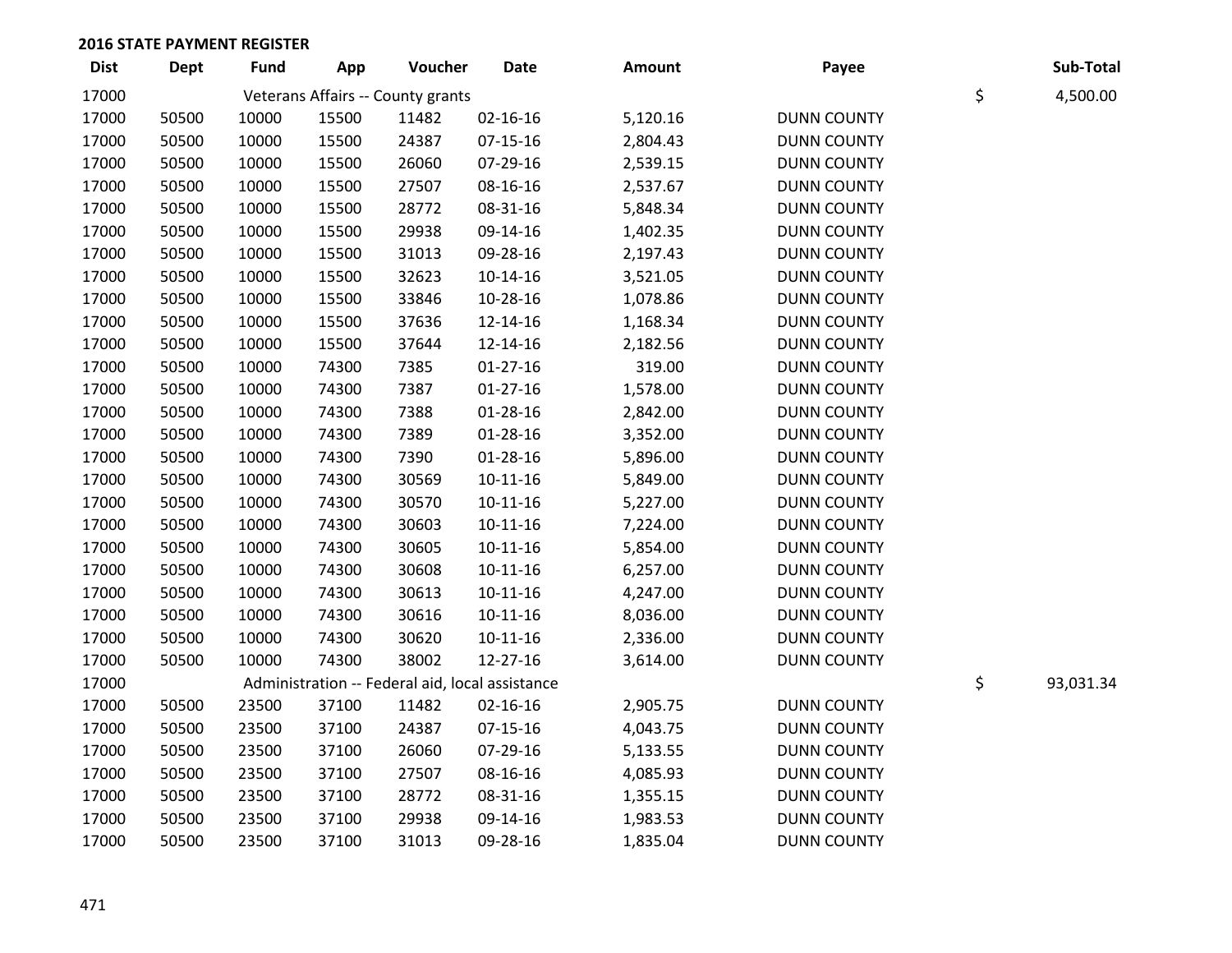| <b>Dist</b> | <b>Dept</b> | <b>Fund</b> | App                                  | Voucher                                             | <b>Date</b>    | <b>Amount</b> | Payee                 | Sub-Total           |
|-------------|-------------|-------------|--------------------------------------|-----------------------------------------------------|----------------|---------------|-----------------------|---------------------|
| 17000       | 50500       | 23500       | 37100                                | 32623                                               | $10-14-16$     | 1,014.99      | <b>DUNN COUNTY</b>    |                     |
| 17000       | 50500       | 23500       | 37100                                | 33846                                               | 10-28-16       | 5,291.64      | <b>DUNN COUNTY</b>    |                     |
| 17000       | 50500       | 23500       | 37100                                | 37636                                               | 12-14-16       | 6,658.00      | <b>DUNN COUNTY</b>    |                     |
| 17000       | 50500       | 23500       | 37100                                | 37644                                               | 12-14-16       | 2,752.37      | <b>DUNN COUNTY</b>    |                     |
| 17000       |             |             |                                      | Administration -- Low-income assistance grants      |                |               |                       | \$<br>37,059.70     |
| 17000       | 50500       | 26900       | 16600                                | 13209                                               | 03-23-16       | 1,000.00      | <b>DUNN COUNTY</b>    |                     |
| 17000       | 50500       | 26900       | 16600                                | 13419                                               | 03-24-16       | 50,344.00     | <b>DUNN COUNTY</b>    |                     |
| 17000       | 50500       | 26900       | 16600                                | 18220                                               | 05-10-16       | 25,000.00     | <b>DUNN COUNTY</b>    |                     |
| 17000       |             |             | Administration -- Land               |                                                     |                |               |                       | \$<br>76,344.00     |
| 17000       | 83500       | 10000       | 10500                                | 5782                                                | 07-25-16       | 350,214.53    | <b>DUNN COUNTY</b>    |                     |
| 17000       | 83500       | 10000       | 10500                                | 13302                                               | $11 - 21 - 16$ | 1,880,630.11  | <b>DUNN COUNTY</b>    |                     |
| 17000       |             |             |                                      | Revenue -- County and Municipal Aid                 |                |               |                       | \$<br>2,230,844.64  |
| 17000       | 83500       | 10000       | 10900                                | 7209                                                | 07-25-16       | 55,392.00     | <b>DUNN COUNTY</b>    |                     |
| 17000       |             |             |                                      | Revenue -- State Aid, Tax Exempt Proprty            |                |               |                       | \$<br>55,392.00     |
| 17000       | 83500       | 10000       | 11000                                | 13302                                               | 11-21-16       | 108,264.32    | <b>DUNN COUNTY</b>    |                     |
| 17000       |             |             |                                      | Revenue -- Public Utility Distribution              |                |               |                       | \$<br>108,264.32    |
| 17000       | 83500       | 10000       | 30200                                | 5017                                                | $07 - 25 - 16$ | 1,032,044.47  | <b>DUNN COUNTY</b>    |                     |
| 17000       | 83500       | 10000       | 30200                                | 5161                                                | $07 - 25 - 16$ | 4,936,144.37  | <b>DUNN COUNTY</b>    |                     |
| 17000       |             |             |                                      | Revenue -- School Lvy Tx/First Dollar Cr            |                |               |                       | \$<br>5,968,188.84  |
| 17000       | 83500       | 52100       | 36300                                | 3420                                                | 03-29-16       | 1,008,872.42  | <b>DUNN COUNTY</b>    |                     |
| 17000       |             |             |                                      | Revenue -- Lottery & Gaming Credit                  |                |               |                       | \$<br>1,008,872.42  |
| 17000       |             |             | <b>District Total Appropriations</b> |                                                     |                |               |                       | \$<br>15,739,102.33 |
| 17002       | 16500       | 10000       | 22500                                | 3806                                                | 06-27-16       | 3,157.86      | TOWN OF COLFAX        |                     |
| 17002       |             |             |                                      | Safety & Prof Services -- Fire dues distribution    |                |               |                       | \$<br>3,157.86      |
| 17002       | 37000       | 10000       | 50300                                | 46905                                               | $04 - 21 - 16$ | 23.90         | TOWN OF COLFAX        |                     |
| 17002       | 37000       | 10000       | 50300                                | 46906                                               | $04 - 21 - 16$ | 68.13         | TOWN OF COLFAX        |                     |
| 17002       | 37000       | 10000       | 50300                                | 46907                                               | $04 - 21 - 16$ | 4.80          | TOWN OF COLFAX        |                     |
| 17002       |             |             |                                      | Natural Resources -- Aids in lieu of taxes - gener  |                |               |                       | \$<br>96.83         |
| 17002       | 37000       | 21200       | 16600                                | 63242                                               | 06-20-16       | 579.49        | TOWN OF COLFAX        |                     |
| 17002       |             |             |                                      | Natural Resources -- Gen program ops-state funds-FR |                |               |                       | \$<br>579.49        |
| 17002       | 37000       | 21200       | 57100                                | 63242                                               | 06-20-16       | 353.58        | <b>TOWN OF COLFAX</b> |                     |
| 17002       |             |             |                                      | Natural Resources -- ResAids - cnty forst, cl & mfl |                |               |                       | \$<br>353.58        |
| 17002       | 37000       | 21200       | 57900                                | 46908                                               | $04 - 21 - 16$ | 0.48          | TOWN OF COLFAX        |                     |
| 17002       |             |             |                                      | Natural Resources -- Aids in lieu of taxes - sum s  |                |               |                       | \$<br>0.48          |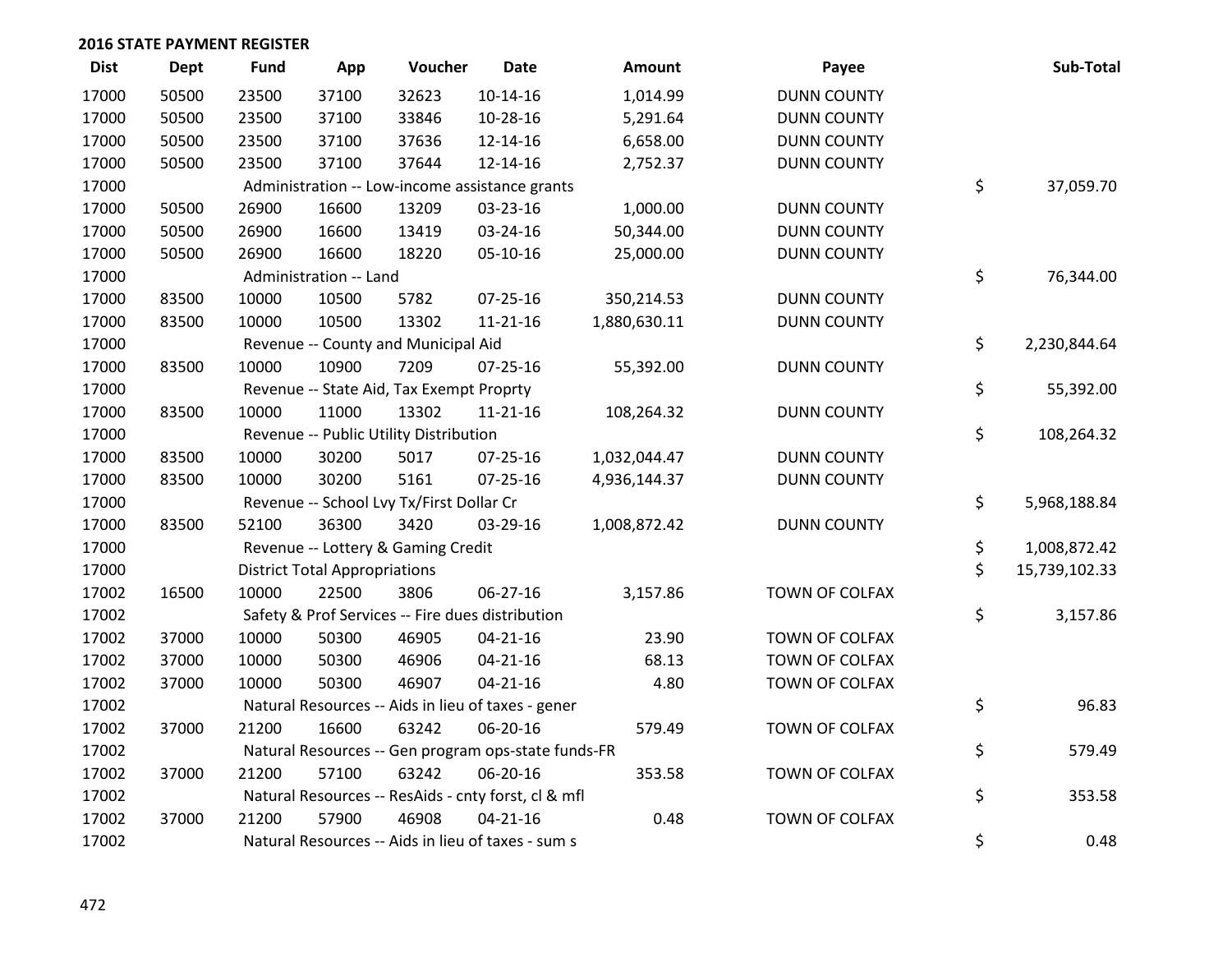| <b>Dist</b> | <b>Dept</b> | <b>Fund</b> | App                                  | Voucher                                             | <b>Date</b>    | Amount    | Payee               | Sub-Total        |
|-------------|-------------|-------------|--------------------------------------|-----------------------------------------------------|----------------|-----------|---------------------|------------------|
| 17002       | 37000       | 21200       | 58900                                | 102212                                              | 11-18-16       | 817.66    | TOWN OF COLFAX      |                  |
| 17002       |             |             |                                      | Natural Resources -- Resource aids - distribution o |                |           |                     | \$<br>817.66     |
| 17002       | 39500       | 21100       | 19100                                | 639                                                 | 07-05-16       | 20,473.09 | TOWN OF COLFAX      |                  |
| 17002       | 39500       | 21100       | 19100                                | 29711                                               | 10-03-16       | 20,473.11 | TOWN OF COLFAX      |                  |
| 17002       | 39500       | 21100       | 19100                                | 76458                                               | $01 - 04 - 16$ | 20,473.09 | TOWN OF COLFAX      |                  |
| 17002       | 39500       | 21100       | 19100                                | 84458                                               | 04-04-16       | 20,473.09 | TOWN OF COLFAX      |                  |
| 17002       |             |             |                                      | Transportation -- Trns Aids To Mnc.-Sf              |                |           |                     | \$<br>81,892.38  |
| 17002       | 83500       | 10000       | 10500                                | 5752                                                | $07 - 25 - 16$ | 2,609.00  | TOWN OF COLFAX      |                  |
| 17002       | 83500       | 10000       | 10500                                | 13272                                               | 11-21-16       | 14,599.29 | TOWN OF COLFAX      |                  |
| 17002       |             |             |                                      | Revenue -- County and Municipal Aid                 |                |           |                     | \$<br>17,208.29  |
| 17002       | 83500       | 10000       | 10900                                | 7702                                                | 07-25-16       | 14.00     | TOWN OF COLFAX      |                  |
| 17002       |             |             |                                      | Revenue -- State Aid, Tax Exempt Proprty            |                |           |                     | \$<br>14.00      |
| 17002       | 83500       | 10000       | 11000                                | 13272                                               | $11 - 21 - 16$ | 372.47    | TOWN OF COLFAX      |                  |
| 17002       |             |             |                                      | Revenue -- Public Utility Distribution              |                |           |                     | \$<br>372.47     |
| 17002       |             |             | <b>District Total Appropriations</b> |                                                     |                |           |                     | \$<br>104,493.04 |
| 17004       | 16500       | 10000       | 22500                                | 3807                                                | 06-27-16       | 3,690.75  | <b>TOWN OF DUNN</b> |                  |
| 17004       |             |             |                                      | Safety & Prof Services -- Fire dues distribution    |                |           |                     | \$<br>3,690.75   |
| 17004       | 37000       | 10000       | 50300                                | 28839                                               | $02 - 12 - 16$ | 7,074.81  | <b>TOWN OF DUNN</b> |                  |
| 17004       | 37000       | 10000       | 50300                                | 28840                                               | $02 - 12 - 16$ | 23,323.78 | TOWN OF DUNN        |                  |
| 17004       | 37000       | 10000       | 50300                                | 45470                                               | $04 - 21 - 16$ | 1,836.19  | TOWN OF DUNN        |                  |
| 17004       | 37000       | 10000       | 50300                                | 45471                                               | $04 - 21 - 16$ | 306.88    | TOWN OF DUNN        |                  |
| 17004       |             |             |                                      | Natural Resources -- Aids in lieu of taxes - gener  |                |           |                     | \$<br>32,541.66  |
| 17004       | 37000       | 21200       | 16600                                | 63243                                               | 06-20-16       | 1,000.59  | TOWN OF DUNN        |                  |
| 17004       |             |             |                                      | Natural Resources -- Gen program ops-state funds-FR |                |           |                     | \$<br>1,000.59   |
| 17004       | 37000       | 21200       | 57100                                | 63243                                               | 06-20-16       | 464.48    | TOWN OF DUNN        |                  |
| 17004       |             |             |                                      | Natural Resources -- ResAids - cnty forst, cl & mfl |                |           |                     | \$<br>464.48     |
| 17004       | 37000       | 21200       | 57900                                | 45472                                               | $04 - 21 - 16$ | 192.44    | TOWN OF DUNN        |                  |
| 17004       |             |             |                                      | Natural Resources -- Aids in lieu of taxes - sum s  |                |           |                     | \$<br>192.44     |
| 17004       | 37000       | 21200       | 58900                                | 102213                                              | 11-18-16       | 520.62    | TOWN OF DUNN        |                  |
| 17004       |             |             |                                      | Natural Resources -- Resource aids - distribution o |                |           |                     | \$<br>520.62     |
| 17004       | 39500       | 21100       | 19100                                | 640                                                 | 07-05-16       | 33,250.20 | <b>TOWN OF DUNN</b> |                  |
| 17004       | 39500       | 21100       | 19100                                | 29712                                               | 10-03-16       | 33,250.20 | TOWN OF DUNN        |                  |
| 17004       | 39500       | 21100       | 19100                                | 76459                                               | $01 - 04 - 16$ | 33,250.20 | TOWN OF DUNN        |                  |
| 17004       | 39500       | 21100       | 19100                                | 84459                                               | 04-04-16       | 33,250.20 | TOWN OF DUNN        |                  |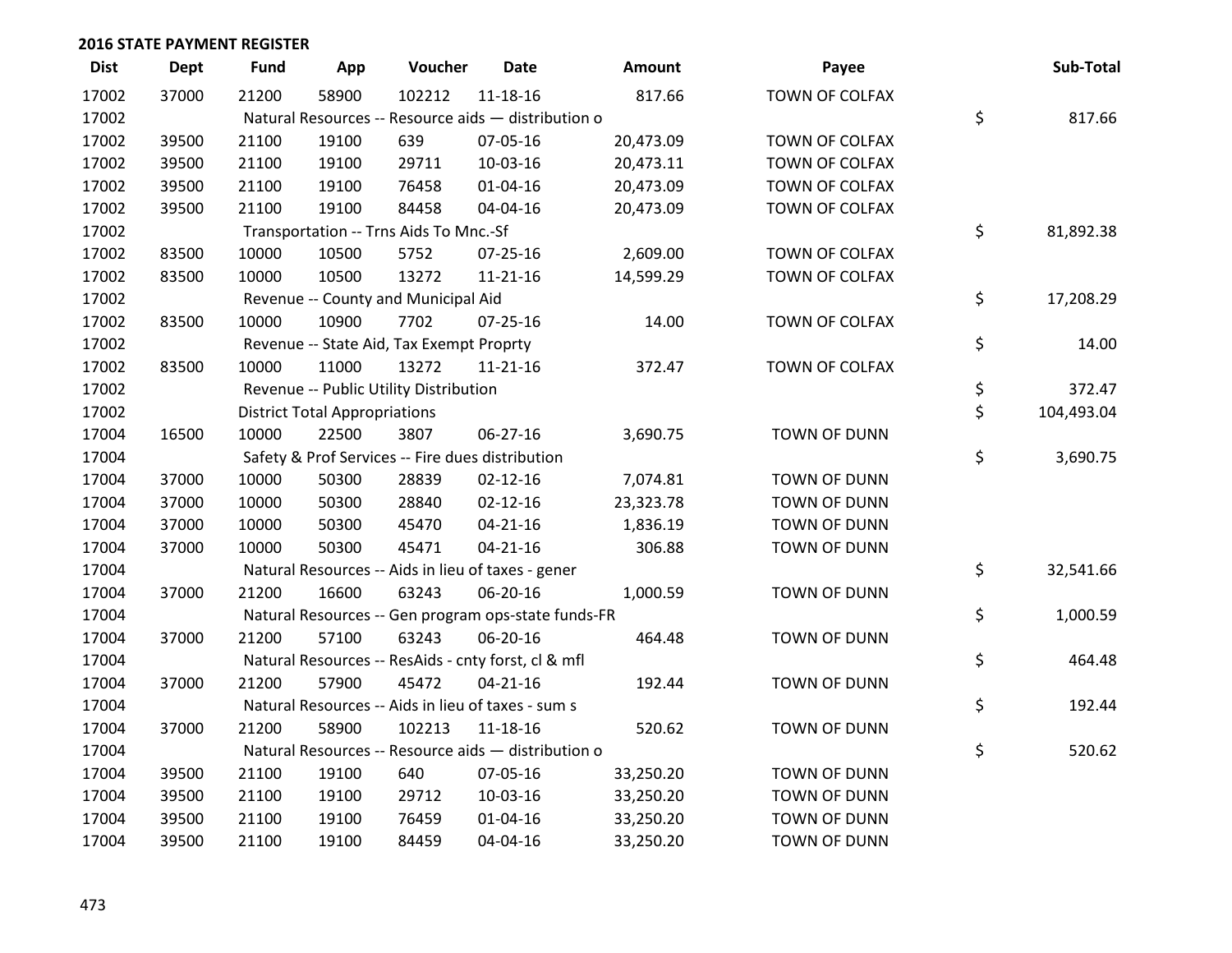| <b>Dist</b> | <b>Dept</b> | Fund  | App                                  | Voucher                                  | <b>Date</b>                                         | Amount    | Payee               | Sub-Total        |
|-------------|-------------|-------|--------------------------------------|------------------------------------------|-----------------------------------------------------|-----------|---------------------|------------------|
| 17004       |             |       |                                      | Transportation -- Trns Aids To Mnc.-Sf   |                                                     |           |                     | \$<br>133,000.80 |
| 17004       | 83500       | 10000 | 10500                                | 5753                                     | 07-25-16                                            | 12,852.93 | <b>TOWN OF DUNN</b> |                  |
| 17004       | 83500       | 10000 | 10500                                | 13273                                    | $11 - 21 - 16$                                      | 72,833.24 | <b>TOWN OF DUNN</b> |                  |
| 17004       |             |       |                                      | Revenue -- County and Municipal Aid      |                                                     |           |                     | \$<br>85,686.17  |
| 17004       | 83500       | 10000 | 10900                                | 7703                                     | $07 - 25 - 16$                                      | 33.00     | <b>TOWN OF DUNN</b> |                  |
| 17004       |             |       |                                      | Revenue -- State Aid, Tax Exempt Proprty |                                                     |           |                     | \$<br>33.00      |
| 17004       | 83500       | 52100 | 36300                                | 3022                                     | 03-28-16                                            | 1,905.28  | <b>TOWN OF DUNN</b> |                  |
| 17004       |             |       |                                      | Revenue -- Lottery & Gaming Credit       |                                                     |           |                     | \$<br>1,905.28   |
| 17004       |             |       | <b>District Total Appropriations</b> |                                          |                                                     |           |                     | \$<br>259,035.79 |
| 17006       | 16500       | 10000 | 22500                                | 3808                                     | 06-27-16                                            | 2,605.75  | TOWN OF EAU GALLE   |                  |
| 17006       |             |       |                                      |                                          | Safety & Prof Services -- Fire dues distribution    |           |                     | \$<br>2,605.75   |
| 17006       | 37000       | 10000 | 50300                                | 29157                                    | $02 - 12 - 16$                                      | 30.39     | TOWN OF EAU GALLE   |                  |
| 17006       | 37000       | 10000 | 50300                                | 46403                                    | $04 - 21 - 16$                                      | 83.20     | TOWN OF EAU GALLE   |                  |
| 17006       |             |       |                                      |                                          | Natural Resources -- Aids in lieu of taxes - gener  |           |                     | \$<br>113.59     |
| 17006       | 37000       | 21200 | 16600                                | 63244                                    | 06-20-16                                            | 1,214.97  | TOWN OF EAU GALLE   |                  |
| 17006       |             |       |                                      |                                          | Natural Resources -- Gen program ops-state funds-FR |           |                     | \$<br>1,214.97   |
| 17006       | 37000       | 21200 | 57100                                | 63244                                    | 06-20-16                                            | 545.96    | TOWN OF EAU GALLE   |                  |
| 17006       |             |       |                                      |                                          | Natural Resources -- ResAids - cnty forst, cl & mfl |           |                     | \$<br>545.96     |
| 17006       | 37000       | 21200 | 57900                                | 46404                                    | $04 - 21 - 16$                                      | 109.06    | TOWN OF EAU GALLE   |                  |
| 17006       |             |       |                                      |                                          | Natural Resources -- Aids in lieu of taxes - sum s  |           |                     | \$<br>109.06     |
| 17006       | 37000       | 21200 | 58900                                | 102214                                   | $11 - 21 - 16$                                      | 614.14    | TOWN OF EAU GALLE   |                  |
| 17006       |             |       |                                      |                                          | Natural Resources -- Resource aids - distribution o |           |                     | \$<br>614.14     |
| 17006       | 39500       | 21100 | 19100                                | 641                                      | 07-05-16                                            | 24,811.03 | TOWN OF EAU GALLE   |                  |
| 17006       | 39500       | 21100 | 19100                                | 29713                                    | 10-03-16                                            | 24,811.05 | TOWN OF EAU GALLE   |                  |
| 17006       | 39500       | 21100 | 19100                                | 76460                                    | $01 - 04 - 16$                                      | 24,811.03 | TOWN OF EAU GALLE   |                  |
| 17006       | 39500       | 21100 | 19100                                | 84460                                    | 04-04-16                                            | 24,811.03 | TOWN OF EAU GALLE   |                  |
| 17006       |             |       |                                      | Transportation -- Trns Aids To Mnc.-Sf   |                                                     |           |                     | \$<br>99,244.14  |
| 17006       | 83500       | 10000 | 10500                                | 5754                                     | 07-25-16                                            | 5,425.56  | TOWN OF EAU GALLE   |                  |
| 17006       | 83500       | 10000 | 10500                                | 13274                                    | $11 - 21 - 16$                                      | 29,734.40 | TOWN OF EAU GALLE   |                  |
| 17006       |             |       |                                      | Revenue -- County and Municipal Aid      |                                                     |           |                     | \$<br>35,159.96  |
| 17006       | 83500       | 10000 | 10900                                | 7704                                     | 07-25-16                                            | 34.00     | TOWN OF EAU GALLE   |                  |
| 17006       |             |       |                                      | Revenue -- State Aid, Tax Exempt Proprty |                                                     |           |                     | \$<br>34.00      |
| 17006       | 83500       | 10000 | 11000                                | 13274                                    | $11 - 21 - 16$                                      | 1,151.72  | TOWN OF EAU GALLE   |                  |
| 17006       |             |       |                                      | Revenue -- Public Utility Distribution   |                                                     |           |                     | \$<br>1,151.72   |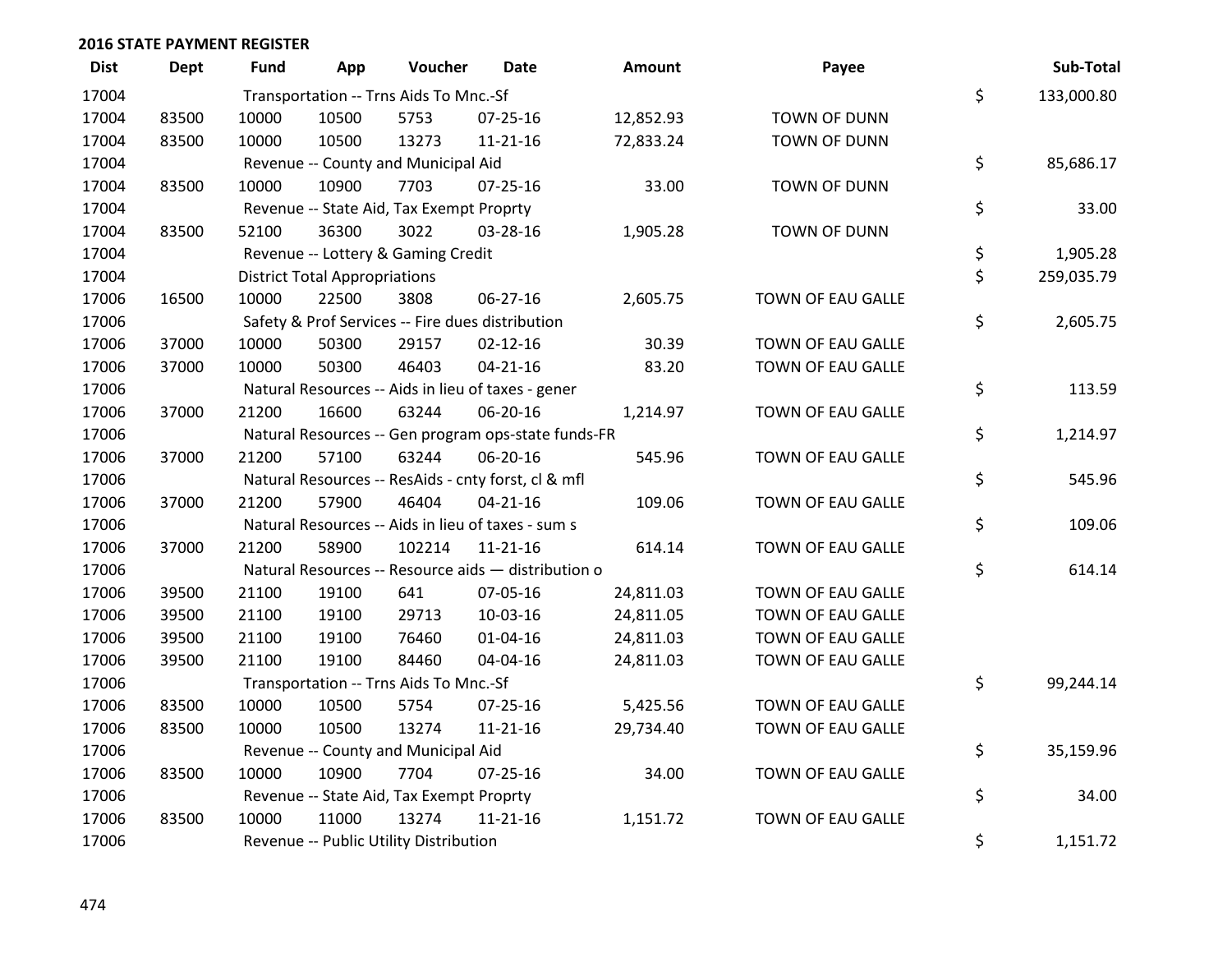| <b>Dist</b> | <b>Dept</b> | <b>Fund</b> | App                                  | Voucher                                  | <b>Date</b>                                         | Amount    | Payee                | Sub-Total        |
|-------------|-------------|-------------|--------------------------------------|------------------------------------------|-----------------------------------------------------|-----------|----------------------|------------------|
| 17006       |             |             | <b>District Total Appropriations</b> |                                          |                                                     |           |                      | \$<br>140,793.29 |
| 17008       | 16500       | 10000       | 22500                                | 3809                                     | 06-27-16                                            | 4,407.57  | ELK MOUND, TOWN OF   |                  |
| 17008       |             |             |                                      |                                          | Safety & Prof Services -- Fire dues distribution    |           |                      | \$<br>4,407.57   |
| 17008       | 37000       | 10000       | 50300                                | 29084                                    | $02 - 12 - 16$                                      | 293.18    | ELK MOUND, TOWN OF   |                  |
| 17008       | 37000       | 10000       | 50300                                | 29085                                    | $02 - 12 - 16$                                      | 6,639.29  | ELK MOUND, TOWN OF   |                  |
| 17008       | 37000       | 10000       | 50300                                | 46163                                    | $04 - 21 - 16$                                      | 1,403.38  | ELK MOUND, TOWN OF   |                  |
| 17008       | 37000       | 10000       | 50300                                | 46164                                    | $04 - 21 - 16$                                      | 35.87     | ELK MOUND, TOWN OF   |                  |
| 17008       | 37000       | 10000       | 50300                                | 46165                                    | $04 - 21 - 16$                                      | 17.59     | ELK MOUND, TOWN OF   |                  |
| 17008       |             |             |                                      |                                          | Natural Resources -- Aids in lieu of taxes - gener  |           |                      | \$<br>8,389.31   |
| 17008       | 37000       | 21200       | 16600                                | 63245                                    | 06-20-16                                            | 606.65    | ELK MOUND, TOWN OF   |                  |
| 17008       |             |             |                                      |                                          | Natural Resources -- Gen program ops-state funds-FR |           |                      | \$<br>606.65     |
| 17008       | 37000       | 21200       | 57100                                | 63245                                    | 06-20-16                                            | 281.01    | ELK MOUND, TOWN OF   |                  |
| 17008       |             |             |                                      |                                          | Natural Resources -- ResAids - cnty forst, cl & mfl |           |                      | \$<br>281.01     |
| 17008       | 37000       | 21200       | 57900                                | 46166                                    | $04 - 21 - 16$                                      | 379.60    | ELK MOUND, TOWN OF   |                  |
| 17008       |             |             |                                      |                                          | Natural Resources -- Aids in lieu of taxes - sum s  |           |                      | \$<br>379.60     |
| 17008       | 37000       | 21200       | 58900                                | 102215                                   | $11 - 18 - 16$                                      | 369.53    | ELK MOUND, TOWN OF   |                  |
| 17008       |             |             |                                      |                                          | Natural Resources -- Resource aids - distribution o |           |                      | \$<br>369.53     |
| 17008       | 39500       | 21100       | 19100                                | 642                                      | 07-05-16                                            | 22,240.20 | ELK MOUND, TOWN OF   |                  |
| 17008       | 39500       | 21100       | 19100                                | 29714                                    | 10-03-16                                            | 22,240.20 | ELK MOUND, TOWN OF   |                  |
| 17008       | 39500       | 21100       | 19100                                | 76461                                    | $01 - 04 - 16$                                      | 22,240.20 | TOWN OF ELK MOUND    |                  |
| 17008       | 39500       | 21100       | 19100                                | 84461                                    | 04-04-16                                            | 22,240.20 | TOWN OF ELK MOUND    |                  |
| 17008       |             |             |                                      | Transportation -- Trns Aids To Mnc.-Sf   |                                                     |           |                      | \$<br>88,960.80  |
| 17008       | 83500       | 10000       | 10500                                | 5755                                     | $07 - 25 - 16$                                      | 3,981.05  | ELK MOUND, TOWN OF   |                  |
| 17008       | 83500       | 10000       | 10500                                | 13275                                    | $11 - 21 - 16$                                      | 21,512.42 | ELK MOUND, TOWN OF   |                  |
| 17008       |             |             |                                      | Revenue -- County and Municipal Aid      |                                                     |           |                      | \$<br>25,493.47  |
| 17008       | 83500       | 10000       | 10900                                | 7705                                     | $07 - 25 - 16$                                      | 361.00    | ELK MOUND, TOWN OF   |                  |
| 17008       |             |             |                                      | Revenue -- State Aid, Tax Exempt Proprty |                                                     |           |                      | \$<br>361.00     |
| 17008       | 83500       | 10000       | 11000                                | 13275                                    | $11 - 21 - 16$                                      | 1,088.18  | ELK MOUND, TOWN OF   |                  |
| 17008       |             |             |                                      | Revenue -- Public Utility Distribution   |                                                     |           |                      | \$<br>1,088.18   |
| 17008       | 83500       | 52100       | 36300                                | 3023                                     | 03-29-16                                            | 2,353.73  | ELK MOUND, TOWN OF   |                  |
| 17008       |             |             |                                      | Revenue -- Lottery & Gaming Credit       |                                                     |           |                      | \$<br>2,353.73   |
| 17008       |             |             | <b>District Total Appropriations</b> |                                          |                                                     |           |                      | \$<br>132,690.85 |
| 17010       | 16500       | 10000       | 22500                                | 3810                                     | 06-27-16                                            | 1,207.35  | <b>TOWN OF GRANT</b> |                  |
| 17010       |             |             |                                      |                                          | Safety & Prof Services -- Fire dues distribution    |           |                      | \$<br>1,207.35   |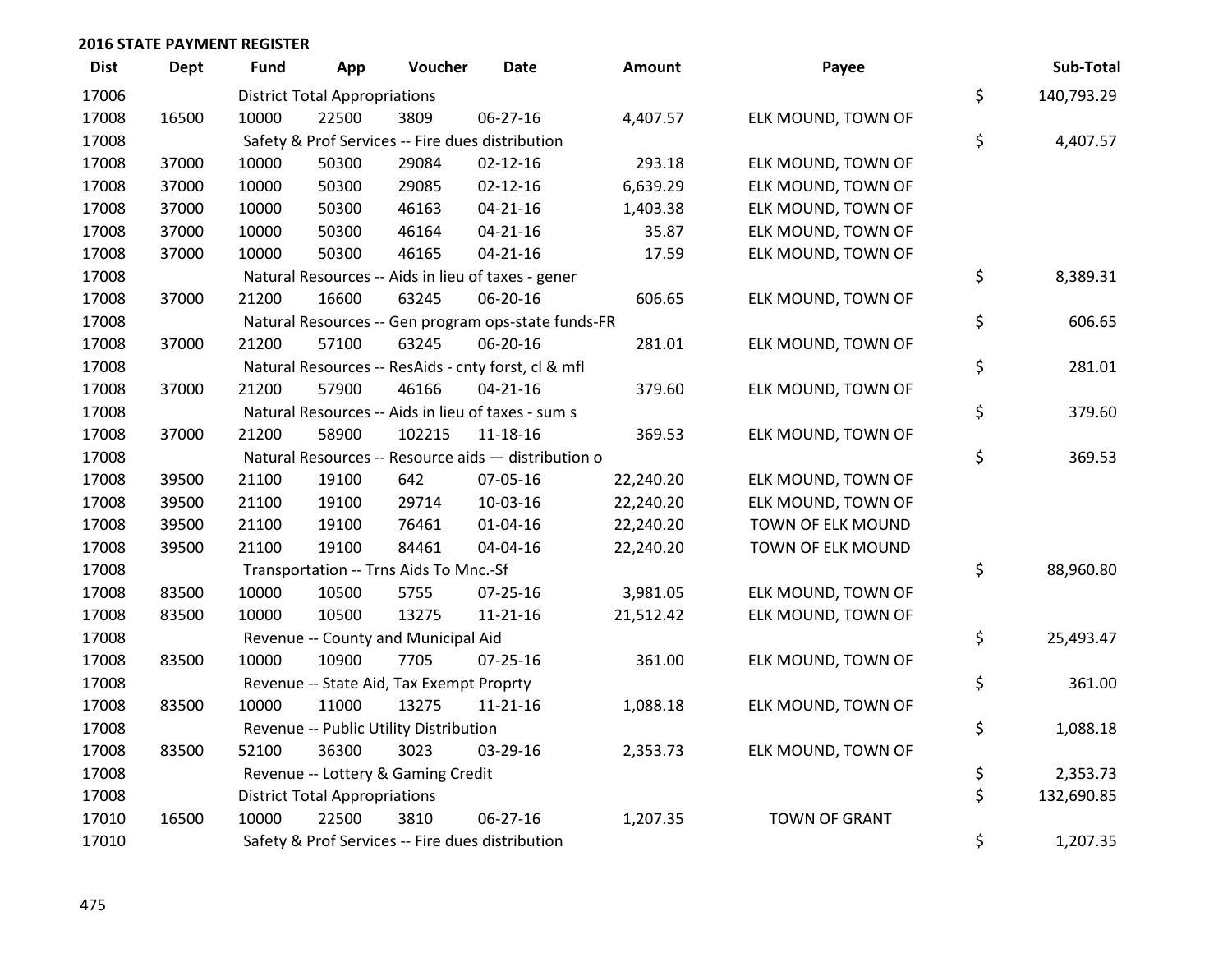| <b>Dist</b> | <b>Dept</b> | <b>Fund</b> | App                                  | Voucher                                             | <b>Date</b>    | Amount    | Payee                    | Sub-Total        |
|-------------|-------------|-------------|--------------------------------------|-----------------------------------------------------|----------------|-----------|--------------------------|------------------|
| 17010       | 37000       | 21200       | 16600                                | 63246                                               | 06-20-16       | 758.93    | <b>TOWN OF GRANT</b>     |                  |
| 17010       |             |             |                                      | Natural Resources -- Gen program ops-state funds-FR |                |           |                          | \$<br>758.93     |
| 17010       | 37000       | 21200       | 57100                                | 63246                                               | 06-20-16       | 426.98    | <b>TOWN OF GRANT</b>     |                  |
| 17010       |             |             |                                      | Natural Resources -- ResAids - cnty forst, cl & mfl |                |           |                          | \$<br>426.98     |
| 17010       | 37000       | 21200       | 58900                                | 102216                                              | 11-18-16       | 862.64    | <b>TOWN OF GRANT</b>     |                  |
| 17010       |             |             |                                      | Natural Resources -- Resource aids - distribution o |                |           |                          | \$<br>862.64     |
| 17010       | 39500       | 21100       | 19100                                | 643                                                 | 07-05-16       | 21,221.77 | <b>TOWN OF GRANT</b>     |                  |
| 17010       | 39500       | 21100       | 19100                                | 29715                                               | 10-03-16       | 21,221.79 | <b>TOWN OF GRANT</b>     |                  |
| 17010       | 39500       | 21100       | 19100                                | 76462                                               | $01 - 04 - 16$ | 21,221.77 | <b>TOWN OF GRANT</b>     |                  |
| 17010       | 39500       | 21100       | 19100                                | 84462                                               | 04-04-16       | 21,221.77 | <b>TOWN OF GRANT</b>     |                  |
| 17010       |             |             |                                      | Transportation -- Trns Aids To Mnc.-Sf              |                |           |                          | \$<br>84,887.10  |
| 17010       | 83500       | 10000       | 10500                                | 5756                                                | $07 - 25 - 16$ | 3,768.46  | <b>TOWN OF GRANT</b>     |                  |
| 17010       | 83500       | 10000       | 10500                                | 13276                                               | $11 - 21 - 16$ | 20,941.10 | <b>TOWN OF GRANT</b>     |                  |
| 17010       |             |             |                                      | Revenue -- County and Municipal Aid                 |                |           |                          | \$<br>24,709.56  |
| 17010       | 83500       | 10000       | 10900                                | 7706                                                | $07 - 25 - 16$ | 3.00      | <b>TOWN OF GRANT</b>     |                  |
| 17010       |             |             |                                      | Revenue -- State Aid, Tax Exempt Proprty            |                |           |                          | \$<br>3.00       |
| 17010       | 83500       | 10000       | 11000                                | 13276                                               | $11 - 21 - 16$ | 429.81    | <b>TOWN OF GRANT</b>     |                  |
| 17010       |             |             |                                      | Revenue -- Public Utility Distribution              |                |           |                          | \$<br>429.81     |
| 17010       |             |             | <b>District Total Appropriations</b> |                                                     |                |           |                          | \$<br>113,285.37 |
| 17012       | 16500       | 10000       | 22500                                | 3811                                                | 06-27-16       | 1,892.77  | TOWN OF HAY RIVER        |                  |
| 17012       |             |             |                                      | Safety & Prof Services -- Fire dues distribution    |                |           |                          | \$<br>1,892.77   |
| 17012       | 37000       | 10000       | 50300                                | 46841                                               | $04 - 21 - 16$ | 160.00    | TOWN OF HAY RIVER        |                  |
| 17012       |             |             |                                      | Natural Resources -- Aids in lieu of taxes - gener  |                |           |                          | \$<br>160.00     |
| 17012       | 37000       | 21200       | 16600                                | 63247                                               | 06-20-16       | 892.43    | TOWN OF HAY RIVER        |                  |
| 17012       |             |             |                                      | Natural Resources -- Gen program ops-state funds-FR |                |           |                          | \$<br>892.43     |
| 17012       | 37000       | 21200       | 57100                                | 63247                                               | 06-20-16       | 556.78    | TOWN OF HAY RIVER        |                  |
| 17012       |             |             |                                      | Natural Resources -- ResAids - cnty forst, cl & mfl |                |           |                          | \$<br>556.78     |
| 17012       | 37000       | 21200       | 57900                                | 46842                                               | $04 - 21 - 16$ | 289.74    | <b>TOWN OF HAY RIVER</b> |                  |
| 17012       |             |             |                                      | Natural Resources -- Aids in lieu of taxes - sum s  |                |           |                          | \$<br>289.74     |
| 17012       | 37000       | 21200       | 58900                                | 102217                                              | 11-18-16       | 19.03     | TOWN OF HAY RIVER        |                  |
| 17012       |             |             |                                      | Natural Resources -- Resource aids - distribution o |                |           |                          | \$<br>19.03      |
| 17012       | 37000       | 27400       | 67000                                | 56394                                               | 05-27-16       | 1,123.74  | <b>TOWN OF HAY RIVER</b> |                  |
| 17012       |             |             |                                      | Natural Resources -- Fin asst for responsible units |                |           |                          | \$<br>1,123.74   |
| 17012       | 39500       | 21100       | 19100                                | 644                                                 | 07-05-16       | 23,599.93 | TOWN OF HAY RIVER        |                  |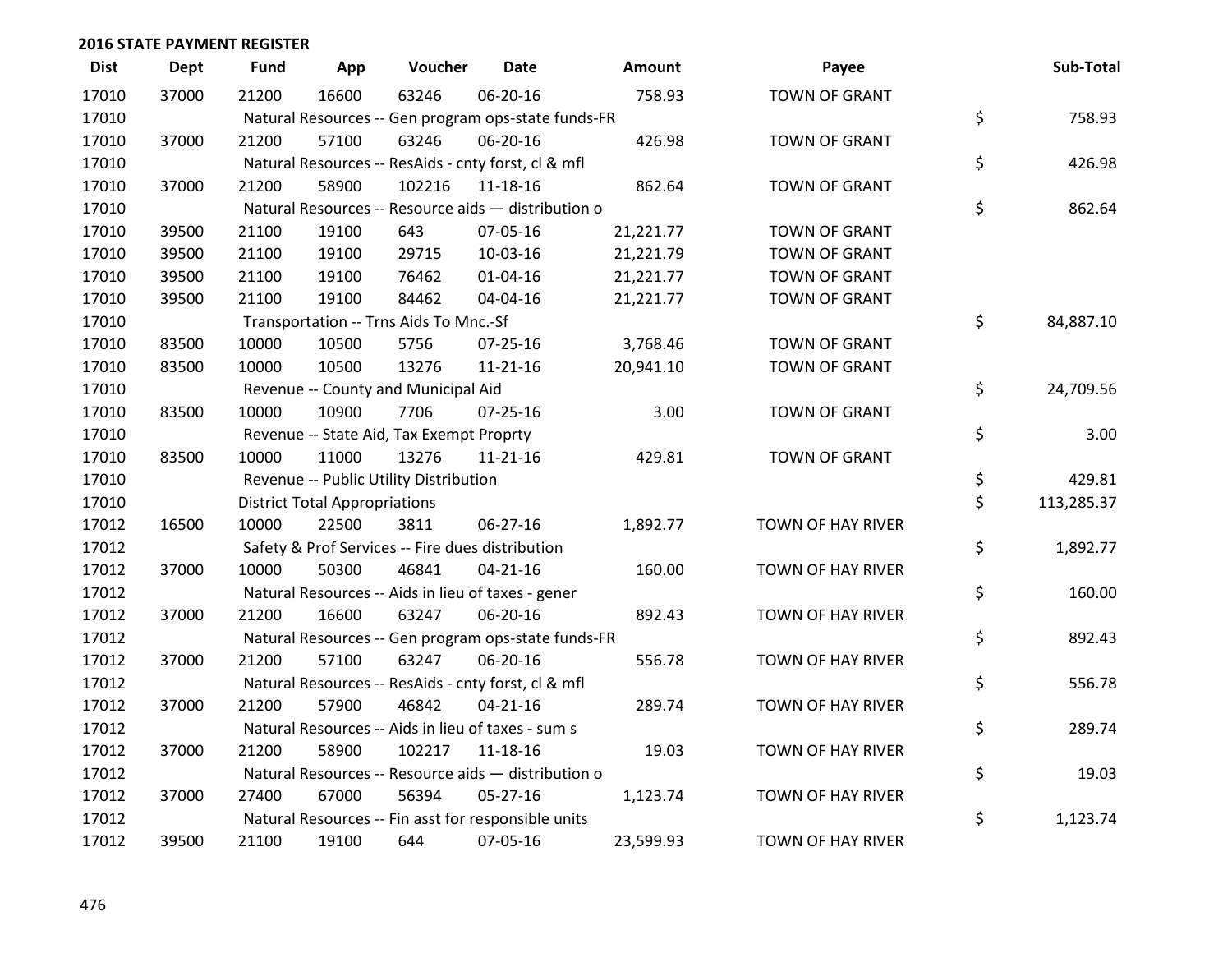| <b>Dist</b> | <b>Dept</b> | Fund  | App                                  | Voucher                                  | <b>Date</b>                                         | <b>Amount</b> | Payee                    | Sub-Total        |
|-------------|-------------|-------|--------------------------------------|------------------------------------------|-----------------------------------------------------|---------------|--------------------------|------------------|
| 17012       | 39500       | 21100 | 19100                                | 29716                                    | 10-03-16                                            | 23,599.95     | TOWN OF HAY RIVER        |                  |
| 17012       | 39500       | 21100 | 19100                                | 76463                                    | $01 - 04 - 16$                                      | 23,599.93     | TOWN OF HAY RIVER        |                  |
| 17012       | 39500       | 21100 | 19100                                | 84463                                    | 04-04-16                                            | 23,599.93     | TOWN OF HAY RIVER        |                  |
| 17012       |             |       |                                      | Transportation -- Trns Aids To Mnc.-Sf   |                                                     |               |                          | \$<br>94,399.74  |
| 17012       | 83500       | 10000 | 10500                                | 5757                                     | 07-25-16                                            | 4,612.54      | TOWN OF HAY RIVER        |                  |
| 17012       | 83500       | 10000 | 10500                                | 13277                                    | $11 - 21 - 16$                                      | 24,041.99     | <b>TOWN OF HAY RIVER</b> |                  |
| 17012       |             |       |                                      | Revenue -- County and Municipal Aid      |                                                     |               |                          | \$<br>28,654.53  |
| 17012       | 83500       | 10000 | 10900                                | 7707                                     | $07 - 25 - 16$                                      | 40.00         | TOWN OF HAY RIVER        |                  |
| 17012       |             |       |                                      | Revenue -- State Aid, Tax Exempt Proprty |                                                     |               |                          | \$<br>40.00      |
| 17012       | 83500       | 10000 | 11000                                | 13277                                    | $11 - 21 - 16$                                      | 2,068.88      | TOWN OF HAY RIVER        |                  |
| 17012       |             |       |                                      | Revenue -- Public Utility Distribution   |                                                     |               |                          | \$<br>2,068.88   |
| 17012       |             |       | <b>District Total Appropriations</b> |                                          |                                                     |               |                          | \$<br>130,097.64 |
| 17014       | 16500       | 10000 | 22500                                | 3812                                     | 06-27-16                                            | 1,999.88      | <b>TOWN OF LUCAS</b>     |                  |
| 17014       |             |       |                                      |                                          | Safety & Prof Services -- Fire dues distribution    |               |                          | \$<br>1,999.88   |
| 17014       | 37000       | 10000 | 50300                                | 30780                                    | $02 - 17 - 16$                                      | 2,291.43      | <b>TOWN OF LUCAS</b>     |                  |
| 17014       | 37000       | 10000 | 50300                                | 46511                                    | $04 - 21 - 16$                                      | 3.14          | <b>TOWN OF LUCAS</b>     |                  |
| 17014       | 37000       | 10000 | 50300                                | 46514                                    | $04 - 21 - 16$                                      | 60.04         | <b>TOWN OF LUCAS</b>     |                  |
| 17014       |             |       |                                      |                                          | Natural Resources -- Aids in lieu of taxes - gener  |               |                          | \$<br>2,354.61   |
| 17014       | 37000       | 21200 | 16600                                | 63248                                    | 06-20-16                                            | 919.91        | <b>TOWN OF LUCAS</b>     |                  |
| 17014       |             |       |                                      |                                          | Natural Resources -- Gen program ops-state funds-FR |               |                          | \$<br>919.91     |
| 17014       | 37000       | 21200 | 57100                                | 63248                                    | 06-20-16                                            | 494.38        | <b>TOWN OF LUCAS</b>     |                  |
| 17014       |             |       |                                      |                                          | Natural Resources -- ResAids - cnty forst, cl & mfl |               |                          | \$<br>494.38     |
| 17014       | 37000       | 21200 | 57900                                | 46512                                    | $04 - 21 - 16$                                      | 33.84         | TOWN OF LUCAS            |                  |
| 17014       | 37000       | 21200 | 57900                                | 46513                                    | $04 - 21 - 16$                                      | 3.85          | TOWN OF LUCAS            |                  |
| 17014       |             |       |                                      |                                          | Natural Resources -- Aids in lieu of taxes - sum s  |               |                          | \$<br>37.69      |
| 17014       | 37000       | 21200 | 58900                                | 102218                                   | 11-18-16                                            | 48.02         | <b>TOWN OF LUCAS</b>     |                  |
| 17014       |             |       |                                      |                                          | Natural Resources -- Resource aids - distribution o |               |                          | \$<br>48.02      |
| 17014       | 39500       | 21100 | 19100                                | 645                                      | 07-05-16                                            | 23,583.42     | <b>TOWN OF LUCAS</b>     |                  |
| 17014       | 39500       | 21100 | 19100                                | 29717                                    | 10-03-16                                            | 23,583.42     | TOWN OF LUCAS            |                  |
| 17014       | 39500       | 21100 | 19100                                | 76464                                    | $01 - 04 - 16$                                      | 23,583.42     | TOWN OF LUCAS            |                  |
| 17014       | 39500       | 21100 | 19100                                | 84464                                    | 04-04-16                                            | 23,583.42     | TOWN OF LUCAS            |                  |
| 17014       |             |       |                                      | Transportation -- Trns Aids To Mnc.-Sf   |                                                     |               |                          | \$<br>94,333.68  |
| 17014       | 83500       | 10000 | 10500                                | 5758                                     | $07 - 25 - 16$                                      | 5,696.12      | <b>TOWN OF LUCAS</b>     |                  |
| 17014       | 83500       | 10000 | 10500                                | 13278                                    | $11 - 21 - 16$                                      | 31,638.67     | <b>TOWN OF LUCAS</b>     |                  |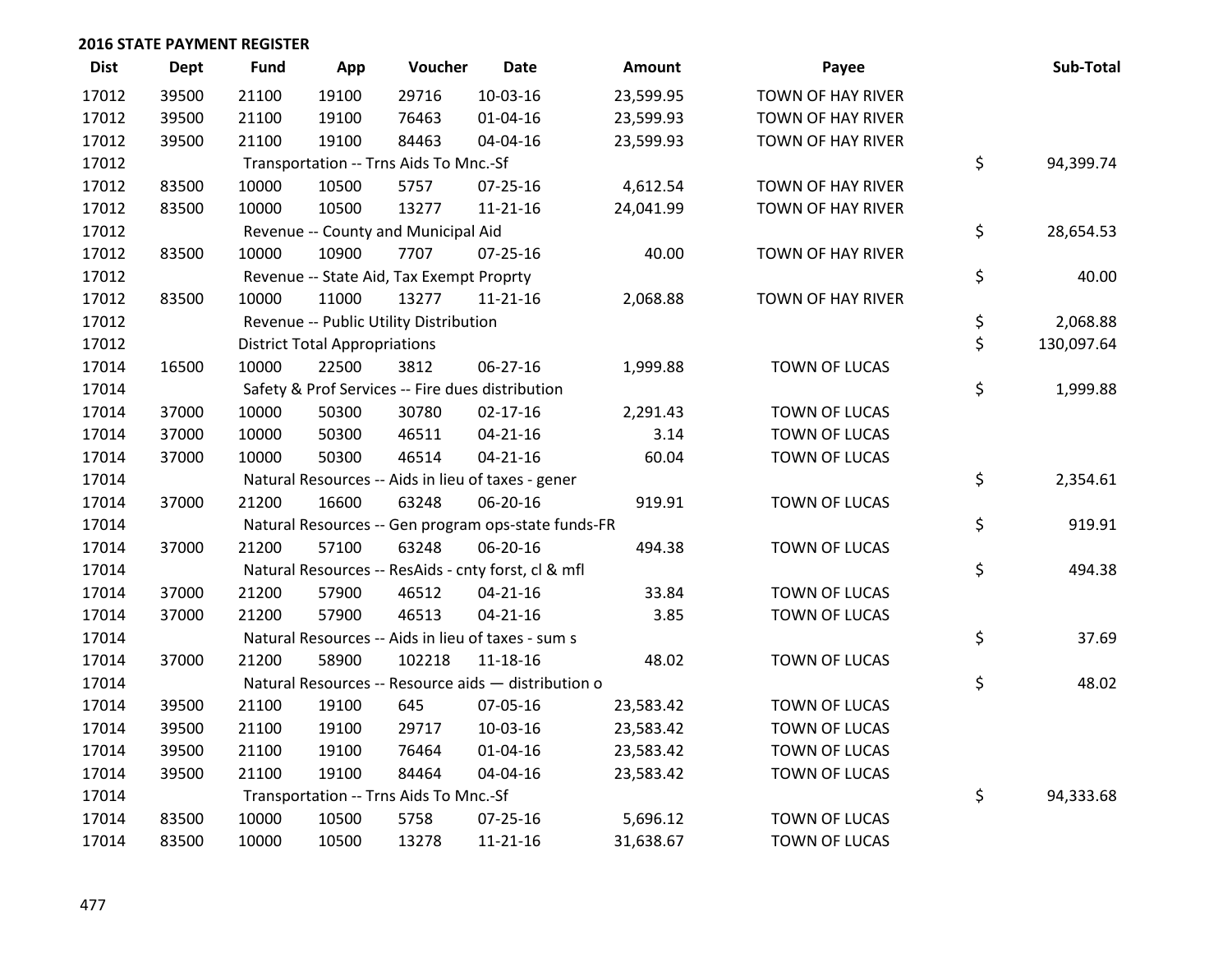| <b>Dist</b> | <b>Dept</b> | <b>Fund</b> | App                                  | Voucher                                  | <b>Date</b>                                         | Amount     | Payee                    | Sub-Total        |
|-------------|-------------|-------------|--------------------------------------|------------------------------------------|-----------------------------------------------------|------------|--------------------------|------------------|
| 17014       |             |             |                                      | Revenue -- County and Municipal Aid      |                                                     |            |                          | \$<br>37,334.79  |
| 17014       | 83500       | 10000       | 11000                                | 13278                                    | $11 - 21 - 16$                                      | 664.57     | <b>TOWN OF LUCAS</b>     |                  |
| 17014       |             |             |                                      | Revenue -- Public Utility Distribution   |                                                     |            |                          | \$<br>664.57     |
| 17014       |             |             | <b>District Total Appropriations</b> |                                          |                                                     |            |                          | \$<br>138,187.53 |
| 17016       | 16500       | 10000       | 22500                                | 3813                                     | 06-27-16                                            | 9,164.94   | TOWN OF MENOMONIE        |                  |
| 17016       |             |             |                                      |                                          | Safety & Prof Services -- Fire dues distribution    |            |                          | \$<br>9,164.94   |
| 17016       | 37000       | 10000       | 50300                                | 33798                                    | 03-01-16                                            | 185.16     | <b>TOWN OF MENOMONIE</b> |                  |
| 17016       | 37000       | 10000       | 50300                                | 33799                                    | 03-01-16                                            | 4,986.76   | <b>TOWN OF MENOMONIE</b> |                  |
| 17016       | 37000       | 10000       | 50300                                | 46529                                    | $04 - 21 - 16$                                      | 54.70      | TOWN OF MENOMONIE        |                  |
| 17016       |             |             |                                      |                                          | Natural Resources -- Aids in lieu of taxes - gener  |            |                          | \$<br>5,226.62   |
| 17016       | 37000       | 21200       | 16600                                | 63249                                    | 06-20-16                                            | 341.05     | TOWN OF MENOMONIE        |                  |
| 17016       |             |             |                                      |                                          | Natural Resources -- Gen program ops-state funds-FR |            |                          | \$<br>341.05     |
| 17016       | 37000       | 21200       | 57100                                | 63249                                    | 06-20-16                                            | 220.77     | TOWN OF MENOMONIE        |                  |
| 17016       |             |             |                                      |                                          | Natural Resources -- ResAids - cnty forst, cl & mfl |            |                          | \$<br>220.77     |
| 17016       | 39500       | 21100       | 19100                                | 646                                      | 07-05-16                                            | 37,004.61  | TOWN OF MENOMONIE        |                  |
| 17016       | 39500       | 21100       | 19100                                | 29718                                    | 10-03-16                                            | 37,004.61  | <b>TOWN OF MENOMONIE</b> |                  |
| 17016       | 39500       | 21100       | 19100                                | 76465                                    | $01 - 04 - 16$                                      | 37,004.61  | TOWN OF MENOMONIE        |                  |
| 17016       | 39500       | 21100       | 19100                                | 84465                                    | 04-04-16                                            | 37,004.61  | TOWN OF MENOMONIE        |                  |
| 17016       |             |             |                                      | Transportation -- Trns Aids To Mnc.-Sf   |                                                     |            |                          | \$<br>148,018.44 |
| 17016       | 83500       | 10000       | 10500                                | 5759                                     | 07-25-16                                            | 23,401.11  | <b>TOWN OF MENOMONIE</b> |                  |
| 17016       | 83500       | 10000       | 10500                                | 13279                                    | $11 - 21 - 16$                                      | 125,729.08 | TOWN OF MENOMONIE        |                  |
| 17016       |             |             |                                      | Revenue -- County and Municipal Aid      |                                                     |            |                          | \$<br>149,130.19 |
| 17016       | 83500       | 10000       | 10900                                | 7708                                     | $07 - 25 - 16$                                      | 95.00      | <b>TOWN OF MENOMONIE</b> |                  |
| 17016       |             |             |                                      | Revenue -- State Aid, Tax Exempt Proprty |                                                     |            |                          | \$<br>95.00      |
| 17016       | 83500       | 10000       | 11000                                | 13279                                    | $11 - 21 - 16$                                      | 7,003.33   | TOWN OF MENOMONIE        |                  |
| 17016       |             |             |                                      | Revenue -- Public Utility Distribution   |                                                     |            |                          | \$<br>7,003.33   |
| 17016       | 83500       | 52100       | 36300                                | 3024                                     | 03-29-16                                            | 13,312.20  | TOWN OF MENOMONIE        |                  |
| 17016       |             |             |                                      | Revenue -- Lottery & Gaming Credit       |                                                     |            |                          | \$<br>13,312.20  |
| 17016       |             |             | <b>District Total Appropriations</b> |                                          |                                                     |            |                          | \$<br>332,512.54 |
| 17018       | 16500       | 10000       | 22500                                | 3814                                     | 06-27-16                                            | 1,369.26   | TOWN OF NEW HAVEN        |                  |
| 17018       |             |             |                                      |                                          | Safety & Prof Services -- Fire dues distribution    |            |                          | \$<br>1,369.26   |
| 17018       | 37000       | 10000       | 50300                                | 46560                                    | $04 - 21 - 16$                                      | 83.00      | TOWN OF NEW HAVEN        |                  |
| 17018       |             |             |                                      |                                          | Natural Resources -- Aids in lieu of taxes - gener  |            |                          | \$<br>83.00      |
| 17018       | 37000       | 21200       | 16600                                | 63250                                    | 06-20-16                                            | 769.95     | TOWN OF NEW HAVEN        |                  |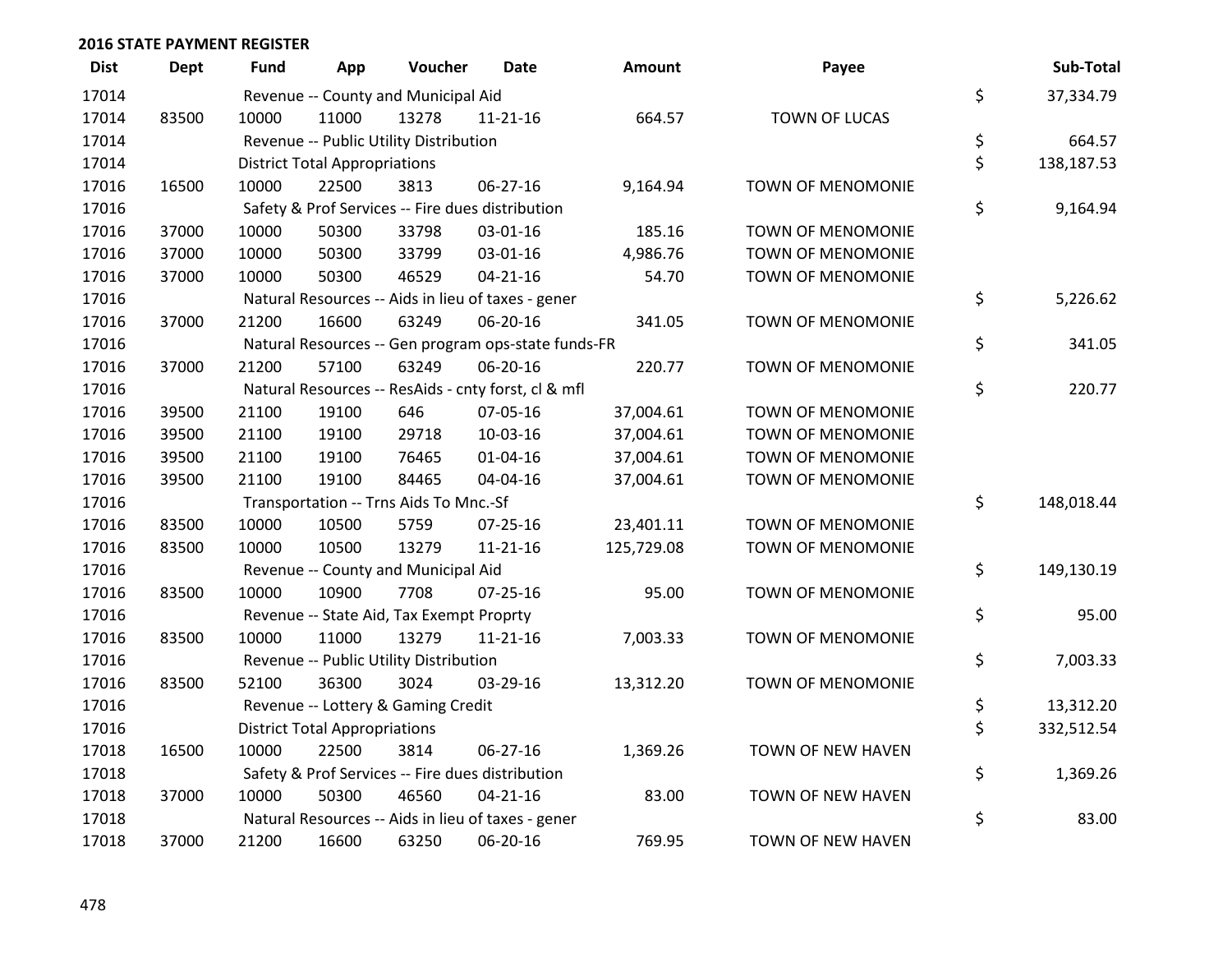| <b>Dist</b> | <b>Dept</b> | <b>Fund</b> | App                                  | Voucher                                             | <b>Date</b>    | Amount    | Payee               | Sub-Total        |
|-------------|-------------|-------------|--------------------------------------|-----------------------------------------------------|----------------|-----------|---------------------|------------------|
| 17018       |             |             |                                      | Natural Resources -- Gen program ops-state funds-FR |                |           |                     | \$<br>769.95     |
| 17018       | 37000       | 21200       | 57100                                | 63250                                               | 06-20-16       | 370.38    | TOWN OF NEW HAVEN   |                  |
| 17018       |             |             |                                      | Natural Resources -- ResAids - cnty forst, cl & mfl |                |           |                     | \$<br>370.38     |
| 17018       | 37000       | 21200       | 57900                                | 46559                                               | $04 - 21 - 16$ | 8.30      | TOWN OF NEW HAVEN   |                  |
| 17018       | 37000       | 21200       | 57900                                | 46561                                               | $04 - 21 - 16$ | 9.46      | TOWN OF NEW HAVEN   |                  |
| 17018       |             |             |                                      | Natural Resources -- Aids in lieu of taxes - sum s  |                |           |                     | \$<br>17.76      |
| 17018       | 39500       | 21100       | 19100                                | 647                                                 | 07-05-16       | 25,317.49 | TOWN OF NEW HAVEN   |                  |
| 17018       | 39500       | 21100       | 19100                                | 29719                                               | 10-03-16       | 25,317.51 | TOWN OF NEW HAVEN   |                  |
| 17018       | 39500       | 21100       | 19100                                | 76466                                               | $01 - 04 - 16$ | 25,317.49 | TOWN OF NEW HAVEN   |                  |
| 17018       | 39500       | 21100       | 19100                                | 84466                                               | 04-04-16       | 25,317.49 | TOWN OF NEW HAVEN   |                  |
| 17018       |             |             |                                      | Transportation -- Trns Aids To Mnc.-Sf              |                |           |                     | \$<br>101,269.98 |
| 17018       | 46500       | 27200       | 36500                                | 8202                                                | 04-05-16       | 4,640.33  | TOWN OF NEW HAVEN   |                  |
| 17018       |             |             |                                      | Military Affairs -- Major disaster assist; PIF      |                |           |                     | \$<br>4,640.33   |
| 17018       | 83500       | 10000       | 10500                                | 5760                                                | 07-25-16       | 8,862.28  | TOWN OF NEW HAVEN   |                  |
| 17018       | 83500       | 10000       | 10500                                | 13280                                               | $11 - 21 - 16$ | 49,997.06 | TOWN OF NEW HAVEN   |                  |
| 17018       |             |             |                                      | Revenue -- County and Municipal Aid                 |                |           |                     | \$<br>58,859.34  |
| 17018       | 83500       | 10000       | 10900                                | 7709                                                | $07 - 25 - 16$ | 24.00     | TOWN OF NEW HAVEN   |                  |
| 17018       |             |             |                                      | Revenue -- State Aid, Tax Exempt Proprty            |                |           |                     | \$<br>24.00      |
| 17018       | 83500       | 10000       | 11000                                | 13280                                               | $11 - 21 - 16$ | 231.28    | TOWN OF NEW HAVEN   |                  |
| 17018       |             |             |                                      | Revenue -- Public Utility Distribution              |                |           |                     | \$<br>231.28     |
| 17018       |             |             | <b>District Total Appropriations</b> |                                                     |                |           |                     | \$<br>167,635.28 |
| 17020       | 16500       | 10000       | 22500                                | 3815                                                | 06-27-16       | 1,142.81  | TOWN OF OTTER CREEK |                  |
| 17020       |             |             |                                      | Safety & Prof Services -- Fire dues distribution    |                |           |                     | \$<br>1,142.81   |
| 17020       | 37000       | 10000       | 50300                                | 28828                                               | $02 - 12 - 16$ | 9,335.48  | TOWN OF OTTER CREEK |                  |
| 17020       | 37000       | 10000       | 50300                                | 45443                                               | $04 - 21 - 16$ | 188.48    | TOWN OF OTTER CREEK |                  |
| 17020       | 37000       | 10000       | 50300                                | 45444                                               | $04 - 21 - 16$ | 127.26    | TOWN OF OTTER CREEK |                  |
| 17020       | 37000       | 10000       | 50300                                | 45445                                               | $04 - 21 - 16$ | 94.17     | TOWN OF OTTER CREEK |                  |
| 17020       |             |             |                                      | Natural Resources -- Aids in lieu of taxes - gener  |                |           |                     | \$<br>9,745.39   |
| 17020       | 37000       | 21200       | 16600                                | 63251                                               | 06-20-16       | 2,389.68  | TOWN OF OTTER CREEK |                  |
| 17020       |             |             |                                      | Natural Resources -- Gen program ops-state funds-FR |                |           |                     | \$<br>2,389.68   |
| 17020       | 37000       | 21200       | 57100                                | 63251                                               | 06-20-16       | 1,581.93  | TOWN OF OTTER CREEK |                  |
| 17020       |             |             |                                      | Natural Resources -- ResAids - cnty forst, cl & mfl |                |           |                     | \$<br>1,581.93   |
| 17020       | 37000       | 21200       | 57900                                | 45446                                               | $04 - 21 - 16$ | 253.93    | TOWN OF OTTER CREEK |                  |
| 17020       |             |             |                                      | Natural Resources -- Aids in lieu of taxes - sum s  |                |           |                     | \$<br>253.93     |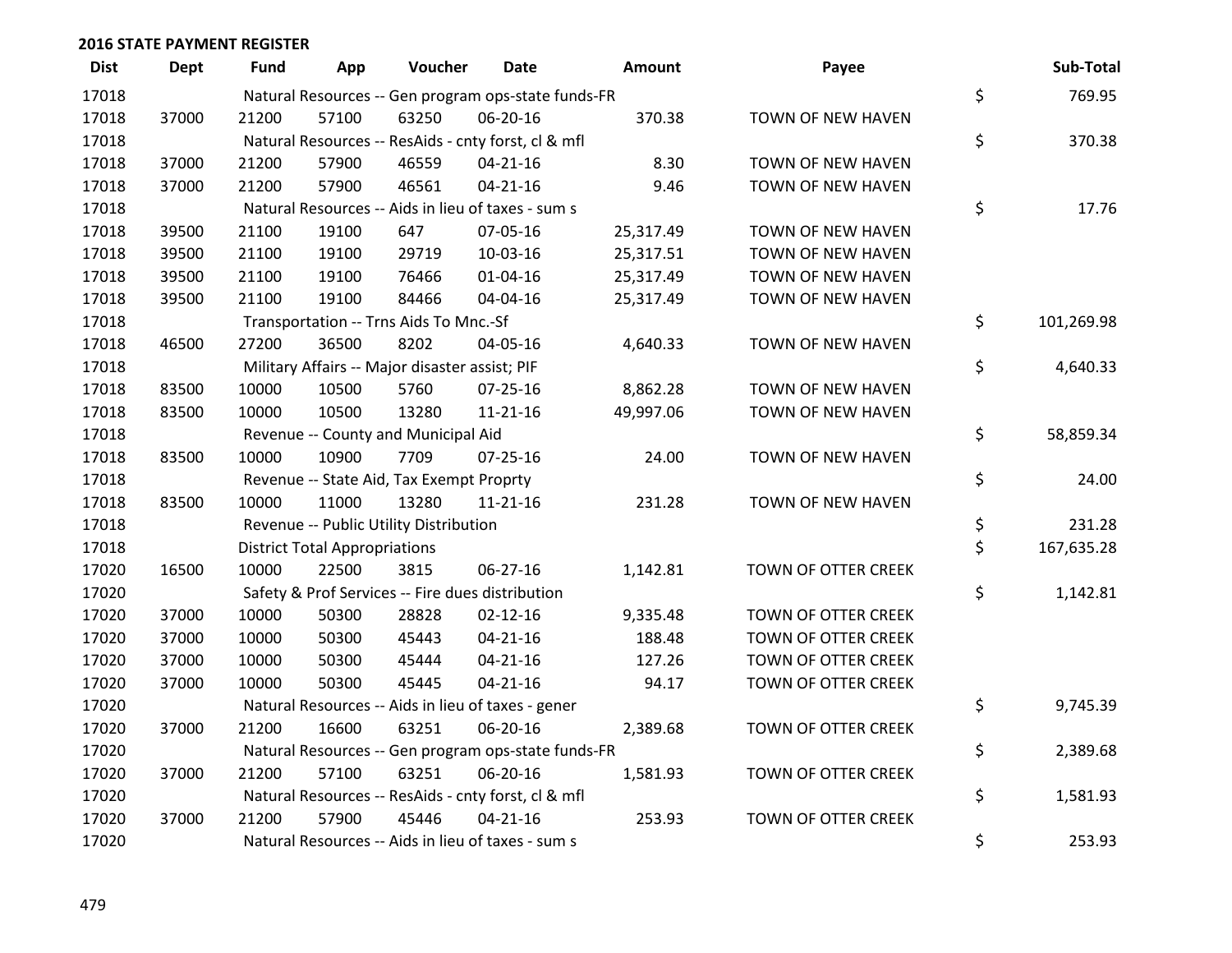| <b>Dist</b> | Dept  | <b>Fund</b> | App                                  | Voucher                                             | <b>Date</b>    | <b>Amount</b> | Payee               | Sub-Total        |
|-------------|-------|-------------|--------------------------------------|-----------------------------------------------------|----------------|---------------|---------------------|------------------|
| 17020       | 37000 | 21200       | 58900                                | 102219                                              | $11 - 18 - 16$ | 7,955.13      | TOWN OF OTTER CREEK |                  |
| 17020       |       |             |                                      | Natural Resources -- Resource aids - distribution o |                |               |                     | \$<br>7,955.13   |
| 17020       | 39500 | 21100       | 19100                                | 648                                                 | 07-05-16       | 22,724.64     | TOWN OF OTTER CREEK |                  |
| 17020       | 39500 | 21100       | 19100                                | 29720                                               | 10-03-16       | 22,724.64     | TOWN OF OTTER CREEK |                  |
| 17020       | 39500 | 21100       | 19100                                | 76467                                               | $01 - 04 - 16$ | 22,724.64     | TOWN OF OTTER CREEK |                  |
| 17020       | 39500 | 21100       | 19100                                | 84467                                               | 04-04-16       | 22,724.64     | TOWN OF OTTER CREEK |                  |
| 17020       |       |             |                                      | Transportation -- Trns Aids To Mnc.-Sf              |                |               |                     | \$<br>90,898.56  |
| 17020       | 46500 | 27200       | 36500                                | 9330                                                | 05-06-16       | 6,213.58      | TOWN OF OTTER CREEK |                  |
| 17020       |       |             |                                      | Military Affairs -- Major disaster assist; PIF      |                |               |                     | \$<br>6,213.58   |
| 17020       | 83500 | 10000       | 10500                                | 5761                                                | $07 - 25 - 16$ | 3,627.11      | TOWN OF OTTER CREEK |                  |
| 17020       | 83500 | 10000       | 10500                                | 13281                                               | $11 - 21 - 16$ | 20,237.00     | TOWN OF OTTER CREEK |                  |
| 17020       |       |             |                                      | Revenue -- County and Municipal Aid                 |                |               |                     | \$<br>23,864.11  |
| 17020       | 83500 | 10000       | 10900                                | 7710                                                | $07 - 25 - 16$ | 2.00          | TOWN OF OTTER CREEK |                  |
| 17020       |       |             |                                      | Revenue -- State Aid, Tax Exempt Proprty            |                |               |                     | \$<br>2.00       |
| 17020       | 83500 | 10000       | 11000                                | 13281                                               | $11 - 21 - 16$ | 402.71        | TOWN OF OTTER CREEK |                  |
| 17020       |       |             |                                      | Revenue -- Public Utility Distribution              |                |               |                     | \$<br>402.71     |
| 17020       | 83500 | 10000       | 50100                                | 2504                                                | $01-29-16$     | 979.91        | TOWN OF OTTER CREEK |                  |
| 17020       |       |             |                                      | Revenue -- Payments for municipal svcs              |                |               |                     | \$<br>979.91     |
| 17020       |       |             | <b>District Total Appropriations</b> |                                                     |                |               |                     | \$<br>145,429.74 |
| 17022       | 16500 | 10000       | 22500                                | 5165                                                | $07-12-16$     | 612.16        | <b>TOWN OF PERU</b> |                  |
| 17022       |       |             |                                      | Safety & Prof Services -- Fire dues distribution    |                |               |                     | \$<br>612.16     |
| 17022       | 37000 | 10000       | 50300                                | 47079                                               | $04 - 21 - 16$ | 93.39         | TOWN OF PERU        |                  |
| 17022       |       |             |                                      | Natural Resources -- Aids in lieu of taxes - gener  |                |               |                     | \$<br>93.39      |
| 17022       | 37000 | 21200       | 16600                                | 63252                                               | 06-20-16       | 137.44        | TOWN OF PERU        |                  |
| 17022       |       |             |                                      | Natural Resources -- Gen program ops-state funds-FR |                |               |                     | \$<br>137.44     |
| 17022       | 37000 | 21200       | 57100                                | 63252                                               | 06-20-16       | 340.13        | TOWN OF PERU        |                  |
| 17022       |       |             |                                      | Natural Resources -- ResAids - cnty forst, cl & mfl |                |               |                     | \$<br>340.13     |
| 17022       | 37000 | 21200       | 58900                                | 102220                                              | $11 - 18 - 16$ | 735.49        | <b>TOWN OF PERU</b> |                  |
| 17022       |       |             |                                      | Natural Resources -- Resource aids - distribution o |                |               |                     | \$<br>735.49     |
| 17022       | 39500 | 21100       | 19100                                | 649                                                 | 07-05-16       | 10,696.21     | TOWN OF PERU        |                  |
| 17022       | 39500 | 21100       | 19100                                | 29721                                               | 10-03-16       | 10,696.23     | TOWN OF PERU        |                  |
| 17022       | 39500 | 21100       | 19100                                | 76468                                               | $01 - 04 - 16$ | 10,696.21     | TOWN OF PERU        |                  |
| 17022       | 39500 | 21100       | 19100                                | 84468                                               | 04-04-16       | 10,696.21     | <b>TOWN OF PERU</b> |                  |
| 17022       |       |             |                                      | Transportation -- Trns Aids To Mnc.-Sf              |                |               |                     | \$<br>42,784.86  |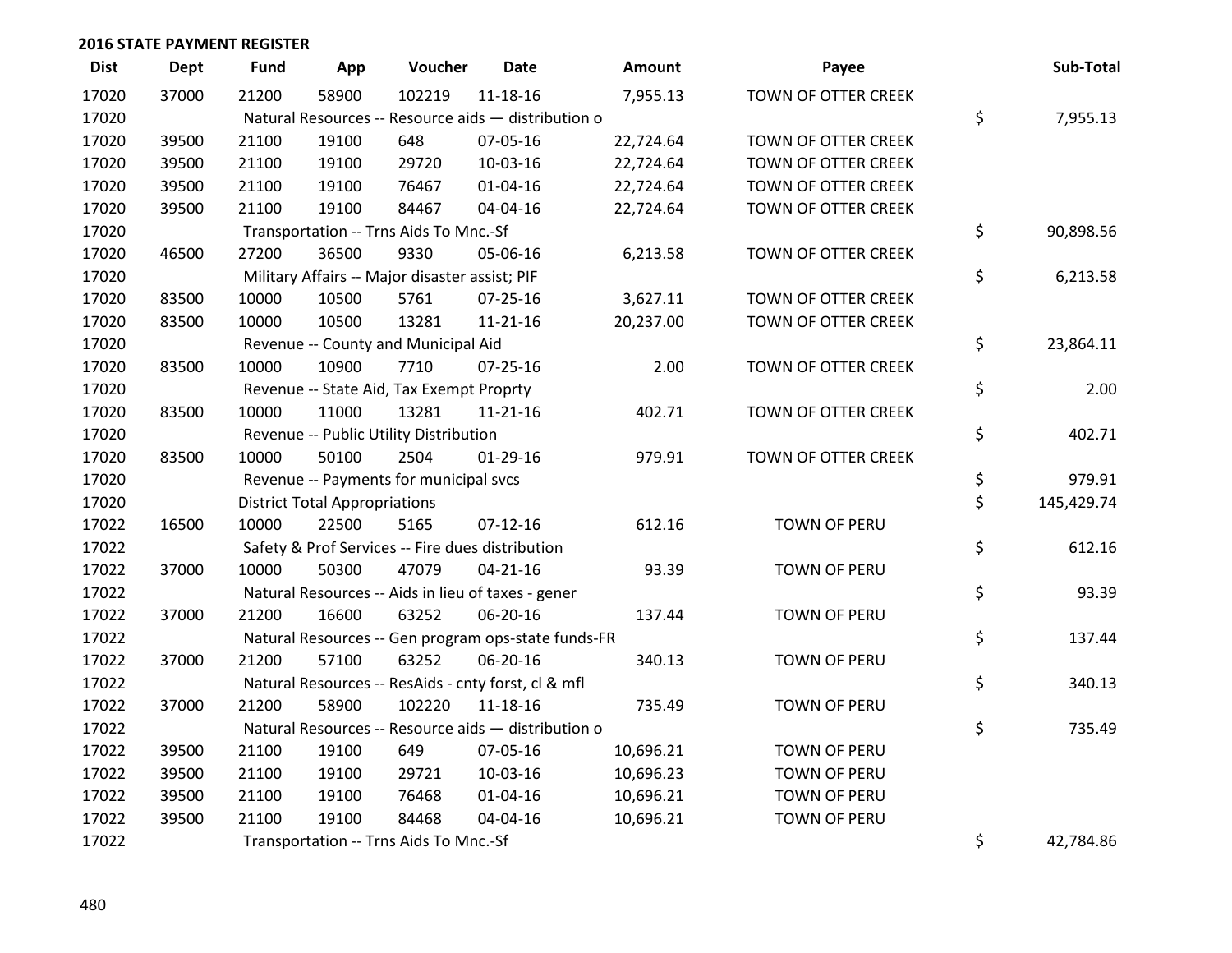| <b>Dist</b> | Dept  | <b>Fund</b> | App                                  | Voucher                                             | Date           | Amount    | Payee               | Sub-Total        |
|-------------|-------|-------------|--------------------------------------|-----------------------------------------------------|----------------|-----------|---------------------|------------------|
| 17022       | 83500 | 10000       | 10500                                | 5762                                                | $07 - 25 - 16$ | 2,776.61  | <b>TOWN OF PERU</b> |                  |
| 17022       | 83500 | 10000       | 10500                                | 13282                                               | $11 - 21 - 16$ | 14,936.62 | TOWN OF PERU        |                  |
| 17022       |       |             |                                      | Revenue -- County and Municipal Aid                 |                |           |                     | \$<br>17,713.23  |
| 17022       | 83500 | 10000       | 10900                                | 7711                                                | 07-25-16       | 2.00      | TOWN OF PERU        |                  |
| 17022       |       |             |                                      | Revenue -- State Aid, Tax Exempt Proprty            |                |           |                     | \$<br>2.00       |
| 17022       | 83500 | 10000       | 11000                                | 13282                                               | $11 - 21 - 16$ | 828.97    | <b>TOWN OF PERU</b> |                  |
| 17022       |       |             |                                      | Revenue -- Public Utility Distribution              |                |           |                     | \$<br>828.97     |
| 17022       |       |             | <b>District Total Appropriations</b> |                                                     |                |           |                     | \$<br>63,247.67  |
| 17024       | 16500 | 10000       | 22500                                | 3816                                                | 06-27-16       | 7,079.76  | TOWN OF RED CEDAR   |                  |
| 17024       |       |             |                                      | Safety & Prof Services -- Fire dues distribution    |                |           |                     | \$<br>7,079.76   |
| 17024       | 37000 | 10000       | 50300                                | 29311                                               | $02 - 12 - 16$ | 1,170.43  | TOWN OF RED CEDAR   |                  |
| 17024       | 37000 | 10000       | 50300                                | 29312                                               | $02 - 12 - 16$ | 10,101.86 | TOWN OF RED CEDAR   |                  |
| 17024       | 37000 | 10000       | 50300                                | 46901                                               | $04 - 21 - 16$ | 452.33    | TOWN OF RED CEDAR   |                  |
| 17024       | 37000 | 10000       | 50300                                | 46902                                               | $04 - 21 - 16$ | 47.63     | TOWN OF RED CEDAR   |                  |
| 17024       |       |             |                                      | Natural Resources -- Aids in lieu of taxes - gener  |                |           |                     | \$<br>11,772.25  |
| 17024       | 37000 | 21200       | 16600                                | 63253                                               | 06-20-16       | 172.15    | TOWN OF RED CEDAR   |                  |
| 17024       |       |             |                                      | Natural Resources -- Gen program ops-state funds-FR |                |           |                     | \$<br>172.15     |
| 17024       | 37000 | 21200       | 57100                                | 63253                                               | 06-20-16       | 77.36     | TOWN OF RED CEDAR   |                  |
| 17024       |       |             |                                      | Natural Resources -- ResAids - cnty forst, cl & mfl |                |           |                     | \$<br>77.36      |
| 17024       | 37000 | 21200       | 57900                                | 46903                                               | $04 - 21 - 16$ | 23.89     | TOWN OF RED CEDAR   |                  |
| 17024       | 37000 | 21200       | 57900                                | 46904                                               | $04 - 21 - 16$ | 51.12     | TOWN OF RED CEDAR   |                  |
| 17024       |       |             |                                      | Natural Resources -- Aids in lieu of taxes - sum s  |                |           |                     | \$<br>75.01      |
| 17024       | 39500 | 21100       | 19100                                | 650                                                 | 07-05-16       | 33,652.06 | TOWN OF RED CEDAR   |                  |
| 17024       | 39500 | 21100       | 19100                                | 29722                                               | 10-03-16       | 33,652.08 | TOWN OF RED CEDAR   |                  |
| 17024       | 39500 | 21100       | 19100                                | 76469                                               | $01 - 04 - 16$ | 33,652.06 | TOWN OF RED CEDAR   |                  |
| 17024       | 39500 | 21100       | 19100                                | 84469                                               | 04-04-16       | 33,652.06 | TOWN OF RED CEDAR   |                  |
| 17024       |       |             |                                      | Transportation -- Trns Aids To Mnc.-Sf              |                |           |                     | \$<br>134,608.26 |
| 17024       | 83500 | 10000       | 10500                                | 5763                                                | 07-25-16       | 7,707.80  | TOWN OF RED CEDAR   |                  |
| 17024       | 83500 | 10000       | 10500                                | 13283                                               | $11 - 21 - 16$ | 30,657.56 | TOWN OF RED CEDAR   |                  |
| 17024       |       |             |                                      | Revenue -- County and Municipal Aid                 |                |           |                     | \$<br>38,365.36  |
| 17024       | 83500 | 10000       | 10900                                | 7712                                                | $07 - 25 - 16$ | 41.00     | TOWN OF RED CEDAR   |                  |
| 17024       |       |             |                                      | Revenue -- State Aid, Tax Exempt Proprty            |                |           |                     | \$<br>41.00      |
| 17024       | 83500 | 10000       | 11000                                | 13283                                               | $11 - 21 - 16$ | 13,213.04 | TOWN OF RED CEDAR   |                  |
| 17024       |       |             |                                      | Revenue -- Public Utility Distribution              |                |           |                     | \$<br>13,213.04  |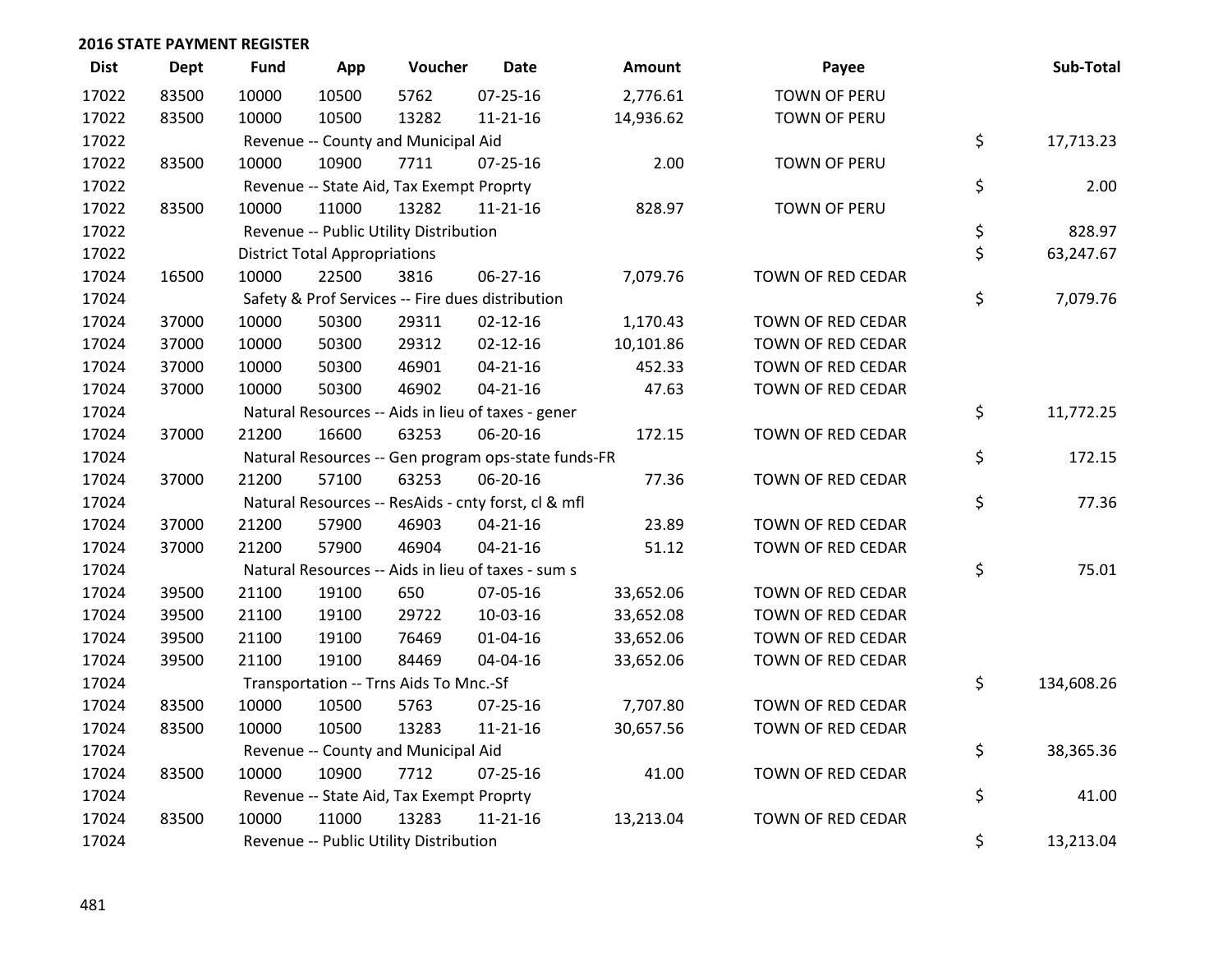| <b>Dist</b> | <b>Dept</b> | <b>Fund</b> | App                                  | Voucher                                  | Date                                                | <b>Amount</b> | Payee                     | Sub-Total        |
|-------------|-------------|-------------|--------------------------------------|------------------------------------------|-----------------------------------------------------|---------------|---------------------------|------------------|
| 17024       |             |             | <b>District Total Appropriations</b> |                                          |                                                     |               |                           | \$<br>205,404.19 |
| 17026       | 16500       | 10000       | 22500                                | 5166                                     | 07-07-16                                            | 2,753.74      | <b>TOWN OF ROCK CREEK</b> |                  |
| 17026       |             |             |                                      |                                          | Safety & Prof Services -- Fire dues distribution    |               |                           | \$<br>2,753.74   |
| 17026       | 37000       | 10000       | 50300                                | 29226                                    | $02 - 12 - 16$                                      | 16,433.67     | <b>TOWN OF ROCK CREEK</b> |                  |
| 17026       | 37000       | 10000       | 50300                                | 46631                                    | $04 - 21 - 16$                                      | 82.32         | <b>TOWN OF ROCK CREEK</b> |                  |
| 17026       | 37000       | 10000       | 50300                                | 46632                                    | $04 - 21 - 16$                                      | 202.14        | TOWN OF ROCK CREEK        |                  |
| 17026       |             |             |                                      |                                          | Natural Resources -- Aids in lieu of taxes - gener  |               |                           | \$<br>16,718.13  |
| 17026       | 37000       | 21200       | 16600                                | 63254                                    | 06-20-16                                            | 264.68        | <b>TOWN OF ROCK CREEK</b> |                  |
| 17026       |             |             |                                      |                                          | Natural Resources -- Gen program ops-state funds-FR |               |                           | \$<br>264.68     |
| 17026       | 37000       | 21200       | 57100                                | 63254                                    | 06-20-16                                            | 141.85        | TOWN OF ROCK CREEK        |                  |
| 17026       |             |             |                                      |                                          | Natural Resources -- ResAids - cnty forst, cl & mfl |               |                           | \$<br>141.85     |
| 17026       | 39500       | 21100       | 19100                                | 651                                      | 07-05-16                                            | 24,078.87     | <b>TOWN OF ROCK CREEK</b> |                  |
| 17026       | 39500       | 21100       | 19100                                | 29723                                    | 10-03-16                                            | 24,078.87     | <b>TOWN OF ROCK CREEK</b> |                  |
| 17026       | 39500       | 21100       | 19100                                | 76470                                    | 01-04-16                                            | 24,078.87     | TOWN OF ROCK CREEK        |                  |
| 17026       | 39500       | 21100       | 19100                                | 84470                                    | 04-04-16                                            | 24,078.87     | <b>TOWN OF ROCK CREEK</b> |                  |
| 17026       |             |             |                                      | Transportation -- Trns Aids To Mnc.-Sf   |                                                     |               |                           | \$<br>96,315.48  |
| 17026       | 83500       | 10000       | 10500                                | 5764                                     | $07 - 25 - 16$                                      | 4,115.09      | <b>TOWN OF ROCK CREEK</b> |                  |
| 17026       | 83500       | 10000       | 10500                                | 13284                                    | $11 - 21 - 16$                                      | 22,197.10     | <b>TOWN OF ROCK CREEK</b> |                  |
| 17026       |             |             |                                      | Revenue -- County and Municipal Aid      |                                                     |               |                           | \$<br>26,312.19  |
| 17026       | 83500       | 10000       | 10900                                | 7713                                     | $07 - 25 - 16$                                      | 9.00          | <b>TOWN OF ROCK CREEK</b> |                  |
| 17026       |             |             |                                      | Revenue -- State Aid, Tax Exempt Proprty |                                                     |               |                           | \$<br>9.00       |
| 17026       | 83500       | 10000       | 11000                                | 13284                                    | $11 - 21 - 16$                                      | 1,166.02      | TOWN OF ROCK CREEK        |                  |
| 17026       |             |             |                                      | Revenue -- Public Utility Distribution   |                                                     |               |                           | \$<br>1,166.02   |
| 17026       | 83500       | 52100       | 36300                                | 3025                                     | 03-29-16                                            | 410.91        | <b>TOWN OF ROCK CREEK</b> |                  |
| 17026       |             |             |                                      | Revenue -- Lottery & Gaming Credit       |                                                     |               |                           | \$<br>410.91     |
| 17026       |             |             | <b>District Total Appropriations</b> |                                          |                                                     |               |                           | \$<br>144,092.00 |
| 17028       | 16500       | 10000       | 22500                                | 3817                                     | 06-27-16                                            | 1,383.96      | TOWN OF SAND CREEK        |                  |
| 17028       |             |             |                                      |                                          | Safety & Prof Services -- Fire dues distribution    |               |                           | \$<br>1,383.96   |
| 17028       | 37000       | 10000       | 50300                                | 47092                                    | $04 - 21 - 16$                                      | 57.10         | TOWN OF SAND CREEK        |                  |
| 17028       | 37000       | 10000       | 50300                                | 47093                                    | $04 - 21 - 16$                                      | 7.26          | TOWN OF SAND CREEK        |                  |
| 17028       |             |             |                                      |                                          | Natural Resources -- Aids in lieu of taxes - gener  |               |                           | \$<br>64.36      |
| 17028       | 37000       | 21200       | 16600                                | 63255                                    | 06-20-16                                            | 1,173.77      | TOWN OF SAND CREEK        |                  |
| 17028       |             |             |                                      |                                          | Natural Resources -- Gen program ops-state funds-FR |               |                           | \$<br>1,173.77   |
| 17028       | 37000       | 21200       | 57100                                | 63255                                    | 06-20-16                                            | 669.07        | TOWN OF SAND CREEK        |                  |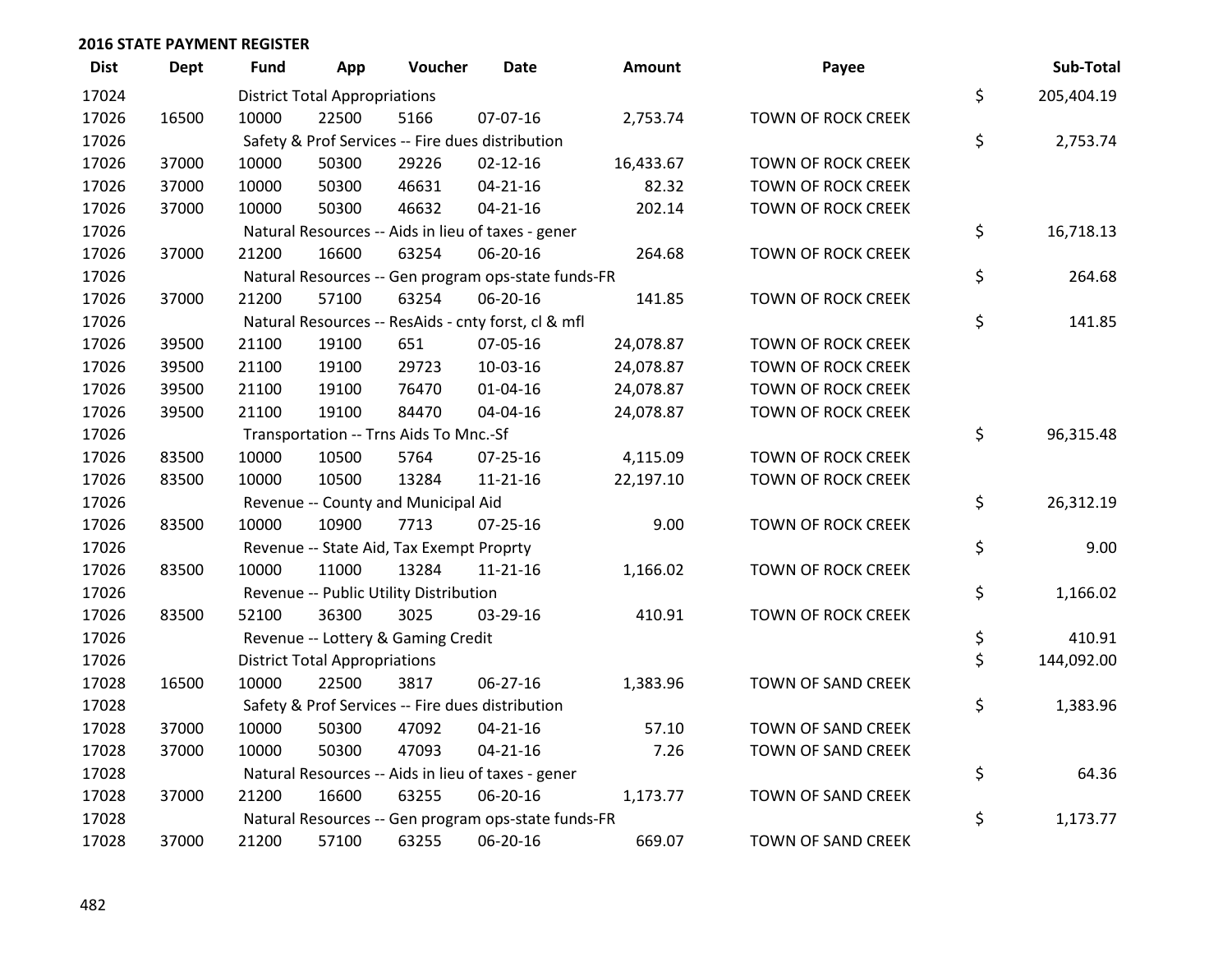| <b>Dist</b> | Dept  | <b>Fund</b> | App                                  | Voucher                                             | <b>Date</b>    | Amount     | Payee                   | Sub-Total        |
|-------------|-------|-------------|--------------------------------------|-----------------------------------------------------|----------------|------------|-------------------------|------------------|
| 17028       |       |             |                                      | Natural Resources -- ResAids - cnty forst, cl & mfl |                |            |                         | \$<br>669.07     |
| 17028       | 37000 | 21200       | 57900                                | 47091                                               | $04 - 21 - 16$ | 251.99     | TOWN OF SAND CREEK      |                  |
| 17028       |       |             |                                      | Natural Resources -- Aids in lieu of taxes - sum s  |                |            |                         | \$<br>251.99     |
| 17028       | 37000 | 21200       | 58900                                | 102221                                              | 11-18-16       | 2,482.29   | TOWN OF SAND CREEK      |                  |
| 17028       |       |             |                                      | Natural Resources -- Resource aids - distribution o |                |            |                         | \$<br>2,482.29   |
| 17028       | 39500 | 21100       | 19100                                | 652                                                 | 07-05-16       | 18,601.39  | TOWN OF SAND CREEK      |                  |
| 17028       | 39500 | 21100       | 19100                                | 29724                                               | 10-03-16       | 18,601.41  | TOWN OF SAND CREEK      |                  |
| 17028       | 39500 | 21100       | 19100                                | 76471                                               | $01 - 04 - 16$ | 18,601.39  | TOWN OF SAND CREEK      |                  |
| 17028       | 39500 | 21100       | 19100                                | 84471                                               | 04-04-16       | 18,601.39  | TOWN OF SAND CREEK      |                  |
| 17028       |       |             |                                      | Transportation -- Trns Aids To Mnc.-Sf              |                |            |                         | \$<br>74,405.58  |
| 17028       | 50500 | 10000       | 74300                                | 8628                                                | 02-04-16       | 150,000.00 | TOWN OF SAND CREEK      |                  |
| 17028       | 50500 | 10000       | 74300                                | 30899                                               | $10 - 11 - 16$ | 14,976.24  | TOWN OF SAND CREEK      |                  |
| 17028       |       |             |                                      | Administration -- Federal aid, local assistance     |                |            |                         | \$<br>164,976.24 |
| 17028       | 83500 | 10000       | 10500                                | 5765                                                | 07-25-16       | 6,820.19   | TOWN OF SAND CREEK      |                  |
| 17028       | 83500 | 10000       | 10500                                | 13285                                               | $11 - 21 - 16$ | 38,666.58  | TOWN OF SAND CREEK      |                  |
| 17028       |       |             |                                      | Revenue -- County and Municipal Aid                 |                |            |                         | \$<br>45,486.77  |
| 17028       | 83500 | 10000       | 10900                                | 7714                                                | 07-25-16       | 2.00       | TOWN OF SAND CREEK      |                  |
| 17028       |       |             |                                      | Revenue -- State Aid, Tax Exempt Proprty            |                |            |                         | \$<br>2.00       |
| 17028       |       |             | <b>District Total Appropriations</b> |                                                     |                |            |                         | \$<br>290,896.03 |
| 17030       | 16500 | 10000       | 22500                                | 3818                                                | 06-27-16       | 1,263.87   | TOWN OF SHERIDAN        |                  |
| 17030       |       |             |                                      | Safety & Prof Services -- Fire dues distribution    |                |            |                         | \$<br>1,263.87   |
| 17030       | 37000 | 21200       | 16600                                | 63256                                               | 06-20-16       | 697.32     | <b>TOWN OF SHERIDAN</b> |                  |
| 17030       |       |             |                                      | Natural Resources -- Gen program ops-state funds-FR |                |            |                         | \$<br>697.32     |
| 17030       | 37000 | 21200       | 57100                                | 63256                                               | 06-20-16       | 346.18     | TOWN OF SHERIDAN        |                  |
| 17030       |       |             |                                      | Natural Resources -- ResAids - cnty forst, cl & mfl |                |            |                         | \$<br>346.18     |
| 17030       | 37000 | 21200       | 58900                                | 102222                                              | 11-18-16       | 836.68     | TOWN OF SHERIDAN        |                  |
| 17030       |       |             |                                      | Natural Resources -- Resource aids - distribution o |                |            |                         | \$<br>836.68     |
| 17030       | 39500 | 21100       | 19100                                | 653                                                 | 07-05-16       | 20,126.28  | TOWN OF SHERIDAN        |                  |
| 17030       | 39500 | 21100       | 19100                                | 29725                                               | 10-03-16       | 20,126.28  | <b>TOWN OF SHERIDAN</b> |                  |
| 17030       | 39500 | 21100       | 19100                                | 76472                                               | $01 - 04 - 16$ | 20,126.28  | <b>TOWN OF SHERIDAN</b> |                  |
| 17030       | 39500 | 21100       | 19100                                | 84472                                               | 04-04-16       | 20,126.28  | TOWN OF SHERIDAN        |                  |
| 17030       |       |             |                                      | Transportation -- Trns Aids To Mnc.-Sf              |                |            |                         | \$<br>80,505.12  |
| 17030       | 46500 | 27200       | 36500                                | 10653                                               | 06-03-16       | 14,316.32  | <b>TOWN OF SHERIDAN</b> |                  |
| 17030       |       |             |                                      | Military Affairs -- Major disaster assist; PIF      |                |            |                         | \$<br>14,316.32  |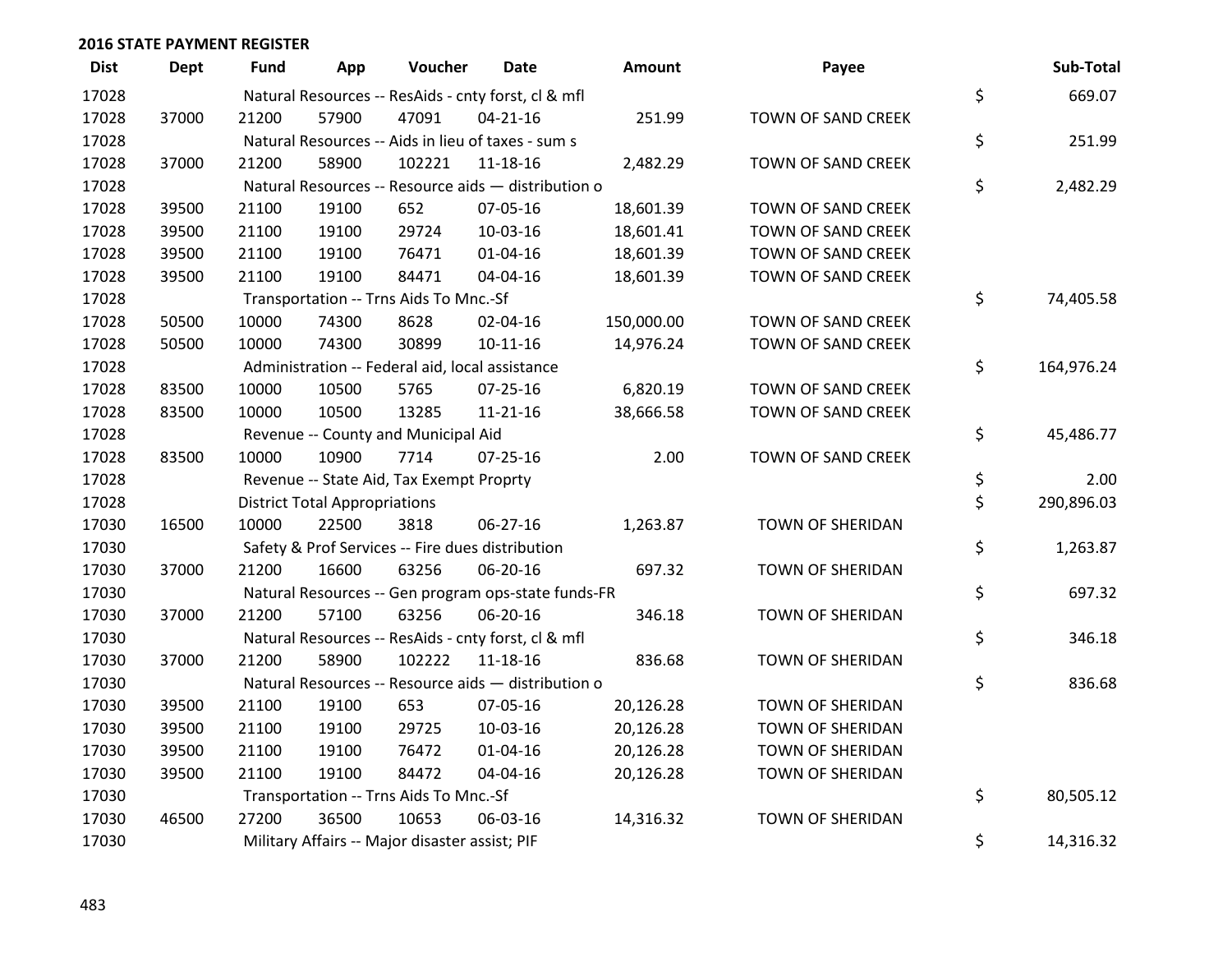| <b>Dist</b> | Dept  | <b>Fund</b> | App                                  | Voucher                                  | Date                                                | Amount    | Payee                   | Sub-Total        |
|-------------|-------|-------------|--------------------------------------|------------------------------------------|-----------------------------------------------------|-----------|-------------------------|------------------|
| 17030       | 83500 | 10000       | 10500                                | 5766                                     | $07 - 25 - 16$                                      | 5,352.44  | <b>TOWN OF SHERIDAN</b> |                  |
| 17030       | 83500 | 10000       | 10500                                | 13286                                    | $11 - 21 - 16$                                      | 29,698.04 | TOWN OF SHERIDAN        |                  |
| 17030       |       |             |                                      | Revenue -- County and Municipal Aid      |                                                     |           |                         | \$<br>35,050.48  |
| 17030       | 83500 | 10000       | 10900                                | 7715                                     | 07-25-16                                            | 1.00      | TOWN OF SHERIDAN        |                  |
| 17030       |       |             |                                      | Revenue -- State Aid, Tax Exempt Proprty |                                                     |           |                         | \$<br>1.00       |
| 17030       | 83500 | 10000       | 11000                                | 13286                                    | $11 - 21 - 16$                                      | 657.41    | <b>TOWN OF SHERIDAN</b> |                  |
| 17030       |       |             |                                      | Revenue -- Public Utility Distribution   |                                                     |           |                         | \$<br>657.41     |
| 17030       |       |             | <b>District Total Appropriations</b> |                                          |                                                     |           |                         | \$<br>133,674.38 |
| 17032       | 16500 | 10000       | 22500                                | 3819                                     | 06-27-16                                            | 2,473.40  | TOWN OF SHERMAN         |                  |
| 17032       |       |             |                                      |                                          | Safety & Prof Services -- Fire dues distribution    |           |                         | \$<br>2,473.40   |
| 17032       | 37000 | 10000       | 50300                                | 29287                                    | $02 - 12 - 16$                                      | 327.74    | <b>TOWN OF SHERMAN</b>  |                  |
| 17032       | 37000 | 10000       | 50300                                | 46818                                    | $04 - 21 - 16$                                      | 241.36    | TOWN OF SHERMAN         |                  |
| 17032       |       |             |                                      |                                          | Natural Resources -- Aids in lieu of taxes - gener  |           |                         | \$<br>569.10     |
| 17032       | 37000 | 21200       | 16600                                | 63257                                    | 06-20-16                                            | 635.48    | <b>TOWN OF SHERMAN</b>  |                  |
| 17032       |       |             |                                      |                                          | Natural Resources -- Gen program ops-state funds-FR |           |                         | \$<br>635.48     |
| 17032       | 37000 | 21200       | 57100                                | 63257                                    | 06-20-16                                            | 534.57    | TOWN OF SHERMAN         |                  |
| 17032       |       |             |                                      |                                          | Natural Resources -- ResAids - cnty forst, cl & mfl |           |                         | \$<br>534.57     |
| 17032       | 37000 | 21200       | 57900                                | 46817                                    | $04 - 21 - 16$                                      | 273.60    | <b>TOWN OF SHERMAN</b>  |                  |
| 17032       |       |             |                                      |                                          | Natural Resources -- Aids in lieu of taxes - sum s  |           |                         | \$<br>273.60     |
| 17032       | 37000 | 21200       | 58900                                | 102223                                   | 11-18-16                                            | 2,739.41  | TOWN OF SHERMAN         |                  |
| 17032       | 37000 | 21200       | 58900                                | 102224                                   | $11 - 18 - 16$                                      | 2,060.75  | TOWN OF SHERMAN         |                  |
| 17032       |       |             |                                      |                                          | Natural Resources -- Resource aids - distribution o |           |                         | \$<br>4,800.16   |
| 17032       | 39500 | 21100       | 19100                                | 654                                      | 07-05-16                                            | 21,260.31 | <b>TOWN OF SHERMAN</b>  |                  |
| 17032       | 39500 | 21100       | 19100                                | 29726                                    | 10-03-16                                            | 21,260.31 | <b>TOWN OF SHERMAN</b>  |                  |
| 17032       | 39500 | 21100       | 19100                                | 76473                                    | $01 - 04 - 16$                                      | 21,260.31 | TOWN OF SHERMAN         |                  |
| 17032       | 39500 | 21100       | 19100                                | 84473                                    | 04-04-16                                            | 21,260.31 | TOWN OF SHERMAN         |                  |
| 17032       |       |             |                                      | Transportation -- Trns Aids To Mnc.-Sf   |                                                     |           |                         | \$<br>85,041.24  |
| 17032       | 83500 | 10000       | 10500                                | 5767                                     | 07-25-16                                            | 4,495.50  | <b>TOWN OF SHERMAN</b>  |                  |
| 17032       | 83500 | 10000       | 10500                                | 13287                                    | $11 - 21 - 16$                                      | 25,164.10 | <b>TOWN OF SHERMAN</b>  |                  |
| 17032       |       |             |                                      | Revenue -- County and Municipal Aid      |                                                     |           |                         | \$<br>29,659.60  |
| 17032       | 83500 | 10000       | 10900                                | 7716                                     | 07-25-16                                            | 13.00     | TOWN OF SHERMAN         |                  |
| 17032       |       |             |                                      | Revenue -- State Aid, Tax Exempt Proprty |                                                     |           |                         | \$<br>13.00      |
| 17032       | 83500 | 10000       | 11000                                | 13287                                    | $11 - 21 - 16$                                      | 320.98    | <b>TOWN OF SHERMAN</b>  |                  |
| 17032       |       |             |                                      | Revenue -- Public Utility Distribution   |                                                     |           |                         | \$<br>320.98     |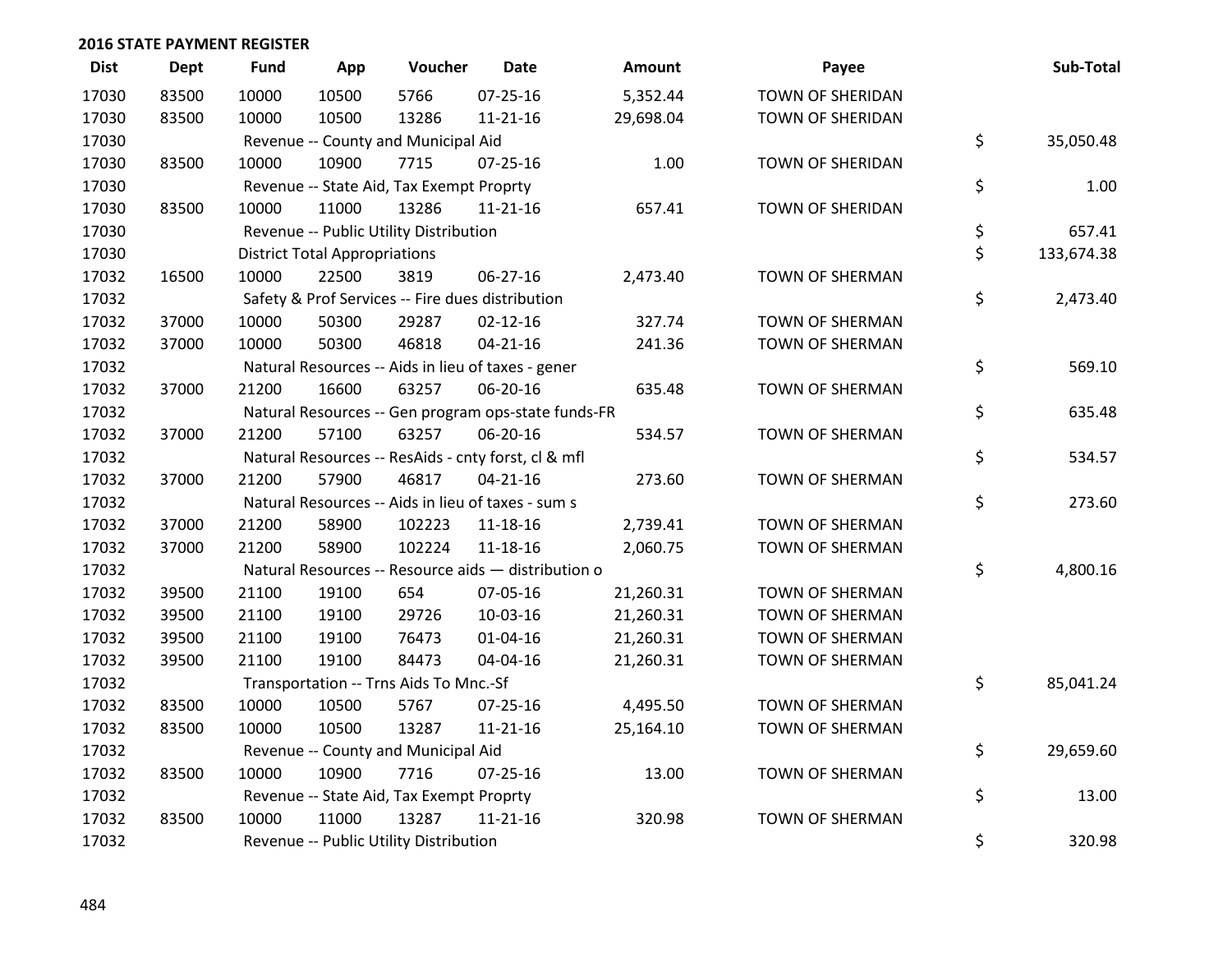| <b>Dist</b> | <b>Dept</b> | <b>Fund</b> | App                                  | Voucher                                  | <b>Date</b>                                         | Amount    | Payee                  | Sub-Total        |
|-------------|-------------|-------------|--------------------------------------|------------------------------------------|-----------------------------------------------------|-----------|------------------------|------------------|
| 17032       |             |             | <b>District Total Appropriations</b> |                                          |                                                     |           |                        | \$<br>124,321.13 |
| 17034       | 16500       | 10000       | 22500                                | 3820                                     | 06-27-16                                            | 4,928.41  | TOWN OF SPRING BROOK   |                  |
| 17034       |             |             |                                      |                                          | Safety & Prof Services -- Fire dues distribution    |           |                        | \$<br>4,928.41   |
| 17034       | 37000       | 10000       | 50300                                | 29240                                    | $02 - 12 - 16$                                      | 5,814.34  | TOWN OF SPRING BROOK   |                  |
| 17034       | 37000       | 10000       | 50300                                | 29241                                    | $02 - 12 - 16$                                      | 7,181.84  | TOWN OF SPRING BROOK   |                  |
| 17034       | 37000       | 10000       | 50300                                | 46667                                    | $04 - 21 - 16$                                      | 5.83      | TOWN OF SPRING BROOK   |                  |
| 17034       | 37000       | 10000       | 50300                                | 46669                                    | $04 - 21 - 16$                                      | 544.11    | TOWN OF SPRING BROOK   |                  |
| 17034       |             |             |                                      |                                          | Natural Resources -- Aids in lieu of taxes - gener  |           |                        | \$<br>13,546.12  |
| 17034       | 37000       | 21200       | 16600                                | 63258                                    | 06-20-16                                            | 355.20    | TOWN OF SPRING BROOK   |                  |
| 17034       |             |             |                                      |                                          | Natural Resources -- Gen program ops-state funds-FR |           |                        | \$<br>355.20     |
| 17034       | 37000       | 21200       | 57100                                | 63258                                    | 06-20-16                                            | 349.55    | TOWN OF SPRING BROOK   |                  |
| 17034       |             |             |                                      |                                          | Natural Resources -- ResAids - cnty forst, cl & mfl |           |                        | \$<br>349.55     |
| 17034       | 37000       | 21200       | 57900                                | 46668                                    | $04 - 21 - 16$                                      | 62.60     | TOWN OF SPRING BROOK   |                  |
| 17034       | 37000       | 21200       | 57900                                | 46670                                    | $04 - 21 - 16$                                      | 0.58      | TOWN OF SPRING BROOK   |                  |
| 17034       |             |             |                                      |                                          | Natural Resources -- Aids in lieu of taxes - sum s  |           |                        | \$<br>63.18      |
| 17034       | 37000       | 21200       | 58900                                | 102225                                   | 11-18-16                                            | 264.93    | TOWN OF SPRING BROOK   |                  |
| 17034       |             |             |                                      |                                          | Natural Resources -- Resource aids - distribution o |           |                        | \$<br>264.93     |
| 17034       | 39500       | 21100       | 19100                                | 655                                      | 07-05-16                                            | 50,387.26 | TOWN OF SPRING BROOK   |                  |
| 17034       | 39500       | 21100       | 19100                                | 29727                                    | 10-03-16                                            | 50,387.28 | TOWN OF SPRING BROOK   |                  |
| 17034       | 39500       | 21100       | 19100                                | 76474                                    | 01-04-16                                            | 50,387.26 | TOWN OF SPRING BROOK   |                  |
| 17034       | 39500       | 21100       | 19100                                | 84474                                    | 04-04-16                                            | 50,387.26 | TOWN OF SPRING BROOK   |                  |
| 17034       |             |             |                                      | Transportation -- Trns Aids To Mnc.-Sf   |                                                     |           |                        | \$<br>201,549.06 |
| 17034       | 83500       | 10000       | 10500                                | 5768                                     | 07-25-16                                            | 6,689.86  | TOWN OF SPRING BROOK   |                  |
| 17034       | 83500       | 10000       | 10500                                | 13288                                    | $11 - 21 - 16$                                      | 37,909.23 | TOWN OF SPRING BROOK   |                  |
| 17034       |             |             |                                      | Revenue -- County and Municipal Aid      |                                                     |           |                        | \$<br>44,599.09  |
| 17034       | 83500       | 10000       | 10900                                | 7717                                     | $07 - 25 - 16$                                      | 116.00    | TOWN OF SPRING BROOK   |                  |
| 17034       |             |             |                                      | Revenue -- State Aid, Tax Exempt Proprty |                                                     |           |                        | \$<br>116.00     |
| 17034       |             |             | <b>District Total Appropriations</b> |                                          |                                                     |           |                        | \$<br>265,771.54 |
| 17036       | 16500       | 10000       | 22500                                | 3821                                     | $06 - 27 - 16$                                      | 2,104.08  | <b>TOWN OF STANTON</b> |                  |
| 17036       |             |             |                                      |                                          | Safety & Prof Services -- Fire dues distribution    |           |                        | \$<br>2,104.08   |
| 17036       | 37000       | 10000       | 50300                                | 29324                                    | $02 - 12 - 16$                                      | 1,059.23  | TOWN OF STANTON        |                  |
| 17036       |             |             |                                      |                                          | Natural Resources -- Aids in lieu of taxes - gener  |           |                        | \$<br>1,059.23   |
| 17036       | 37000       | 21200       | 16600                                | 63259                                    | 06-20-16                                            | 806.18    | <b>TOWN OF STANTON</b> |                  |
| 17036       |             |             |                                      |                                          | Natural Resources -- Gen program ops-state funds-FR |           |                        | \$<br>806.18     |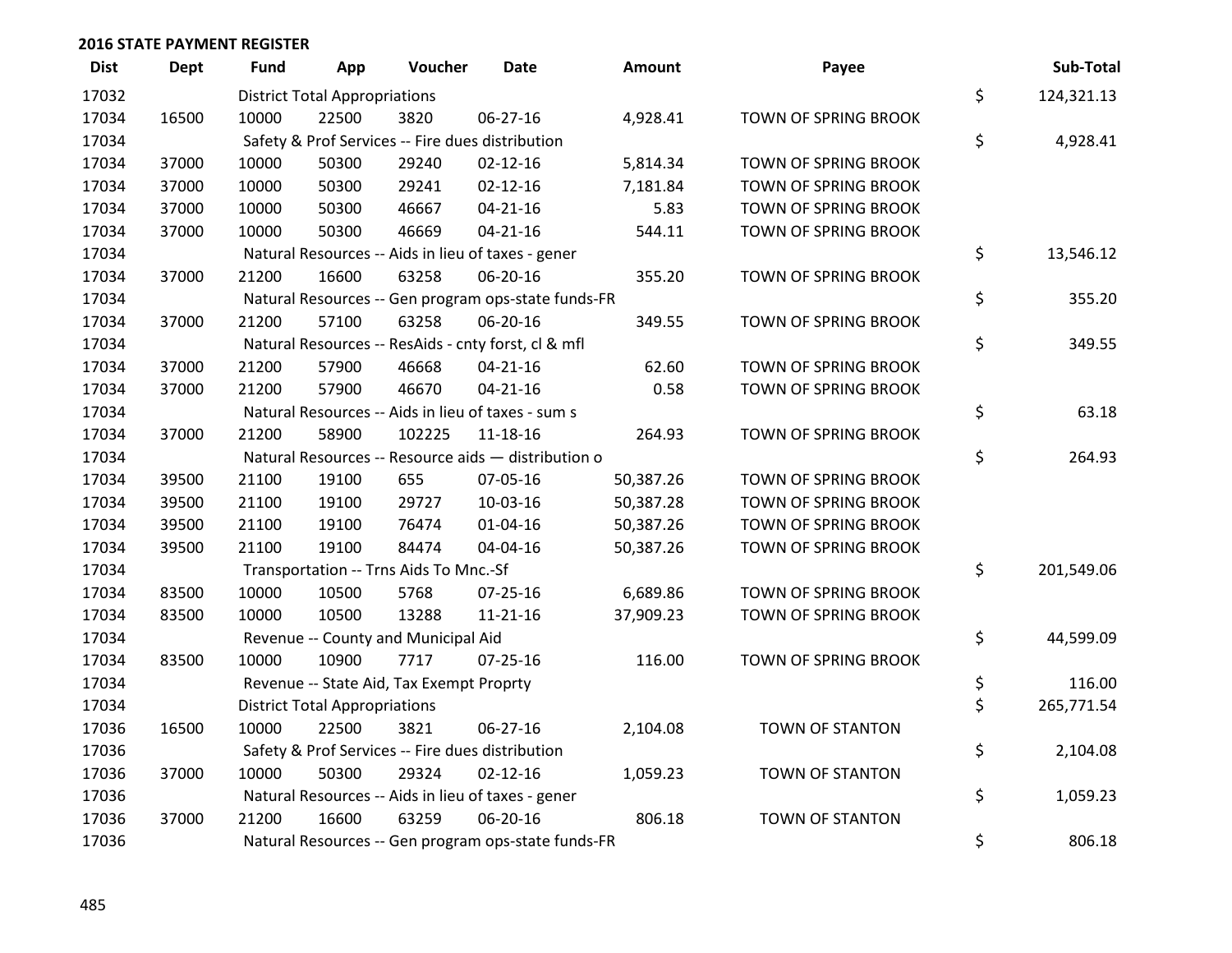| <b>Dist</b> | <b>Dept</b> | <b>Fund</b> | App                                  | Voucher                                             | <b>Date</b>    | Amount    | Payee                  | Sub-Total        |
|-------------|-------------|-------------|--------------------------------------|-----------------------------------------------------|----------------|-----------|------------------------|------------------|
| 17036       | 37000       | 21200       | 57100                                | 63259                                               | 06-20-16       | 437.16    | <b>TOWN OF STANTON</b> |                  |
| 17036       |             |             |                                      | Natural Resources -- ResAids - cnty forst, cl & mfl |                |           |                        | \$<br>437.16     |
| 17036       | 37000       | 21200       | 58900                                | 102226                                              | 11-18-16       | 539.40    | <b>TOWN OF STANTON</b> |                  |
| 17036       |             |             |                                      | Natural Resources -- Resource aids - distribution o |                |           |                        | \$<br>539.40     |
| 17036       | 37000       | 27400       | 67000                                | 56306                                               | $05 - 27 - 16$ | 2,253.76  | TOWN OF STANTON        |                  |
| 17036       |             |             |                                      | Natural Resources -- Fin asst for responsible units |                |           |                        | \$<br>2,253.76   |
| 17036       | 39500       | 21100       | 19100                                | 656                                                 | 07-05-16       | 19,735.42 | TOWN OF STANTON        |                  |
| 17036       | 39500       | 21100       | 19100                                | 29728                                               | 10-03-16       | 19,735.44 | <b>TOWN OF STANTON</b> |                  |
| 17036       | 39500       | 21100       | 19100                                | 76475                                               | $01 - 04 - 16$ | 19,735.42 | TOWN OF STANTON        |                  |
| 17036       | 39500       | 21100       | 19100                                | 84475                                               | 04-04-16       | 19,735.42 | TOWN OF STANTON        |                  |
| 17036       |             |             |                                      | Transportation -- Trns Aids To Mnc.-Sf              |                |           |                        | \$<br>78,941.70  |
| 17036       | 83500       | 10000       | 10500                                | 5769                                                | $07 - 25 - 16$ | 8,870.67  | <b>TOWN OF STANTON</b> |                  |
| 17036       | 83500       | 10000       | 10500                                | 13289                                               | $11 - 21 - 16$ | 50,267.14 | TOWN OF STANTON        |                  |
| 17036       |             |             |                                      | Revenue -- County and Municipal Aid                 |                |           |                        | \$<br>59,137.81  |
| 17036       | 83500       | 10000       | 10900                                | 7718                                                | $07 - 25 - 16$ | 3.00      | <b>TOWN OF STANTON</b> |                  |
| 17036       |             |             |                                      | Revenue -- State Aid, Tax Exempt Proprty            |                |           |                        | \$<br>3.00       |
| 17036       |             |             | <b>District Total Appropriations</b> |                                                     |                |           |                        | \$<br>145,282.32 |
| 17038       | 16500       | 10000       | 22500                                | 3822                                                | 06-27-16       | 7,566.32  | <b>TOWN OF TAINTER</b> |                  |
| 17038       |             |             |                                      | Safety & Prof Services -- Fire dues distribution    |                |           |                        | \$<br>7,566.32   |
| 17038       | 37000       | 10000       | 50300                                | 29251                                               | $02 - 12 - 16$ | 13,709.53 | <b>TOWN OF TAINTER</b> |                  |
| 17038       | 37000       | 10000       | 50300                                | 46689                                               | $04 - 21 - 16$ | 32.00     | <b>TOWN OF TAINTER</b> |                  |
| 17038       | 37000       | 10000       | 50300                                | 46690                                               | $04 - 21 - 16$ | 32.00     | <b>TOWN OF TAINTER</b> |                  |
| 17038       | 37000       | 10000       | 50300                                | 46692                                               | $04 - 21 - 16$ | 426.37    | <b>TOWN OF TAINTER</b> |                  |
| 17038       |             |             |                                      | Natural Resources -- Aids in lieu of taxes - gener  |                |           |                        | \$<br>14,199.90  |
| 17038       | 37000       | 21200       | 16600                                | 63260                                               | 06-20-16       | 676.84    | <b>TOWN OF TAINTER</b> |                  |
| 17038       |             |             |                                      | Natural Resources -- Gen program ops-state funds-FR |                |           |                        | \$<br>676.84     |
| 17038       | 37000       | 21200       | 57100                                | 63260                                               | 06-20-16       | 376.31    | <b>TOWN OF TAINTER</b> |                  |
| 17038       |             |             |                                      | Natural Resources -- ResAids - cnty forst, cl & mfl |                |           |                        | \$<br>376.31     |
| 17038       | 37000       | 21200       | 57900                                | 46691                                               | $04 - 21 - 16$ | 3.20      | <b>TOWN OF TAINTER</b> |                  |
| 17038       | 37000       | 21200       | 57900                                | 46693                                               | $04 - 21 - 16$ | 73.60     | <b>TOWN OF TAINTER</b> |                  |
| 17038       |             |             |                                      | Natural Resources -- Aids in lieu of taxes - sum s  |                |           |                        | \$<br>76.80      |
| 17038       | 37000       | 21200       | 58900                                | 102227                                              | $11 - 18 - 16$ | 744.80    | <b>TOWN OF TAINTER</b> |                  |
| 17038       |             |             |                                      | Natural Resources -- Resource aids - distribution o |                |           |                        | \$<br>744.80     |
| 17038       | 39500       | 21100       | 19100                                | 657                                                 | 07-05-16       | 26,853.39 | <b>TOWN OF TAINTER</b> |                  |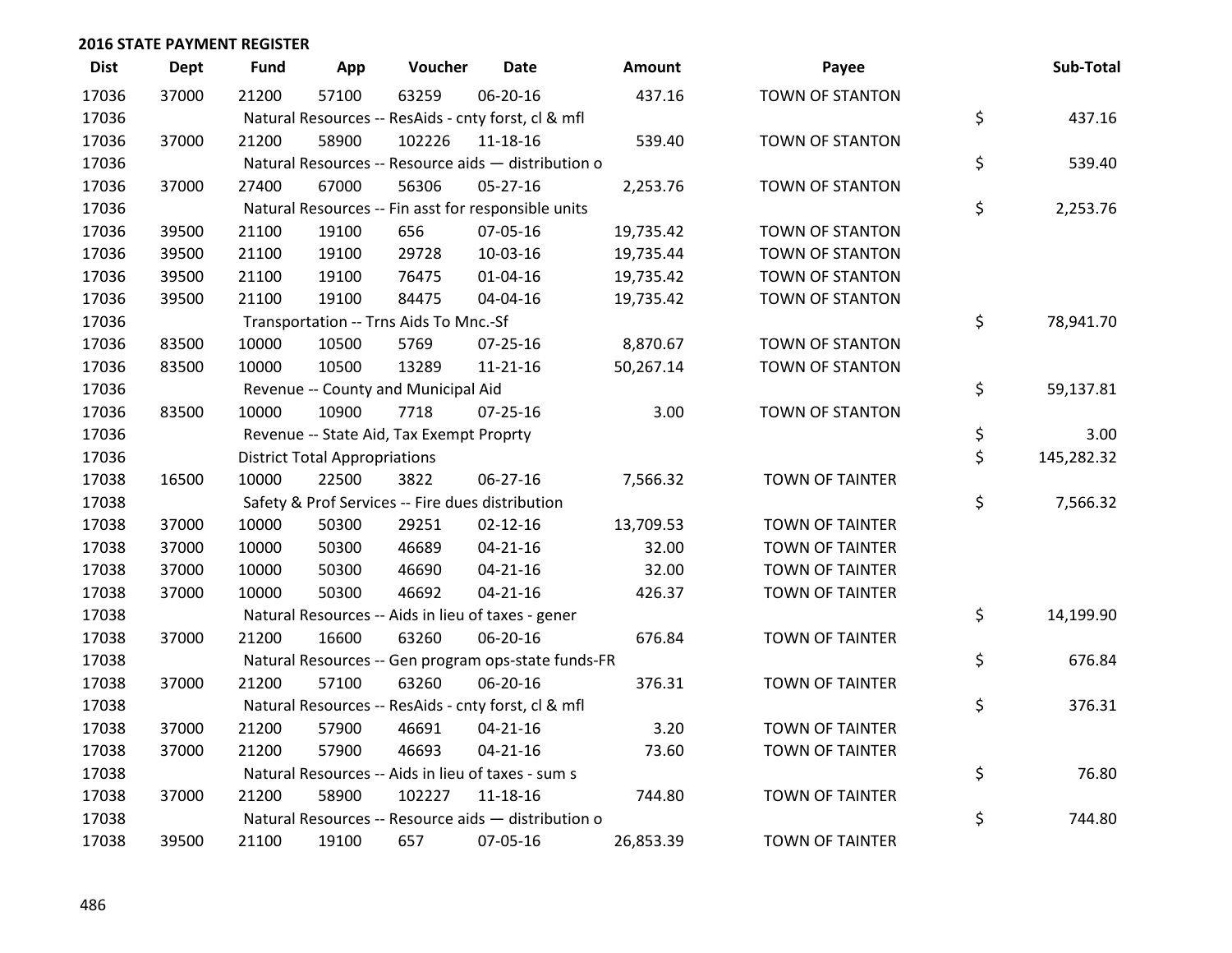| <b>Dist</b> | <b>Dept</b> | <b>Fund</b> | App                                  | Voucher                                  | <b>Date</b>                                         | <b>Amount</b> | Payee                  | Sub-Total        |
|-------------|-------------|-------------|--------------------------------------|------------------------------------------|-----------------------------------------------------|---------------|------------------------|------------------|
| 17038       | 39500       | 21100       | 19100                                | 29729                                    | $10-03-16$                                          | 26,853.39     | <b>TOWN OF TAINTER</b> |                  |
| 17038       | 39500       | 21100       | 19100                                | 76476                                    | $01 - 04 - 16$                                      | 26,853.39     | <b>TOWN OF TAINTER</b> |                  |
| 17038       | 39500       | 21100       | 19100                                | 84476                                    | 04-04-16                                            | 26,853.39     | <b>TOWN OF TAINTER</b> |                  |
| 17038       |             |             |                                      | Transportation -- Trns Aids To Mnc.-Sf   |                                                     |               |                        | \$<br>107,413.56 |
| 17038       | 83500       | 10000       | 10500                                | 5770                                     | 07-25-16                                            | 3,751.09      | <b>TOWN OF TAINTER</b> |                  |
| 17038       | 83500       | 10000       | 10500                                | 13290                                    | $11 - 21 - 16$                                      | 20,722.30     | <b>TOWN OF TAINTER</b> |                  |
| 17038       |             |             |                                      | Revenue -- County and Municipal Aid      |                                                     |               |                        | \$<br>24,473.39  |
| 17038       | 83500       | 10000       | 10900                                | 7719                                     | $07 - 25 - 16$                                      | 9.00          | <b>TOWN OF TAINTER</b> |                  |
| 17038       |             |             |                                      | Revenue -- State Aid, Tax Exempt Proprty |                                                     |               |                        | \$<br>9.00       |
| 17038       | 83500       | 10000       | 11000                                | 13290                                    | $11 - 21 - 16$                                      | 554.92        | <b>TOWN OF TAINTER</b> |                  |
| 17038       |             |             |                                      | Revenue -- Public Utility Distribution   |                                                     |               |                        | \$<br>554.92     |
| 17038       | 83500       | 10000       | 50100                                | 2505                                     | 01-29-16                                            | 121.45        | <b>TOWN OF TAINTER</b> |                  |
| 17038       |             |             |                                      | Revenue -- Payments for municipal svcs   |                                                     |               |                        | \$<br>121.45     |
| 17038       | 83500       | 52100       | 36300                                | 3026                                     | 03-29-16                                            | 3,321.84      | <b>TOWN OF TAINTER</b> |                  |
| 17038       |             |             |                                      | Revenue -- Lottery & Gaming Credit       |                                                     |               |                        | \$<br>3,321.84   |
| 17038       |             |             | <b>District Total Appropriations</b> |                                          |                                                     |               |                        | \$<br>159,535.13 |
| 17040       | 16500       | 10000       | 22500                                | 5167                                     | 07-06-16                                            | 1,493.35      | TOWN OF TIFFANY        |                  |
| 17040       |             |             |                                      |                                          | Safety & Prof Services -- Fire dues distribution    |               |                        | \$<br>1,493.35   |
| 17040       | 37000       | 10000       | 50300                                | 45318                                    | 06-23-16                                            | 6.60          | TOWN OF TIFFANY        |                  |
| 17040       |             |             |                                      |                                          | Natural Resources -- Aids in lieu of taxes - gener  |               |                        | \$<br>6.60       |
| 17040       | 37000       | 21200       | 16600                                | 63261                                    | 06-20-16                                            | 813.43        | TOWN OF TIFFANY        |                  |
| 17040       |             |             |                                      |                                          | Natural Resources -- Gen program ops-state funds-FR |               |                        | \$<br>813.43     |
| 17040       | 37000       | 21200       | 57100                                | 63261                                    | 06-20-16                                            | 381.92        | TOWN OF TIFFANY        |                  |
| 17040       |             |             |                                      |                                          | Natural Resources -- ResAids - cnty forst, cl & mfl |               |                        | \$<br>381.92     |
| 17040       | 37000       | 21200       | 57900                                | 45317                                    | 06-23-16                                            | 25.56         | <b>TOWN OF TIFFANY</b> |                  |
| 17040       |             |             |                                      |                                          | Natural Resources -- Aids in lieu of taxes - sum s  |               |                        | \$<br>25.56      |
| 17040       | 37000       | 21200       | 58900                                | 102228                                   | $11 - 18 - 16$                                      | 1,254.22      | <b>TOWN OF TIFFANY</b> |                  |
| 17040       |             |             |                                      |                                          | Natural Resources -- Resource aids - distribution o |               |                        | \$<br>1,254.22   |
| 17040       | 39500       | 21100       | 19100                                | 658                                      | 07-05-16                                            | 20,005.17     | <b>TOWN OF TIFFANY</b> |                  |
| 17040       | 39500       | 21100       | 19100                                | 29730                                    | 10-03-16                                            | 20,005.17     | TOWN OF TIFFANY        |                  |
| 17040       | 39500       | 21100       | 19100                                | 76477                                    | $01 - 04 - 16$                                      | 20,005.17     | TOWN OF TIFFANY        |                  |
| 17040       | 39500       | 21100       | 19100                                | 84477                                    | 04-04-16                                            | 20,005.17     | TOWN OF TIFFANY        |                  |
| 17040       |             |             |                                      | Transportation -- Trns Aids To Mnc.-Sf   |                                                     |               |                        | \$<br>80,020.68  |
| 17040       | 46500       | 27200       | 36500                                | 6875                                     | 03-04-16                                            | 3,051.86      | <b>TOWN OF TIFFANY</b> |                  |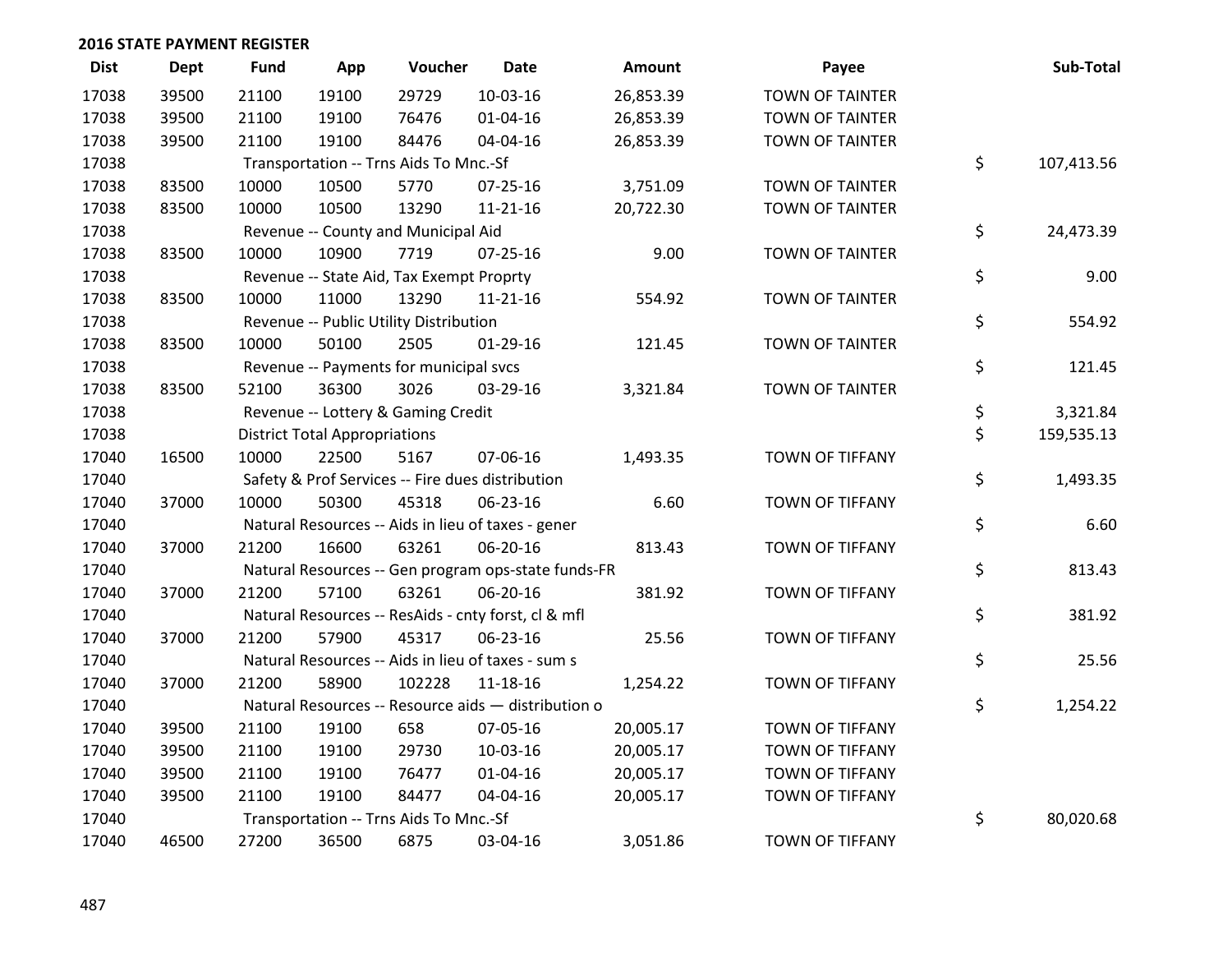| <b>Dist</b> | <b>Dept</b> | <b>Fund</b> | App                                  | Voucher                                        | Date                                                | <b>Amount</b> | Payee                  | Sub-Total        |
|-------------|-------------|-------------|--------------------------------------|------------------------------------------------|-----------------------------------------------------|---------------|------------------------|------------------|
| 17040       |             |             |                                      | Military Affairs -- Major disaster assist; PIF |                                                     |               |                        | \$<br>3,051.86   |
| 17040       | 83500       | 10000       | 10500                                | 5771                                           | 07-25-16                                            | 8,165.75      | <b>TOWN OF TIFFANY</b> |                  |
| 17040       | 83500       | 10000       | 10500                                | 13291                                          | $11 - 21 - 16$                                      | 45,842.06     | <b>TOWN OF TIFFANY</b> |                  |
| 17040       |             |             |                                      | Revenue -- County and Municipal Aid            |                                                     |               |                        | \$<br>54,007.81  |
| 17040       | 83500       | 10000       | 10900                                | 7720                                           | $07 - 25 - 16$                                      | 37.00         | TOWN OF TIFFANY        |                  |
| 17040       |             |             |                                      | Revenue -- State Aid, Tax Exempt Proprty       |                                                     |               |                        | \$<br>37.00      |
| 17040       | 83500       | 10000       | 11000                                | 13291                                          | $11 - 21 - 16$                                      | 331.44        | TOWN OF TIFFANY        |                  |
| 17040       |             |             |                                      | Revenue -- Public Utility Distribution         |                                                     |               |                        | \$<br>331.44     |
| 17040       | 83500       | 52100       | 36300                                | 3027                                           | 03-29-16                                            | 440.59        | <b>TOWN OF TIFFANY</b> |                  |
| 17040       |             |             |                                      | Revenue -- Lottery & Gaming Credit             |                                                     |               |                        | \$<br>440.59     |
| 17040       |             |             | <b>District Total Appropriations</b> |                                                |                                                     |               |                        | \$<br>141,864.46 |
| 17042       | 16500       | 10000       | 22500                                | 3823                                           | 06-27-16                                            | 1,604.91      | TOWN OF WESTON         |                  |
| 17042       |             |             |                                      |                                                | Safety & Prof Services -- Fire dues distribution    |               |                        | \$<br>1,604.91   |
| 17042       | 37000       | 21200       | 16600                                | 63262                                          | 06-20-16                                            | 1,739.05      | TOWN OF WESTON         |                  |
| 17042       |             |             |                                      |                                                | Natural Resources -- Gen program ops-state funds-FR |               |                        | \$<br>1,739.05   |
| 17042       | 37000       | 21200       | 57100                                | 63262                                          | 06-20-16                                            | 961.85        | <b>TOWN OF WESTON</b>  |                  |
| 17042       |             |             |                                      |                                                | Natural Resources -- ResAids - cnty forst, cl & mfl |               |                        | \$<br>961.85     |
| 17042       | 37000       | 21200       | 58900                                | 102229                                         | $11 - 18 - 16$                                      | 3,813.23      | TOWN OF WESTON         |                  |
| 17042       |             |             |                                      |                                                | Natural Resources -- Resource aids - distribution o |               |                        | \$<br>3,813.23   |
| 17042       | 39500       | 21100       | 19100                                | 659                                            | 07-05-16                                            | 22,537.47     | TOWN OF WESTON         |                  |
| 17042       | 39500       | 21100       | 19100                                | 29731                                          | 10-03-16                                            | 22,537.47     | <b>TOWN OF WESTON</b>  |                  |
| 17042       | 39500       | 21100       | 19100                                | 76478                                          | $01 - 04 - 16$                                      | 22,537.47     | TOWN OF WESTON         |                  |
| 17042       | 39500       | 21100       | 19100                                | 84478                                          | 04-04-16                                            | 22,537.47     | TOWN OF WESTON         |                  |
| 17042       |             |             |                                      | Transportation -- Trns Aids To Mnc.-Sf         |                                                     |               |                        | \$<br>90,149.88  |
| 17042       | 83500       | 10000       | 10500                                | 5772                                           | $07 - 25 - 16$                                      | 4,503.65      | TOWN OF WESTON         |                  |
| 17042       | 83500       | 10000       | 10500                                | 13292                                          | $11 - 21 - 16$                                      | 25,385.21     | TOWN OF WESTON         |                  |
| 17042       |             |             |                                      | Revenue -- County and Municipal Aid            |                                                     |               |                        | \$<br>29,888.86  |
| 17042       | 83500       | 10000       | 10900                                | 7721                                           | $07 - 25 - 16$                                      | 7.00          | TOWN OF WESTON         |                  |
| 17042       |             |             |                                      | Revenue -- State Aid, Tax Exempt Proprty       |                                                     |               |                        | \$<br>7.00       |
| 17042       | 83500       | 10000       | 11000                                | 13292                                          | $11 - 21 - 16$                                      | 140.83        | TOWN OF WESTON         |                  |
| 17042       |             |             |                                      | Revenue -- Public Utility Distribution         |                                                     |               |                        | \$<br>140.83     |
| 17042       | 83500       | 52100       | 36300                                | 3028                                           | 03-29-16                                            | 319.66        | TOWN OF WESTON         |                  |
| 17042       |             |             |                                      | Revenue -- Lottery & Gaming Credit             |                                                     |               |                        | \$<br>319.66     |
| 17042       |             |             | <b>District Total Appropriations</b> |                                                |                                                     |               |                        | \$<br>128,625.27 |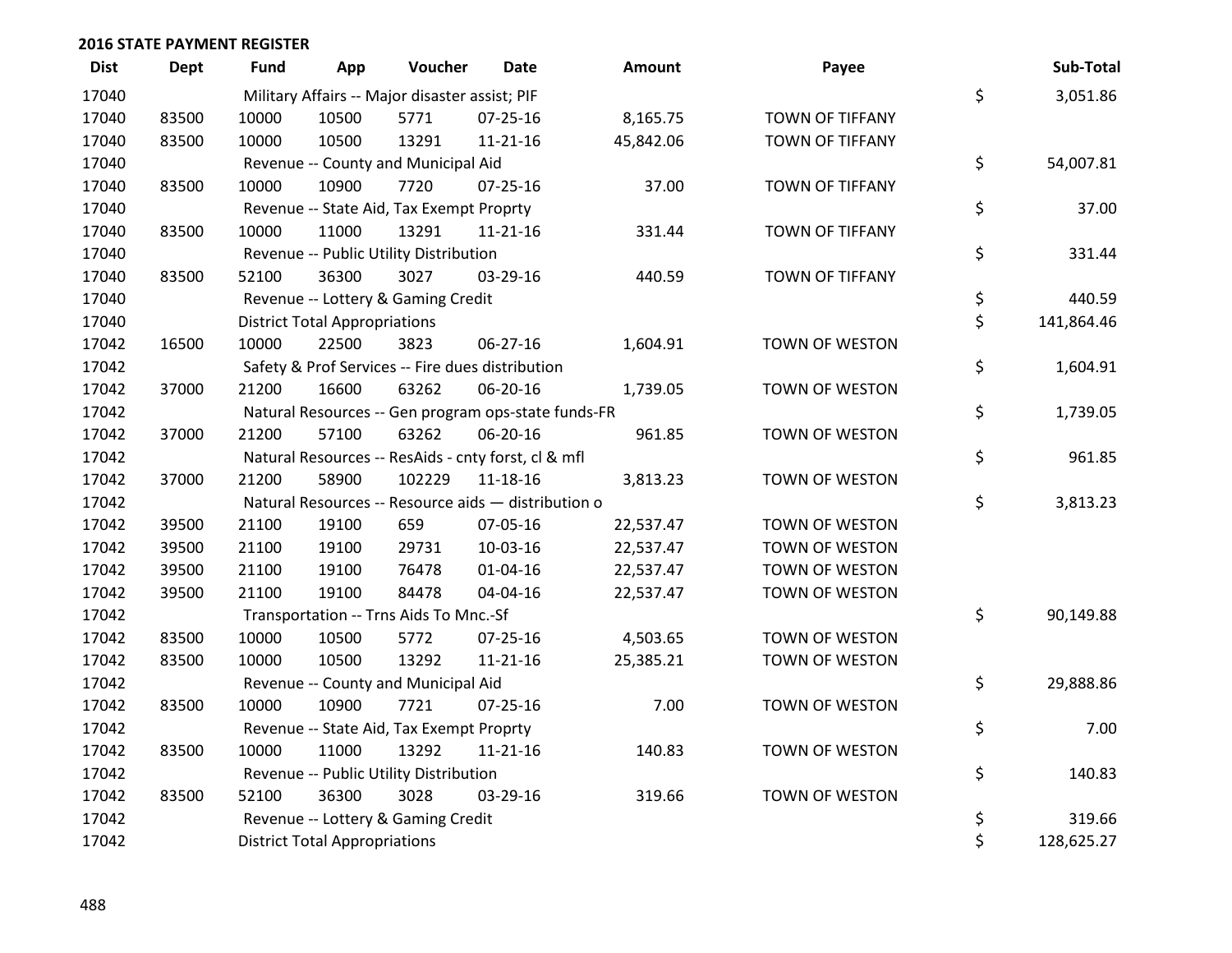| <b>Dist</b> | Dept  | <b>Fund</b> | App                                  | Voucher                                             | <b>Date</b>    | Amount    | Payee                        | Sub-Total        |
|-------------|-------|-------------|--------------------------------------|-----------------------------------------------------|----------------|-----------|------------------------------|------------------|
| 17044       | 16500 | 10000       | 22500                                | 3824                                                | 06-27-16       | 1,153.04  | TOWN OF WILSON               |                  |
| 17044       |       |             |                                      | Safety & Prof Services -- Fire dues distribution    |                |           |                              | \$<br>1,153.04   |
| 17044       | 37000 | 21200       | 16600                                | 63263                                               | 06-20-16       | 1,773.68  | TOWN OF WILSON               |                  |
| 17044       |       |             |                                      | Natural Resources -- Gen program ops-state funds-FR |                |           |                              | \$<br>1,773.68   |
| 17044       | 37000 | 21200       | 57100                                | 63263                                               | 06-20-16       | 940.44    | TOWN OF WILSON               |                  |
| 17044       |       |             |                                      | Natural Resources -- ResAids - cnty forst, cl & mfl |                |           |                              | \$<br>940.44     |
| 17044       | 37000 | 21200       | 58900                                | 102230                                              | 11-18-16       | 2,664.66  | TOWN OF WILSON               |                  |
| 17044       |       |             |                                      | Natural Resources -- Resource aids - distribution o |                |           |                              | \$<br>2,664.66   |
| 17044       | 39500 | 21100       | 19100                                | 660                                                 | 07-05-16       | 23,109.99 | TOWN OF WILSON               |                  |
| 17044       | 39500 | 21100       | 19100                                | 29732                                               | 10-03-16       | 23,109.99 | TOWN OF WILSON               |                  |
| 17044       | 39500 | 21100       | 19100                                | 76479                                               | $01 - 04 - 16$ | 23,109.99 | TOWN OF WILSON               |                  |
| 17044       | 39500 | 21100       | 19100                                | 84479                                               | 04-04-16       | 23,109.99 | TOWN OF WILSON               |                  |
| 17044       |       |             |                                      | Transportation -- Trns Aids To Mnc.-Sf              |                |           |                              | \$<br>92,439.96  |
| 17044       | 46500 | 27200       | 36500                                | 8921                                                | 04-27-16       | 3,321.50  | TOWN OF WILSON               |                  |
| 17044       |       |             |                                      | Military Affairs -- Major disaster assist; PIF      |                |           |                              | \$<br>3,321.50   |
| 17044       | 83500 | 10000       | 10500                                | 5773                                                | 07-25-16       | 4,986.64  | TOWN OF WILSON               |                  |
| 17044       | 83500 | 10000       | 10500                                | 13293                                               | 11-21-16       | 28,257.61 | TOWN OF WILSON               |                  |
| 17044       |       |             |                                      | Revenue -- County and Municipal Aid                 |                |           |                              | \$<br>33,244.25  |
| 17044       | 83500 | 10000       | 10900                                | 7722                                                | $07 - 25 - 16$ | 1.00      | TOWN OF WILSON               |                  |
| 17044       |       |             |                                      | Revenue -- State Aid, Tax Exempt Proprty            |                |           |                              | \$<br>1.00       |
| 17044       | 83500 | 52100       | 36300                                | 3029                                                | 03-29-16       | 627.29    | TOWN OF WILSON               |                  |
| 17044       |       |             |                                      | Revenue -- Lottery & Gaming Credit                  |                |           |                              | \$<br>627.29     |
| 17044       |       |             | <b>District Total Appropriations</b> |                                                     |                |           |                              | \$<br>136,165.82 |
| 17106       | 16500 | 10000       | 22500                                | 3825                                                | 06-27-16       | 1,932.66  | VILLAGE OF BOYCEVILLE        |                  |
| 17106       |       |             |                                      | Safety & Prof Services -- Fire dues distribution    |                |           |                              | \$<br>1,932.66   |
| 17106       | 37000 | 21200       | 16600                                | 63264                                               | 06-20-16       | 29.38     | VILLAGE OF BOYCEVILLE        |                  |
| 17106       |       |             |                                      | Natural Resources -- Gen program ops-state funds-FR |                |           |                              | \$<br>29.38      |
| 17106       | 37000 | 21200       | 57100                                | 63264                                               | 06-20-16       | 13.20     | VILLAGE OF BOYCEVILLE        |                  |
| 17106       |       |             |                                      | Natural Resources -- ResAids - cnty forst, cl & mfl |                |           |                              | \$<br>13.20      |
| 17106       | 39500 | 21100       | 19100                                | 661                                                 | 07-05-16       | 12,904.90 | VILLAGE OF BOYCEVILLE        |                  |
| 17106       | 39500 | 21100       | 19100                                | 29733                                               | 10-03-16       | 12,904.93 | <b>VILLAGE OF BOYCEVILLE</b> |                  |
| 17106       | 39500 | 21100       | 19100                                | 76480                                               | $01 - 04 - 16$ | 12,904.90 | VILLAGE OF BOYCEVILLE        |                  |
| 17106       | 39500 | 21100       | 19100                                | 84480                                               | 04-04-16       | 12,904.90 | VILLAGE OF BOYCEVILLE        |                  |
| 17106       |       |             |                                      | Transportation -- Trns Aids To Mnc.-Sf              |                |           |                              | \$<br>51,619.63  |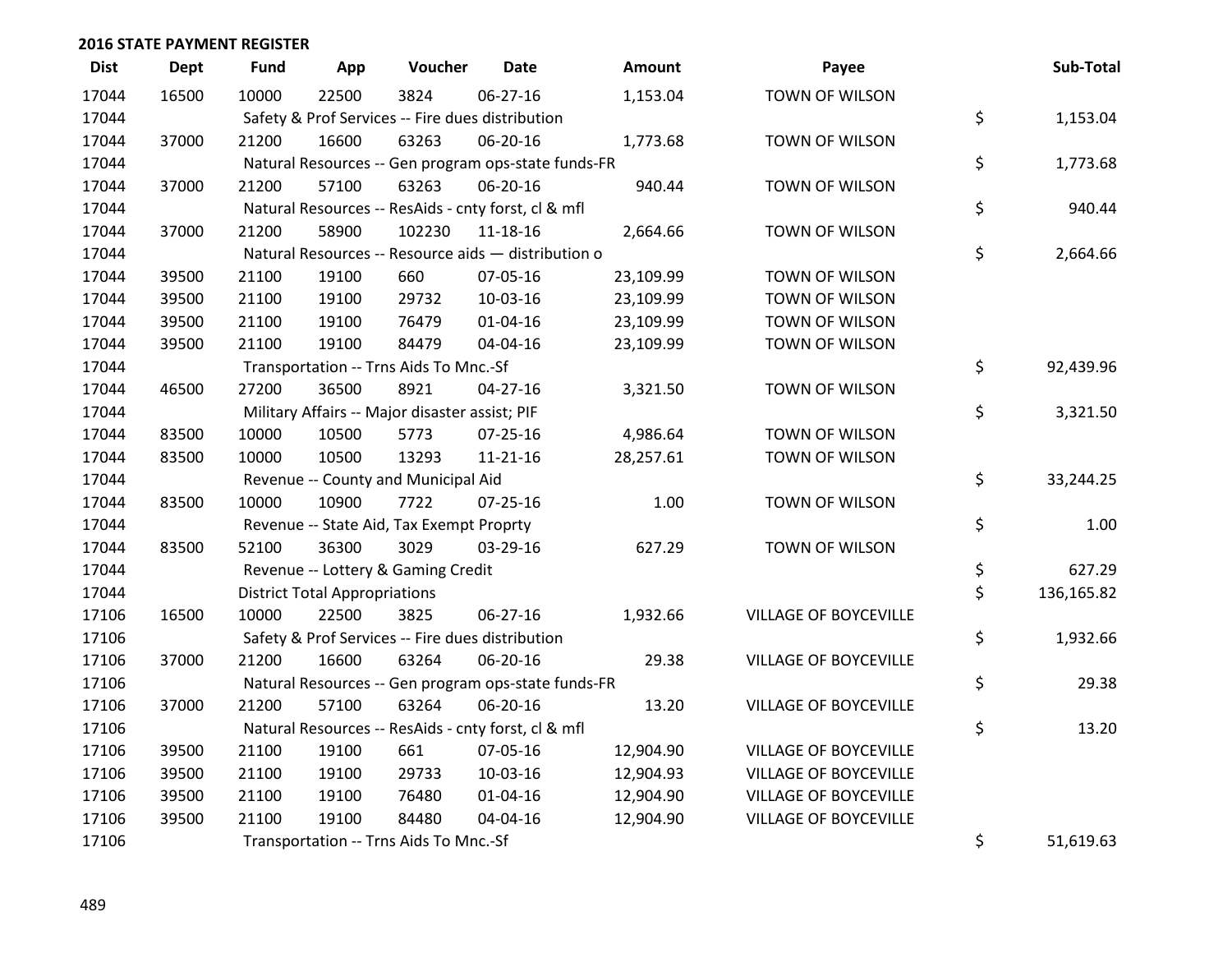| <b>Dist</b> | <b>Dept</b> | <b>Fund</b> | App                                  | Voucher                                           | <b>Date</b>    | Amount     | Payee                        | Sub-Total        |
|-------------|-------------|-------------|--------------------------------------|---------------------------------------------------|----------------|------------|------------------------------|------------------|
| 17106       | 39500       | 21100       | 27800                                | 70533                                             | 01-06-16       | 12,000.00  | TREAS VIL BOYCEVILLE         |                  |
| 17106       |             |             |                                      | Transportation -- Loc Rd Imp Prg St Fd            |                |            |                              | \$<br>12,000.00  |
| 17106       | 83500       | 10000       | 10500                                | 5774                                              | 07-25-16       | 69,692.65  | <b>VILLAGE OF BOYCEVILLE</b> |                  |
| 17106       | 83500       | 10000       | 10500                                | 13294                                             | $11 - 21 - 16$ | 391,364.98 | VILLAGE OF BOYCEVILLE        |                  |
| 17106       |             |             |                                      | Revenue -- County and Municipal Aid               |                |            |                              | \$<br>461,057.63 |
| 17106       | 83500       | 10000       | 10900                                | 7723                                              | $07 - 25 - 16$ | 205.00     | <b>VILLAGE OF BOYCEVILLE</b> |                  |
| 17106       | 83500       | 10000       | 10900                                | 9639                                              | $07 - 25 - 16$ | 17.00      | VILLAGE OF BOYCEVILLE        |                  |
| 17106       |             |             |                                      | Revenue -- State Aid, Tax Exempt Proprty          |                |            |                              | \$<br>222.00     |
| 17106       | 83500       | 52100       | 36300                                | 3030                                              | 03-29-16       | 4,248.00   | <b>VILLAGE OF BOYCEVILLE</b> |                  |
| 17106       |             |             |                                      | Revenue -- Lottery & Gaming Credit                |                |            |                              | \$<br>4,248.00   |
| 17106       |             |             | <b>District Total Appropriations</b> |                                                   |                |            |                              | \$<br>531,122.50 |
| 17111       | 16500       | 10000       | 22500                                | 3826                                              | $06 - 27 - 16$ | 2,067.65   | VILLAGE OF COLFAX            |                  |
| 17111       |             |             |                                      | Safety & Prof Services -- Fire dues distribution  |                |            |                              | \$<br>2,067.65   |
| 17111       | 39500       | 21100       | 19100                                | 662                                               | 07-05-16       | 13,418.00  | VILLAGE OF COLFAX            |                  |
| 17111       | 39500       | 21100       | 19100                                | 29734                                             | 10-03-16       | 13,418.03  | <b>VILLAGE OF COLFAX</b>     |                  |
| 17111       | 39500       | 21100       | 19100                                | 76481                                             | 01-04-16       | 13,418.00  | VILLAGE OF COLFAX            |                  |
| 17111       | 39500       | 21100       | 19100                                | 84481                                             | 04-04-16       | 13,418.00  | VILLAGE OF COLFAX            |                  |
| 17111       |             |             |                                      | Transportation -- Trns Aids To Mnc.-Sf            |                |            |                              | \$<br>53,672.03  |
| 17111       | 39500       | 21100       | 27800                                | 74168                                             | $02 - 16 - 16$ | 12,000.00  | TREAS VIL COLFAX             |                  |
| 17111       |             |             |                                      | Transportation -- Loc Rd Imp Prg St Fd            |                |            |                              | \$<br>12,000.00  |
| 17111       | 43500       | 10000       | 11900                                | 72322                                             | 09-02-16       | 5,955.00   | VILLAGE OF COLFAX            |                  |
| 17111       |             |             |                                      | Health Services -- Emergency medical services, ai |                |            |                              | \$<br>5,955.00   |
| 17111       | 45500       | 10000       | 23100                                | 16212                                             | 09-09-16       | 480.00     | VILLAGE OF COLFAX            |                  |
| 17111       |             |             |                                      | Justice -- Law enforcement train, local           |                |            |                              | \$<br>480.00     |
| 17111       | 83500       | 10000       | 10500                                | 5775                                              | $07 - 25 - 16$ | 59,553.47  | <b>VILLAGE OF COLFAX</b>     |                  |
| 17111       | 83500       | 10000       | 10500                                | 13295                                             | $11 - 21 - 16$ | 226,699.47 | VILLAGE OF COLFAX            |                  |
| 17111       |             |             |                                      | Revenue -- County and Municipal Aid               |                |            |                              | \$<br>286,252.94 |
| 17111       | 83500       | 10000       | 10900                                | 7724                                              | 07-25-16       | 285.00     | VILLAGE OF COLFAX            |                  |
| 17111       | 83500       | 10000       | 10900                                | 9640                                              | $07 - 25 - 16$ | 1,388.00   | VILLAGE OF COLFAX            |                  |
| 17111       |             |             |                                      | Revenue -- State Aid, Tax Exempt Proprty          |                |            |                              | \$<br>1,673.00   |
| 17111       | 83500       | 52100       | 36300                                | 3614                                              | 03-31-16       | 2,843.64   | VILLAGE OF COLFAX            |                  |
| 17111       |             |             |                                      | Revenue -- Lottery & Gaming Credit                |                |            |                              | \$<br>2,843.64   |
| 17111       |             |             | <b>District Total Appropriations</b> |                                                   |                |            |                              | \$<br>364,944.26 |
| 17116       | 16500       | 10000       | 22500                                | 5168                                              | 07-07-16       | 452.77     | <b>VILLAGE OF DOWNING</b>    |                  |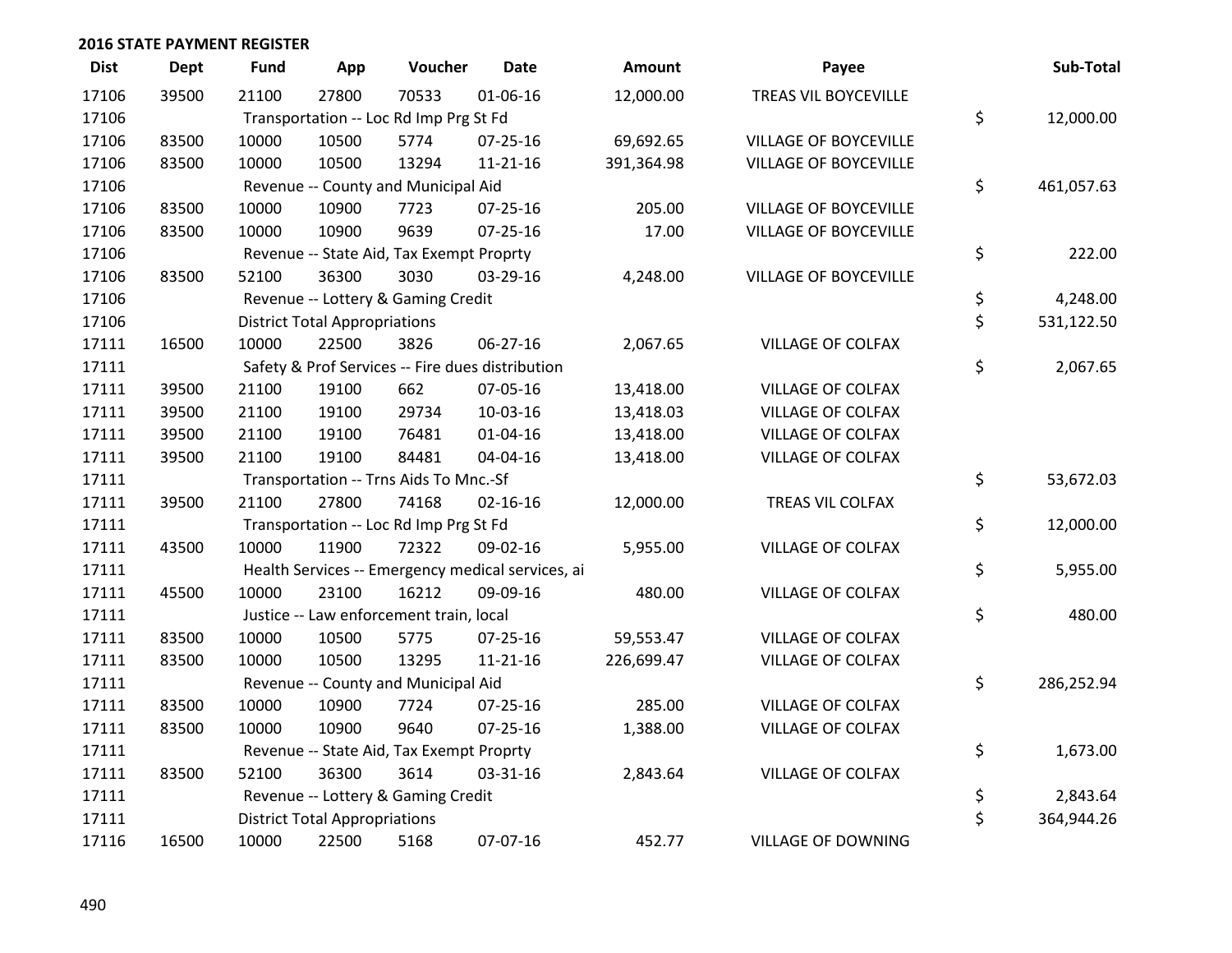| <b>Dist</b> | <b>Dept</b> | <b>Fund</b>                                         | App                                                 | Voucher                                          | <b>Date</b>    | Amount     | Payee                     |    | Sub-Total  |  |
|-------------|-------------|-----------------------------------------------------|-----------------------------------------------------|--------------------------------------------------|----------------|------------|---------------------------|----|------------|--|
| 17116       |             | Safety & Prof Services -- Fire dues distribution    |                                                     |                                                  |                |            |                           |    | 452.77     |  |
| 17116       | 37000       | 21200                                               | 16600                                               | 63265                                            | 06-20-16       | 10.24      | <b>VILLAGE OF DOWNING</b> | \$ |            |  |
| 17116       |             | Natural Resources -- Gen program ops-state funds-FR | \$                                                  | 10.24                                            |                |            |                           |    |            |  |
| 17116       | 37000       | 21200                                               | 57100                                               | 63265                                            | 06-20-16       | 4.60       | <b>VILLAGE OF DOWNING</b> |    |            |  |
| 17116       |             |                                                     | Natural Resources -- ResAids - cnty forst, cl & mfl |                                                  |                |            |                           |    |            |  |
| 17116       | 39500       | 21100                                               | 19100                                               | 663                                              | 07-05-16       | 2,532.30   | <b>VILLAGE OF DOWNING</b> |    |            |  |
| 17116       | 39500       | 21100                                               | 19100                                               | 29735                                            | 10-03-16       | 2,532.30   | <b>VILLAGE OF DOWNING</b> |    |            |  |
| 17116       | 39500       | 21100                                               | 19100                                               | 76482                                            | $01 - 04 - 16$ | 2,532.30   | <b>VILLAGE OF DOWNING</b> |    |            |  |
| 17116       | 39500       | 21100                                               | 19100                                               | 84482                                            | 04-04-16       | 2,532.30   | VILLAGE OF DOWNING        |    |            |  |
| 17116       |             |                                                     |                                                     | Transportation -- Trns Aids To Mnc.-Sf           |                |            |                           | \$ | 10,129.20  |  |
| 17116       | 83500       | 10000                                               | 10500                                               | 5776                                             | $07 - 25 - 16$ | 3,463.46   | <b>VILLAGE OF DOWNING</b> |    |            |  |
| 17116       | 83500       | 10000                                               | 10500                                               | 13296                                            | $11 - 21 - 16$ | 19,626.29  | VILLAGE OF DOWNING        |    |            |  |
| 17116       |             |                                                     |                                                     | Revenue -- County and Municipal Aid              |                |            |                           | \$ | 23,089.75  |  |
| 17116       | 83500       | 10000                                               | 10900                                               | 7725                                             | $07 - 25 - 16$ | 4.00       | <b>VILLAGE OF DOWNING</b> |    |            |  |
| 17116       |             |                                                     |                                                     | Revenue -- State Aid, Tax Exempt Proprty         |                |            |                           | \$ | 4.00       |  |
| 17116       |             |                                                     | <b>District Total Appropriations</b>                |                                                  |                |            |                           | \$ | 33,690.56  |  |
| 17121       | 16500       | 10000                                               | 22500                                               | 3827                                             | 06-27-16       | 1,594.52   | VILLAGE OF ELK MOUND      |    |            |  |
| 17121       |             |                                                     |                                                     | Safety & Prof Services -- Fire dues distribution |                |            |                           | \$ | 1,594.52   |  |
| 17121       | 39500       | 21100                                               | 19100                                               | 664                                              | 07-05-16       | 10,825.42  | VILLAGE OF ELK MOUND      |    |            |  |
| 17121       | 39500       | 21100                                               | 19100                                               | 29736                                            | 10-03-16       | 10,825.42  | VILLAGE OF ELK MOUND      |    |            |  |
| 17121       | 39500       | 21100                                               | 19100                                               | 76483                                            | $01 - 04 - 16$ | 10,825.42  | VILLAGE OF ELK MOUND      |    |            |  |
| 17121       | 39500       | 21100                                               | 19100                                               | 84483                                            | 04-04-16       | 10,825.42  | VILLAGE OF ELK MOUND      |    |            |  |
| 17121       |             |                                                     |                                                     | Transportation -- Trns Aids To Mnc.-Sf           |                |            |                           | \$ | 43,301.68  |  |
| 17121       | 83500       | 10000                                               | 10500                                               | 5777                                             | 07-25-16       | 41,512.85  | VILLAGE OF ELK MOUND      |    |            |  |
| 17121       | 83500       | 10000                                               | 10500                                               | 13297                                            | $11 - 21 - 16$ | 192,267.77 | VILLAGE OF ELK MOUND      |    |            |  |
| 17121       |             |                                                     |                                                     | Revenue -- County and Municipal Aid              |                |            |                           | \$ | 233,780.62 |  |
| 17121       | 83500       | 10000                                               | 10900                                               | 7726                                             | $07 - 25 - 16$ | 79.00      | VILLAGE OF ELK MOUND      |    |            |  |
| 17121       | 83500       | 10000                                               | 10900                                               | 9641                                             | 07-25-16       | 476.00     | VILLAGE OF ELK MOUND      |    |            |  |
| 17121       |             |                                                     |                                                     | Revenue -- State Aid, Tax Exempt Proprty         |                |            |                           | \$ | 555.00     |  |
| 17121       | 83500       | 10000                                               | 11000                                               | 13297                                            | $11 - 21 - 16$ | 898.24     | VILLAGE OF ELK MOUND      |    |            |  |
| 17121       |             | Revenue -- Public Utility Distribution              |                                                     |                                                  |                |            |                           |    | 898.24     |  |
| 17121       | 83500       | 52100                                               | 36300                                               | 3032                                             | 03-28-16       | 916.42     | VILLAGE OF ELK MOUND      |    |            |  |
| 17121       |             |                                                     |                                                     | Revenue -- Lottery & Gaming Credit               |                |            |                           | \$ | 916.42     |  |
| 17121       |             |                                                     | <b>District Total Appropriations</b>                |                                                  |                |            |                           | \$ | 281,046.48 |  |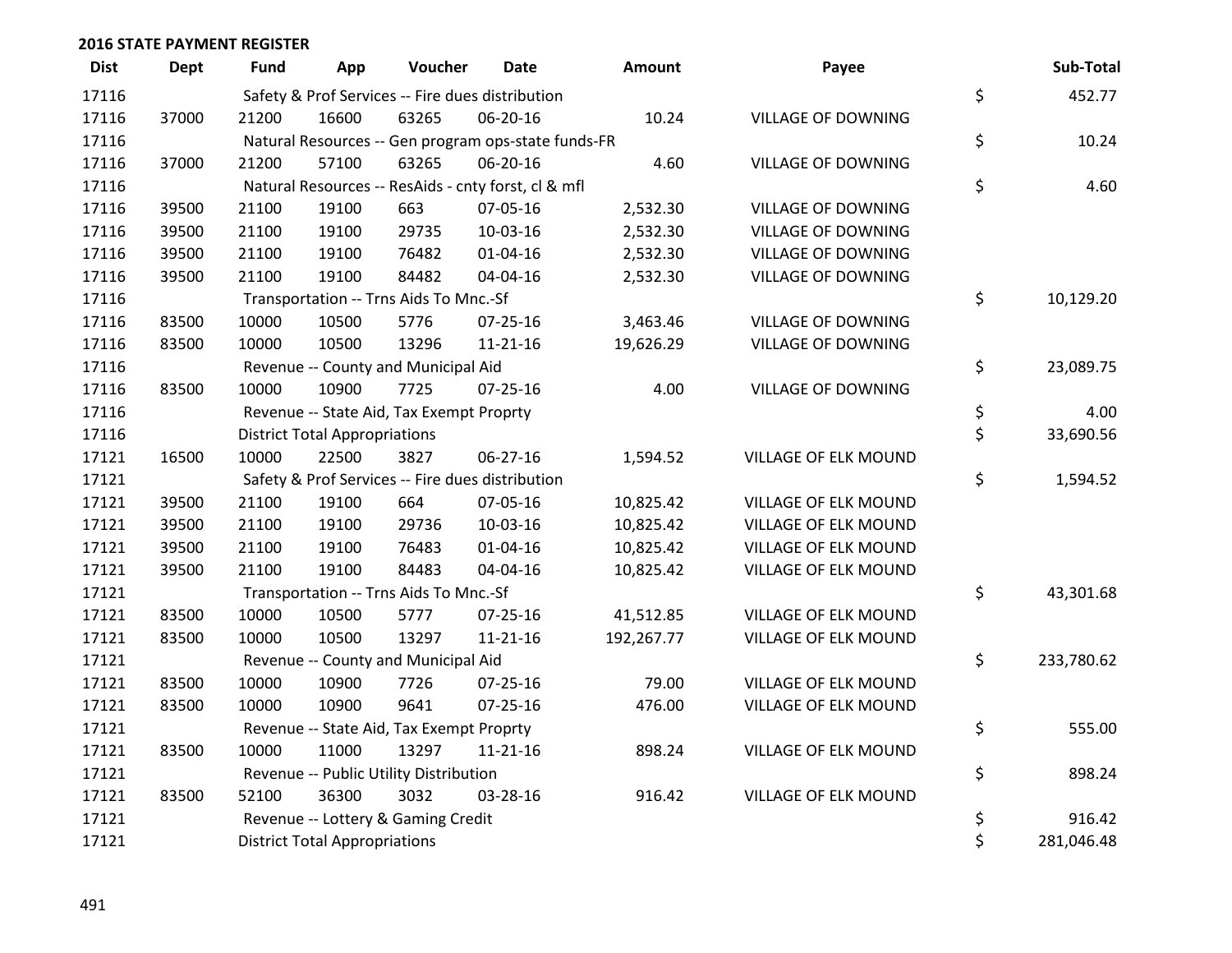| <b>Dist</b> | <b>Dept</b> | <b>Fund</b>                                      | App                                                 | Voucher                                  | <b>Date</b>                                      | Amount     | Payee                       |    | Sub-Total  |  |
|-------------|-------------|--------------------------------------------------|-----------------------------------------------------|------------------------------------------|--------------------------------------------------|------------|-----------------------------|----|------------|--|
| 17141       | 16500       | 10000                                            | 22500                                               | 3828                                     | 06-27-16                                         | 972.25     | <b>VILLAGE OF KNAPP</b>     |    |            |  |
| 17141       |             | Safety & Prof Services -- Fire dues distribution | \$                                                  | 972.25                                   |                                                  |            |                             |    |            |  |
| 17141       | 37000       | 27400                                            | 67000                                               | 55603                                    | $05 - 27 - 16$                                   | 2,764.69   | <b>VILLAGE OF KNAPP</b>     |    |            |  |
| 17141       |             |                                                  | Natural Resources -- Fin asst for responsible units |                                          |                                                  |            |                             |    |            |  |
| 17141       | 39500       | 21100                                            | 19100                                               | 665                                      | 07-05-16                                         | 3,435.12   | <b>VILLAGE OF KNAPP</b>     |    |            |  |
| 17141       | 39500       | 21100                                            | 19100                                               | 29737                                    | $10-03-16$                                       | 3,435.12   | <b>VILLAGE OF KNAPP</b>     |    |            |  |
| 17141       | 39500       | 21100                                            | 19100                                               | 76484                                    | $01 - 04 - 16$                                   | 3,435.12   | <b>VILLAGE OF KNAPP</b>     |    |            |  |
| 17141       | 39500       | 21100                                            | 19100                                               | 84484                                    | 04-04-16                                         | 3,435.12   | <b>VILLAGE OF KNAPP</b>     |    |            |  |
| 17141       |             |                                                  |                                                     | Transportation -- Trns Aids To Mnc.-Sf   |                                                  |            |                             | \$ | 13,740.48  |  |
| 17141       | 83500       | 10000                                            | 10500                                               | 5778                                     | $07 - 25 - 16$                                   | 18,241.40  | <b>VILLAGE OF KNAPP</b>     |    |            |  |
| 17141       | 83500       | 10000                                            | 10500                                               | 13298                                    | $11 - 21 - 16$                                   | 103,223.92 | <b>VILLAGE OF KNAPP</b>     |    |            |  |
| 17141       |             |                                                  |                                                     | Revenue -- County and Municipal Aid      |                                                  |            |                             | \$ | 121,465.32 |  |
| 17141       | 83500       | 10000                                            | 10900                                               | 7727                                     | $07 - 25 - 16$                                   | 134.00     | <b>VILLAGE OF KNAPP</b>     |    |            |  |
| 17141       | 83500       | 10000                                            | 10900                                               | 9642                                     | 07-25-16                                         | 24.00      | <b>VILLAGE OF KNAPP</b>     |    |            |  |
| 17141       |             |                                                  |                                                     | Revenue -- State Aid, Tax Exempt Proprty |                                                  |            |                             | \$ | 158.00     |  |
| 17141       | 83500       | 52100                                            | 36300                                               | 3033                                     | 03-29-16                                         | 1,516.68   | <b>VILLAGE OF KNAPP</b>     |    |            |  |
| 17141       |             |                                                  |                                                     | Revenue -- Lottery & Gaming Credit       |                                                  |            |                             | \$ | 1,516.68   |  |
| 17141       |             |                                                  | <b>District Total Appropriations</b>                |                                          |                                                  |            |                             | \$ | 140,617.42 |  |
| 17176       | 16500       | 10000                                            | 22500                                               | 5169                                     | 07-07-16                                         | 649.43     | <b>VILLAGE OF RIDGELAND</b> |    |            |  |
| 17176       |             |                                                  |                                                     |                                          | Safety & Prof Services -- Fire dues distribution |            |                             | \$ | 649.43     |  |
| 17176       | 39500       | 21100                                            | 19100                                               | 666                                      | 07-05-16                                         | 1,873.16   | <b>VILLAGE OF RIDGELAND</b> |    |            |  |
| 17176       | 39500       | 21100                                            | 19100                                               | 4163                                     | $07-19-16$                                       | 9,056.53   | <b>VILLAGE OF RIDGELAND</b> |    |            |  |
| 17176       | 39500       | 21100                                            | 19100                                               | 29738                                    | 10-03-16                                         | 1,873.17   | <b>VILLAGE OF RIDGELAND</b> |    |            |  |
| 17176       | 39500       | 21100                                            | 19100                                               | 76485                                    | $01 - 04 - 16$                                   | 1,873.16   | <b>VILLAGE OF RIDGELAND</b> |    |            |  |
| 17176       | 39500       | 21100                                            | 19100                                               | 84485                                    | 04-04-16                                         | 1,873.16   | <b>VILLAGE OF RIDGELAND</b> |    |            |  |
| 17176       |             |                                                  |                                                     | Transportation -- Trns Aids To Mnc.-Sf   |                                                  |            |                             | \$ | 16,549.18  |  |
| 17176       | 83500       | 10000                                            | 10500                                               | 5779                                     | $07 - 25 - 16$                                   | 9,917.37   | <b>VILLAGE OF RIDGELAND</b> |    |            |  |
| 17176       | 83500       | 10000                                            | 10500                                               | 13299                                    | $11 - 21 - 16$                                   | 56,198.43  | <b>VILLAGE OF RIDGELAND</b> |    |            |  |
| 17176       |             |                                                  |                                                     | Revenue -- County and Municipal Aid      |                                                  |            |                             | \$ | 66,115.80  |  |
| 17176       | 83500       | 10000                                            | 10900                                               | 7728                                     | 07-25-16                                         | 122.00     | <b>VILLAGE OF RIDGELAND</b> |    |            |  |
| 17176       | 83500       | 10000                                            | 10900                                               | 9643                                     | $07 - 25 - 16$                                   | 1,734.00   | VILLAGE OF RIDGELAND        |    |            |  |
| 17176       |             |                                                  |                                                     | Revenue -- State Aid, Tax Exempt Proprty |                                                  |            |                             | \$ | 1,856.00   |  |
| 17176       |             |                                                  | <b>District Total Appropriations</b>                |                                          |                                                  |            |                             | \$ | 85,170.41  |  |
| 17191       | 16500       | 10000                                            | 22500                                               | 3829                                     | 06-27-16                                         | 371.79     | <b>VILLAGE OF WHEELER</b>   |    |            |  |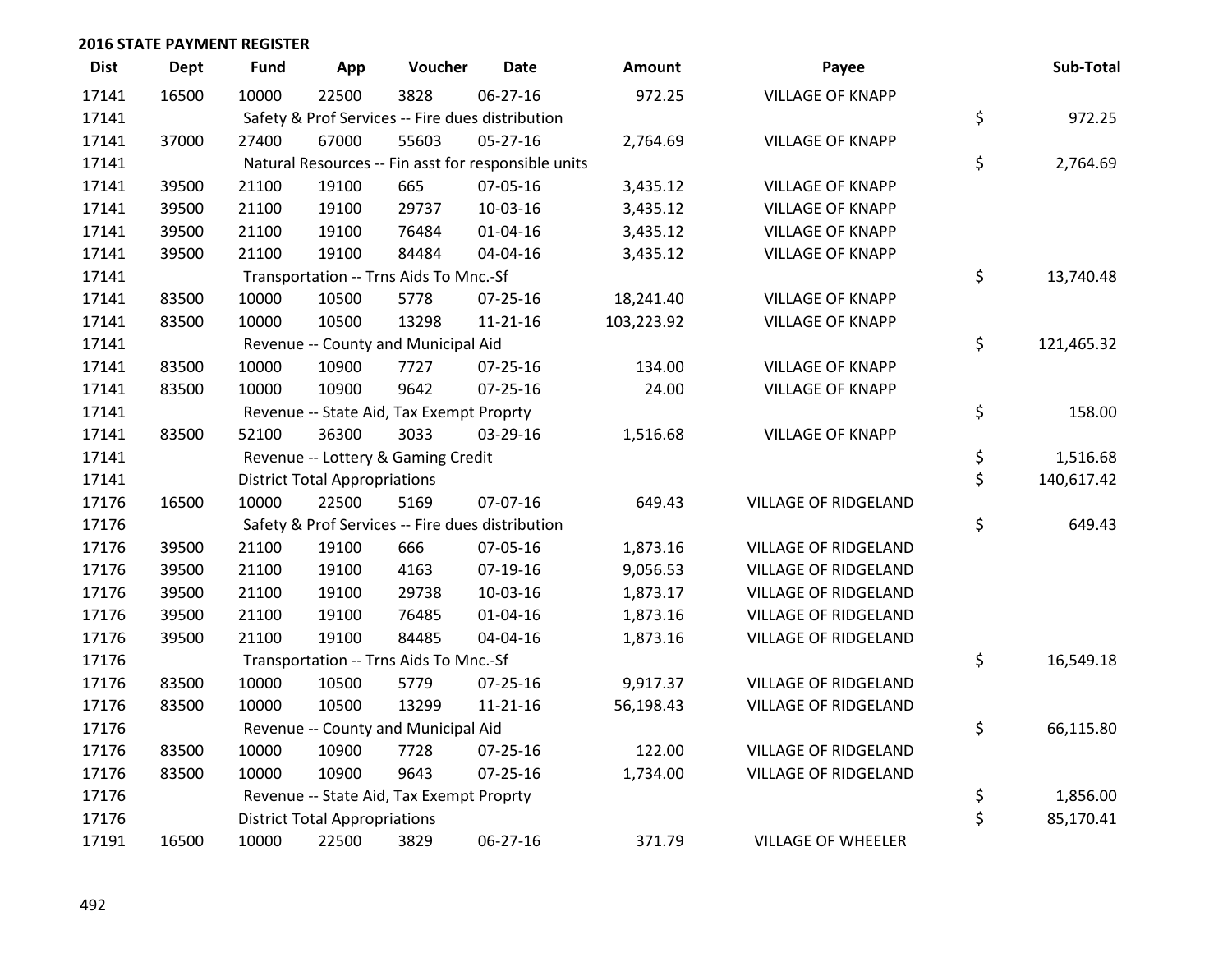| <b>Dist</b> | <b>Dept</b> | <b>Fund</b>                                      | App                                    | Voucher                                  | <b>Date</b>                                        | Amount     | Payee                     |    | Sub-Total  |
|-------------|-------------|--------------------------------------------------|----------------------------------------|------------------------------------------|----------------------------------------------------|------------|---------------------------|----|------------|
| 17191       |             | Safety & Prof Services -- Fire dues distribution |                                        |                                          |                                                    |            |                           |    | 371.79     |
| 17191       | 39500       | 21100                                            | 19100                                  | 667                                      | 07-05-16                                           | 2,285.56   | <b>VILLAGE OF WHEELER</b> | \$ |            |
| 17191       | 39500       | 21100                                            | 19100                                  | 29739                                    | 10-03-16                                           | 2,285.57   | VILLAGE OF WHEELER        |    |            |
| 17191       | 39500       | 21100                                            | 19100                                  | 76486                                    | $01 - 04 - 16$                                     | 2,285.56   | VILLAGE OF WHEELER        |    |            |
| 17191       | 39500       | 21100                                            | 19100                                  | 84486                                    | 04-04-16                                           | 2,285.56   | VILLAGE OF WHEELER        |    |            |
| 17191       |             |                                                  |                                        | Transportation -- Trns Aids To Mnc.-Sf   |                                                    |            |                           | \$ | 9,142.25   |
| 17191       | 83500       | 10000                                            | 10500                                  | 5780                                     | 07-25-16                                           | 18,204.24  | VILLAGE OF WHEELER        |    |            |
| 17191       | 83500       | 10000                                            | 10500                                  | 13300                                    | 11-21-16                                           | 102,893.27 | VILLAGE OF WHEELER        |    |            |
| 17191       |             |                                                  |                                        | Revenue -- County and Municipal Aid      |                                                    |            |                           | \$ | 121,097.51 |
| 17191       | 83500       | 10000                                            | 10900                                  | 7729                                     | $07 - 25 - 16$                                     | 62.00      | <b>VILLAGE OF WHEELER</b> |    |            |
| 17191       |             |                                                  |                                        | Revenue -- State Aid, Tax Exempt Proprty |                                                    |            |                           | \$ | 62.00      |
| 17191       |             |                                                  | <b>District Total Appropriations</b>   |                                          |                                                    |            |                           | \$ | 130,673.55 |
| 17251       | 16500       | 10000                                            | 22500                                  | 3830                                     | 06-27-16                                           | 41,627.65  | <b>CITY OF MENOMONIE</b>  |    |            |
| 17251       |             |                                                  |                                        |                                          | Safety & Prof Services -- Fire dues distribution   |            |                           | \$ | 41,627.65  |
| 17251       | 37000       | 10000                                            | 50300                                  | 46234                                    | $04 - 21 - 16$                                     | 227.89     | <b>CITY OF MENOMONIE</b>  |    |            |
| 17251       |             |                                                  |                                        |                                          | Natural Resources -- Aids in lieu of taxes - gener |            |                           | \$ | 227.89     |
| 17251       | 39500       | 21100                                            | 16200                                  | 2056                                     | 07-05-16                                           | 35,472.44  | <b>CITY OF MENOMONIE</b>  |    |            |
| 17251       | 39500       | 21100                                            | 16200                                  | 29158                                    | 10-03-16                                           | 35,472.46  | <b>CITY OF MENOMONIE</b>  |    |            |
| 17251       |             |                                                  |                                        | Transportation -- Conn Hwy Aids St Fds   |                                                    |            |                           | \$ | 70,944.90  |
| 17251       | 39500       | 21100                                            | 18500                                  | 37509                                    | 10-18-16                                           | 3,976.00   | <b>CITY OF MENOMONIE</b>  |    |            |
| 17251       |             |                                                  | Transportation -- Hwy Sfty Loc Aid Ffd |                                          |                                                    |            |                           |    |            |
| 17251       | 39500       | 21100                                            | 19100                                  | 668                                      | 07-05-16                                           | 138,232.92 | <b>CITY OF MENOMONIE</b>  |    |            |
| 17251       | 39500       | 21100                                            | 19100                                  | 29740                                    | 10-03-16                                           | 138,232.95 | <b>CITY OF MENOMONIE</b>  |    |            |
| 17251       |             |                                                  |                                        | Transportation -- Trns Aids To Mnc.-Sf   |                                                    |            |                           | \$ | 276,465.87 |
| 17251       | 39500       | 21100                                            | 16200                                  | 78023                                    | $01 - 04 - 16$                                     | 35,472.44  | <b>CITY OF MENOMONIE</b>  |    |            |
| 17251       | 39500       | 21100                                            | 16200                                  | 82023                                    | 04-04-16                                           | 35,472.44  | <b>CITY OF MENOMONIE</b>  |    |            |
| 17251       |             |                                                  |                                        | Transportation -- Conn Hwy Aids St Fds   |                                                    |            |                           | \$ | 70,944.88  |
| 17251       | 39500       | 21100                                            | 19100                                  | 76487                                    | $01 - 04 - 16$                                     | 138,232.92 | <b>CITY OF MENOMONIE</b>  |    |            |
| 17251       | 39500       | 21100                                            | 19100                                  | 84487                                    | 04-04-16                                           | 138,232.92 | <b>CITY OF MENOMONIE</b>  |    |            |
| 17251       |             |                                                  |                                        | Transportation -- Trns Aids To Mnc.-Sf   |                                                    |            |                           | \$ | 276,465.84 |
| 17251       | 43500       | 10000                                            | 11900                                  | 72131                                    | 09-02-16                                           | 4,390.62   | <b>CITY OF MENOMONIE</b>  |    |            |
| 17251       |             |                                                  |                                        |                                          | Health Services -- Emergency medical services, ai  |            |                           | \$ | 4,390.62   |
| 17251       | 45500       | 10000                                            | 23100                                  | 20994                                    | 12-16-16                                           | 3,840.00   | <b>CITY OF MENOMONIE</b>  |    |            |
| 17251       |             |                                                  |                                        | Justice -- Law enforcement train, local  |                                                    |            |                           | \$ | 3,840.00   |